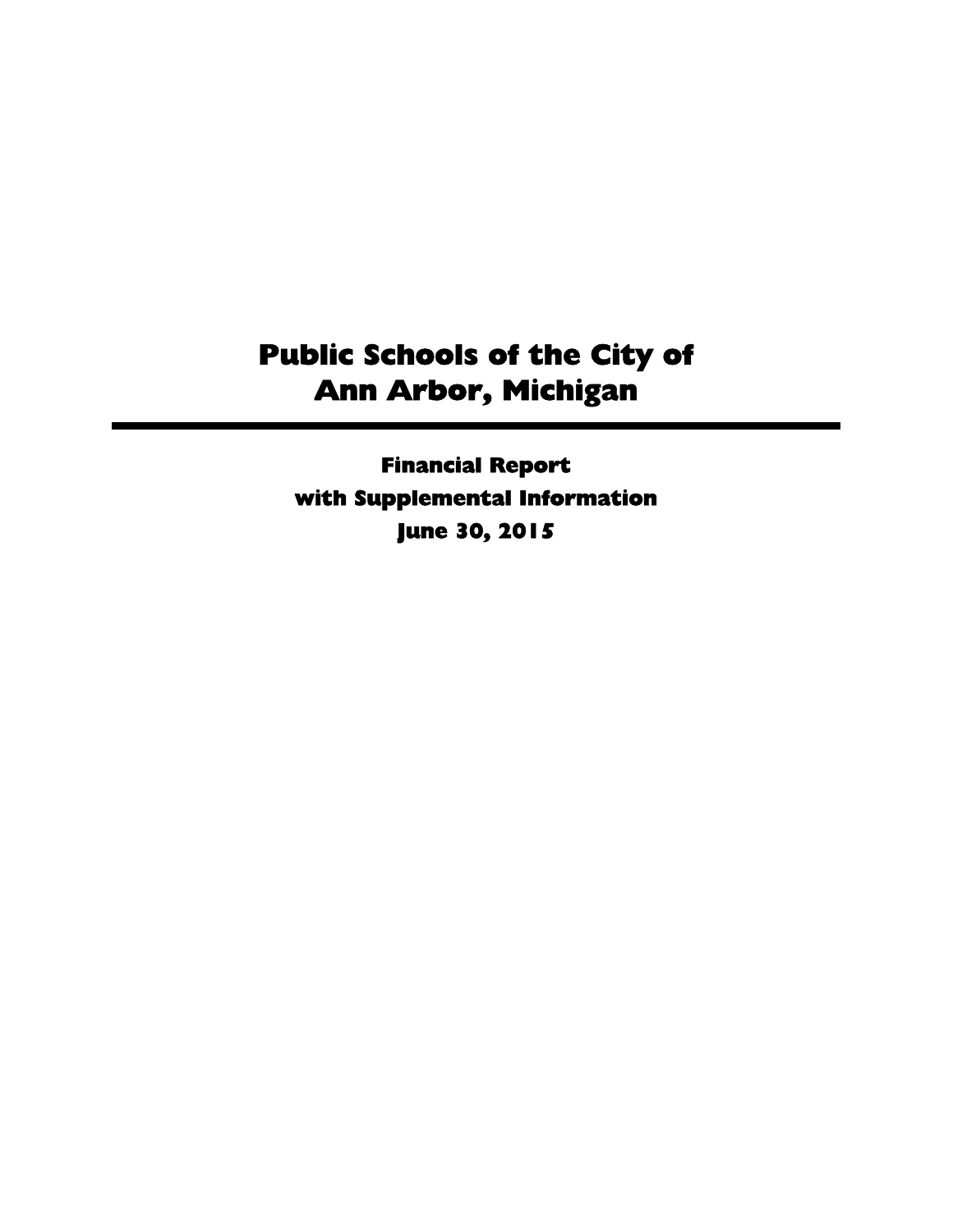### **Contents**

| <b>Independent Auditor's Report</b>                                                                                                                                                                                     | $1-3$                                    |
|-------------------------------------------------------------------------------------------------------------------------------------------------------------------------------------------------------------------------|------------------------------------------|
| <b>Management's Discussion and Analysis</b>                                                                                                                                                                             | $4 - 12$                                 |
| <b>Basic Financial Statements</b>                                                                                                                                                                                       |                                          |
| <b>District-wide Financial Statements:</b><br><b>Statement of Net Position</b><br><b>Statement of Activities</b>                                                                                                        | $\overline{3}$<br>$\overline{14}$        |
| <b>Fund Financial Statements:</b><br><b>Governmental Funds:</b><br><b>Balance Sheet</b><br>Reconciliation of the Balance Sheet of Governmental Funds to the                                                             | 15                                       |
| <b>Statement of Net Position</b><br>Statement of Revenue, Expenditures, and Changes in Fund Balances<br>Reconciliation of the Statement of Revenue, Expenditures,<br>and Changes in Fund Balances of Governmental Funds | 16<br>17                                 |
| to the Statement of Activities                                                                                                                                                                                          | 8                                        |
| <b>Fiduciary Funds:</b><br><b>Statement of Fiduciary Net Position</b><br>Statement of Changes in Fiduciary Net Position                                                                                                 | 9<br>20                                  |
| Notes to Financial Statements                                                                                                                                                                                           | $21 - 45$                                |
| <b>Required Supplemental Information</b>                                                                                                                                                                                | 46                                       |
| <b>Budgetary Comparison Schedule - General Fund</b>                                                                                                                                                                     | 47                                       |
| Schedule of Public Schools of the City of Ann Arbor, Michigan's Proportionate<br>Share of the Net Pension Liability                                                                                                     | 48                                       |
| Schedule of Public Schools of the City of Ann Arbor, Michigan's Contributions                                                                                                                                           | 49                                       |
| Notes to Required Supplemental Information Schedules                                                                                                                                                                    | 50                                       |
| <b>Other Supplemental Information</b>                                                                                                                                                                                   | 51                                       |
| Combining Balance Sheet - Nonmajor Governmental Funds                                                                                                                                                                   | $52 - 53$                                |
| Combining Statement of Revenue, Expenditures, and Changes in Fund<br><b>Balances - Nonmajor Governmental Funds</b>                                                                                                      | 54-55                                    |
| <b>Schedule of Bonded Indebtedness</b>                                                                                                                                                                                  | 56-57                                    |
| <b>Federal Awards Supplemental Information</b>                                                                                                                                                                          | <b>Issued Under</b><br>Separate<br>Cover |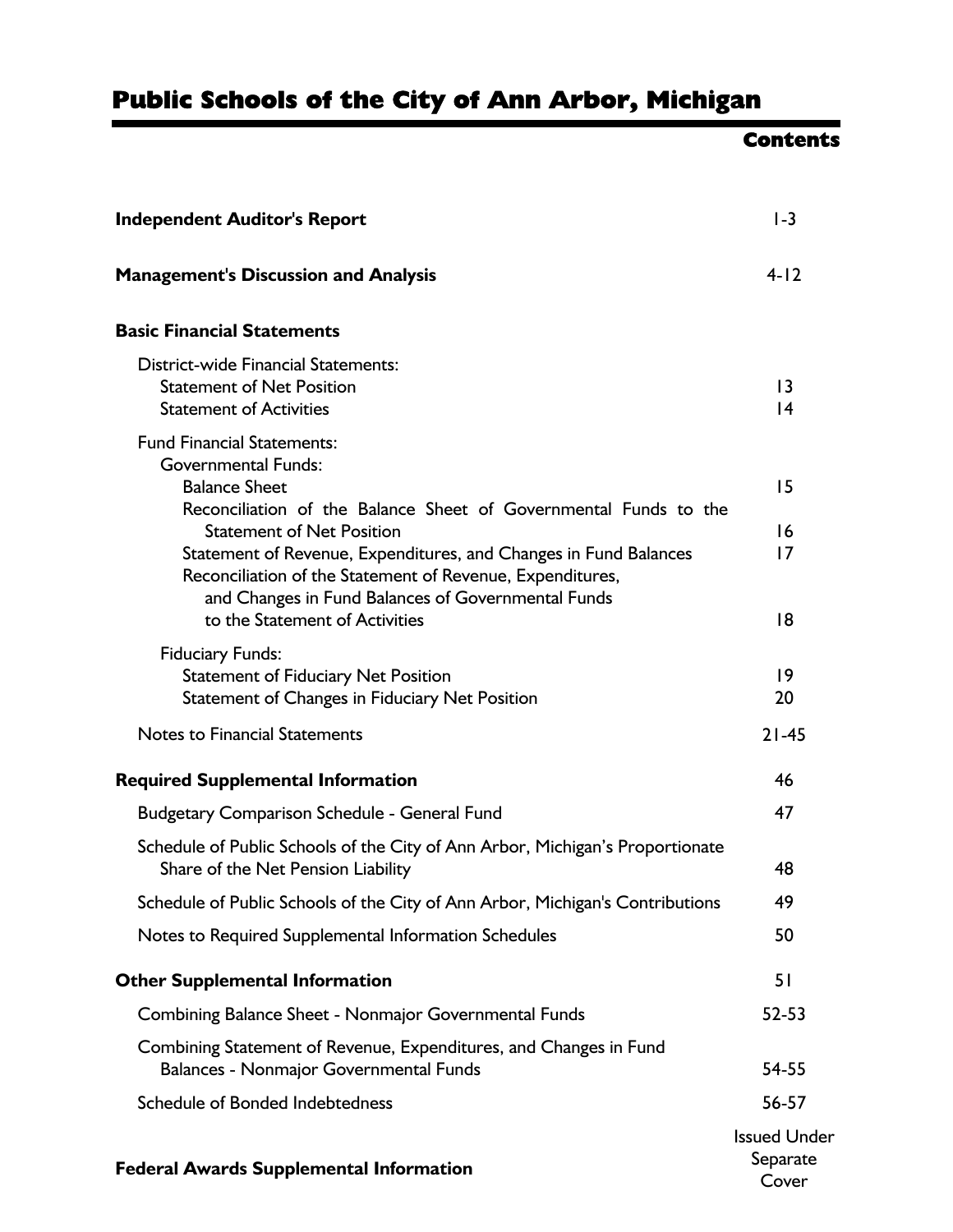

**Plante & Moran, PLLC** Suite 300 19176 Hall Road Clinton Township, MI 48038 Tel: 586,416,4900 Fax: 586.416.4901 plantemoran.com

Independent Auditor's Report

To the Board of Education Public Schools of the City of Ann Arbor, Michigan

#### **Report on the Financial Statements**

We have audited the accompanying financial statements of the governmental activities, each major fund, and the aggregate remaining fund information of the Public Schools of the City of Ann Arbor, Michigan (the "School District"), as of and for the year ended June 30, 2015, and the related notes to the financial statements, which collectively comprise the Public Schools of the City of Ann Arbor, Michigan's basic financial statements as listed in the table of contents.

#### *Management's Responsibility for the Financial Statements*

Management is responsible for the preparation and fair presentation of these financial statements in accordance with accounting principles generally accepted in the United States of America; this includes the design, implementation, and maintenance of internal control relevant to the preparation and fair presentation of financial statements that are free from material misstatement, whether due to fraud or error.

#### *Auditor's Responsibility*

Our responsibility is to express opinions on these financial statements based on our audit. We conducted our audit in accordance with auditing standards generally accepted in the United States of America and the standards applicable to financial audits contained in *Government Auditing Standards*, issued by the Comptroller General of the United States. Those standards require that we plan and perform the audit to obtain reasonable assurance about whether the financial statements are free from material misstatement.

An audit involves performing procedures to obtain audit evidence about the amounts and disclosures in the financial statements. The procedures selected depend on the auditor's judgment, including the assessment of the risks of material misstatement of the financial statements, whether due to fraud or error. In making those risk assessments, the auditor considers internal control relevant to the entity's preparation and fair presentation of the financial statements in order to design audit procedures that are appropriate in the circumstances, but not for the purpose of expressing an opinion on the effectiveness of the entity's internal control. Accordingly, we express no such opinion. An audit also includes evaluating the appropriateness of accounting policies used and the reasonableness of significant accounting estimates made by management, as well as evaluating the overall presentation of the financial statements.

We believe that the audit evidence we have obtained is sufficient and appropriate to provide a basis for our audit opinions.

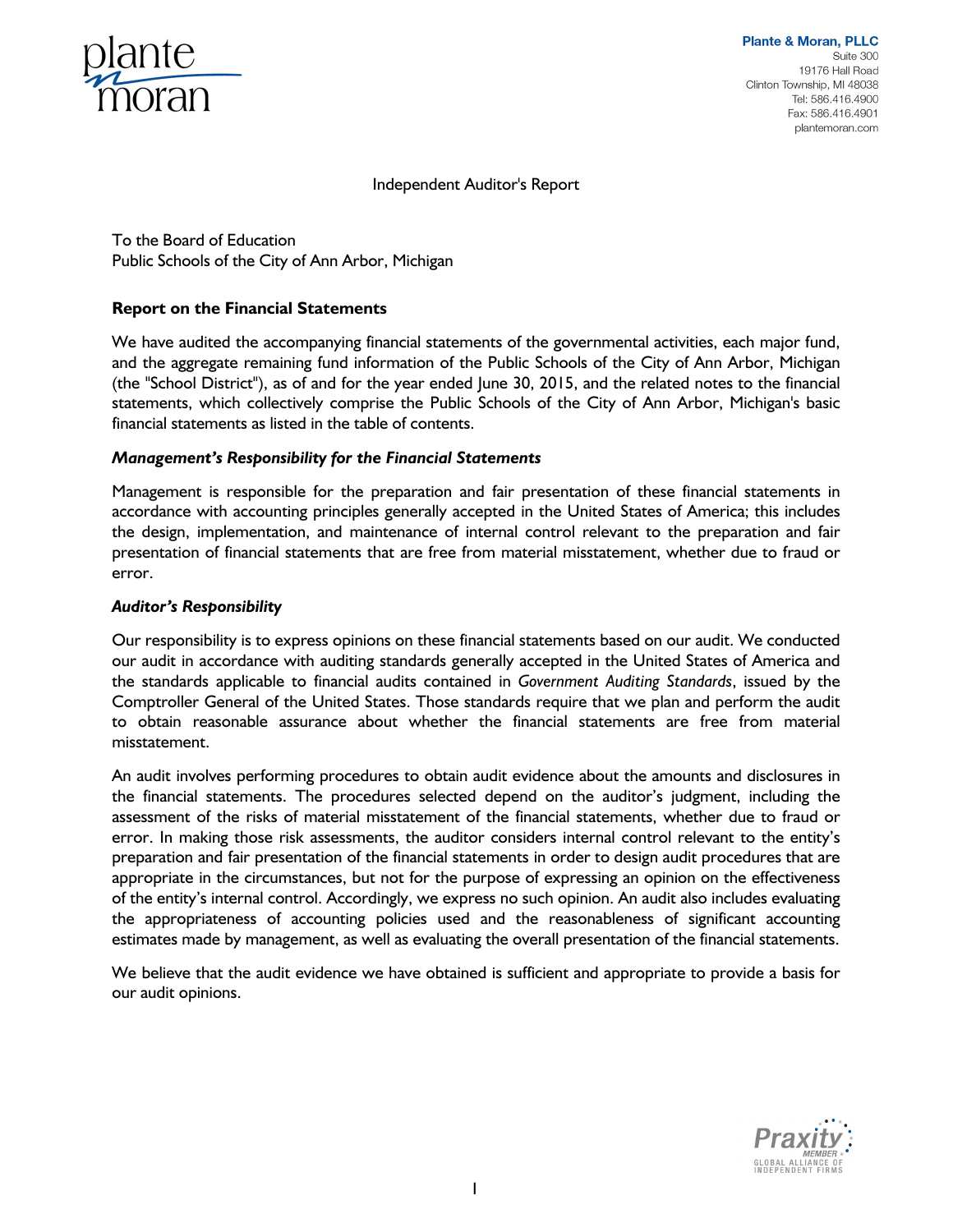To the Board of Education Public Schools of the City of Ann Arbor, Michigan

#### *Opinions*

In our opinion, the financial statements referred to above present fairly, in all material respects, the respective financial position of the governmental activities, each major fund, and the aggregate remaining fund information of the Public Schools of the City of Ann Arbor, Michigan as of June 30, 2015, and the respective changes in its financial position for the year then ended, in accordance with accounting principles generally accepted in the United States of America.

#### **Emphasis of Matter**

As discussed in Note 1 to the basic financial statements, effective July 1, 2014, the School District adopted the provision of Governmental Accounting Standards Board Statement No. 68, *Accounting and Financial Reporting for Pensions*, and No. GASB 71, *Pension Transition for Contributions Made Subsequent to the Measurement Date.* The School District's unrestricted net position has been restated as of July 1, 2014 as a result of this change in accounting principle.

#### *Required Supplementary Information*

Accounting principles generally accepted in the United States of America require that the management's discussion and analysis, the Combined General Fund budgetary comparison schedule, and schedule of the district's contributions and share of the net pension liability, as identified in the table of contents, be presented to supplement the basic financial statements. Such information, although not a part of the basic financial statements, is required by the Governmental Accounting Standards Board, which considers it to be an essential part of financial reporting for placing the basic financial statements in an appropriate operational, economic, or historical context. We have applied certain limited procedures to the required supplementary information in accordance with auditing standards generally accepted in the United States of America, which consisted of inquiries of management about the methods of preparing the information and comparing the information for consistency with management's responses to our inquiries, the basic financial statements, and other knowledge we obtained during our audit of the basic financial statements. We do not express an opinion or provide any assurance on the information because the limited procedures do not provide us with sufficient evidence to express an opinion or provide any assurance.

#### *Other Information*

Our audit was conducted for the purpose of forming opinions on the financial statements that collectively comprise the Public Schools of the City of Ann Arbor, Michigan's basic financial statements. The nonmajor governmental funds combining balance sheet, combining statement of revenue, expenditures, and changes in fund balances, and the schedule of bonded indebtedness are presented for purposes of additional analysis and are not a required part of the basic financial statements.

The nonmajor governmental funds combining balance sheet and combining statement of revenue, expenditures, and changes in fund balance, and the schedule of bonded indebtedness are the responsibility of management and were derived from and relate directly to the underlying accounting and other records used to prepare the basic financial statements. Such information has been subjected to the auditing procedures applied in the audit of the basic financial statements and certain additional procedures, including comparing and reconciling such information directly to the underlying accounting and other records used to prepare the basic financial statements or to the basic financial statements themselves, and other additional procedures in accordance with auditing standards generally accepted in the United States of America. In our opinion, the nonmajor governmental funds combining balance sheet and combining statement of revenue, expenditures, and changes in fund balance, and the schedule of bonded indebtedness are fairly stated in all material respects in relation to the basic financial statements as a whole.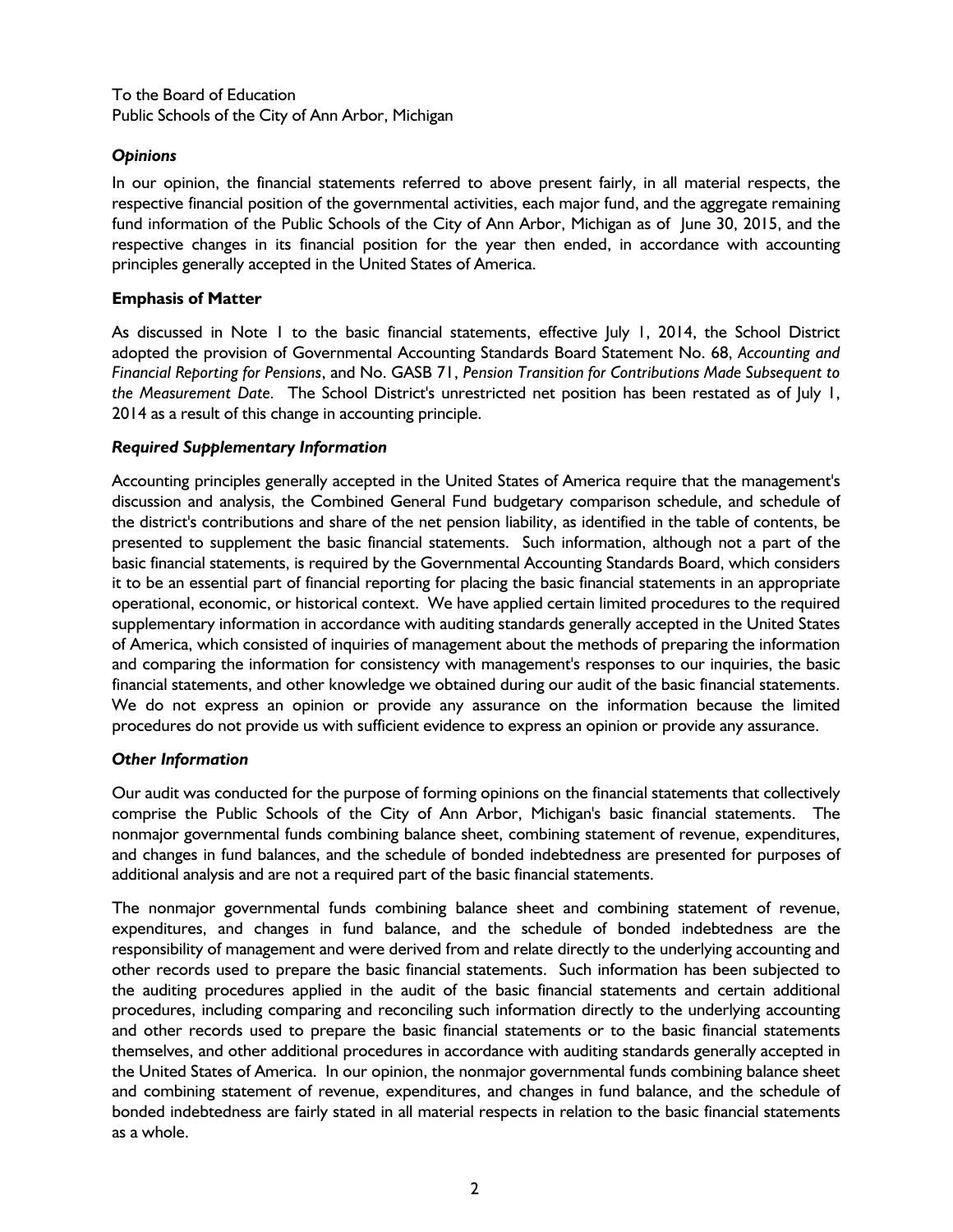To the Board of Education Public Schools of the City of Ann Arbor, Michigan

#### **Other Reporting Required by** *Government Auditing Standards*

In accordance with *Government Auditing Standards*, we have also issued our report dated October 19, 2015 on our consideration of the Public Schools of the City of Ann Arbor, Michigan's internal control over financial reporting and on our tests of its compliance with certain provisions of laws, regulations, contracts, grant agreements, and other matters. The purpose of that report is to describe the scope of our testing of internal control over financial reporting and compliance and the results of that testing, and not to provide an opinion on the internal control over financial reporting or on compliance. That report is an integral part of an audit performed in accordance with *Government Auditing Standards* in considering the Public Schools of the City of Ann Arbor, Michigan's internal control over financial reporting and compliance.

Plante & Moran, PLLC

October 19, 2015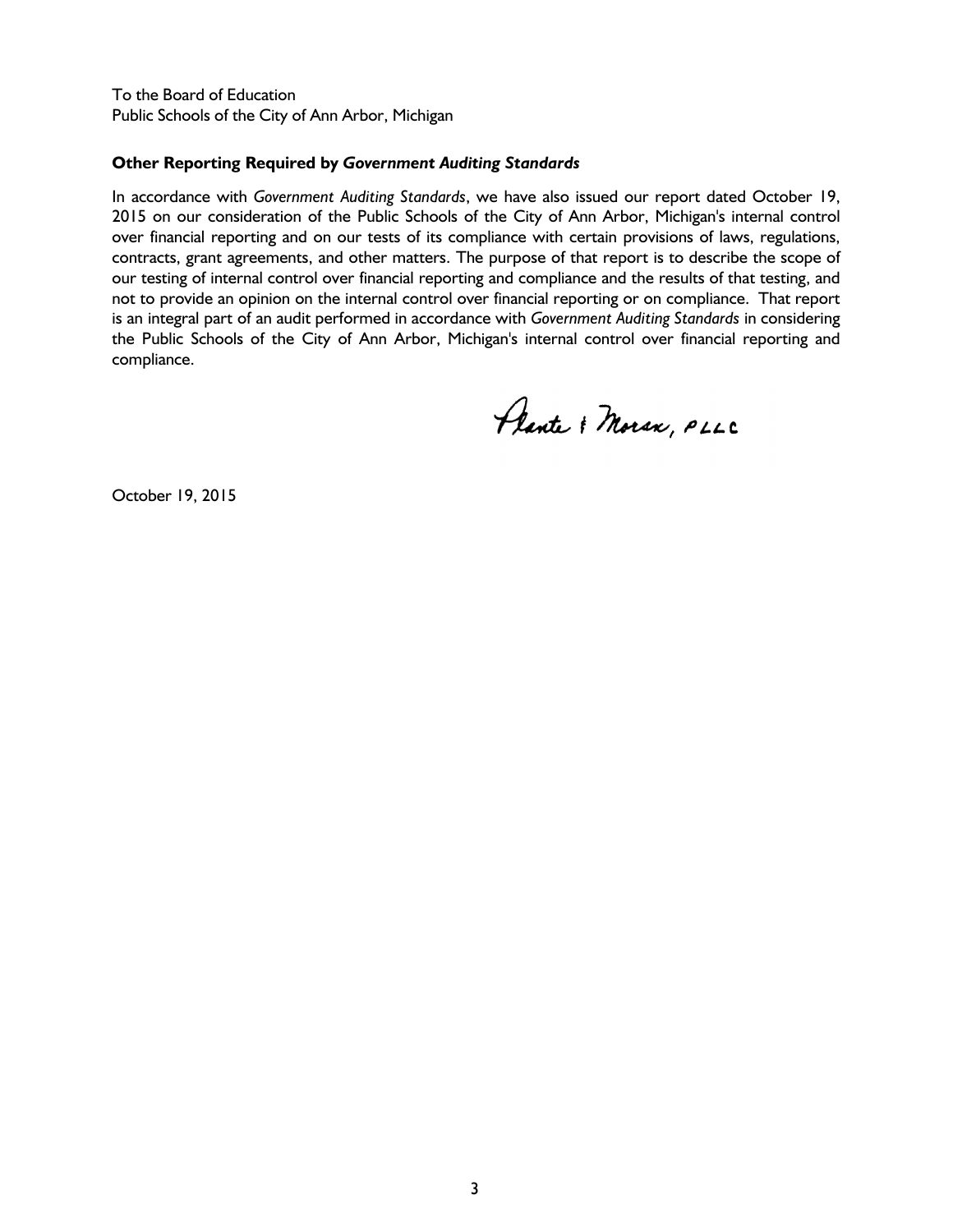#### **Management's Discussion and Analysis**

This section of the annual financial report presents a discussion and analysis of the Public Schools of the City of Ann Arbor, Michigan's (the "School District") financial performance during the year ended June 30, 2015. It is to be read in conjunction with the School District's financial statements, which immediately follow this section.

#### **Using This Annual Report**

This annual report consists of a series of financial statements and notes to these statements. These statements are organized so the reader can understand the Public Schools of the City of Ann Arbor, Michigan financially as a whole. The district-wide financial statements provide information about the activities of the whole School District, presenting both an aggregate view of the School District's finances and a long-term view of those finances. The fund (governmental) financial statements provide the next level of detail. For governmental activities, these statements tell how services were financed in the short term as well as what remains for future spending. The fund financial statements look at the School District's operations in more detail than the government-wide financial statements, by providing information about the School District's most significant funds - the General Fund, the 2015 Technology Bond Fund, and the 2015 Building and Site Bond Fund - with all other funds presented in one column as a nonmajor fund. The remaining statements, the statement of fiduciary net position and the statement of changes in fiduciary net position, present financial information about activities for which the School District acts solely as an agent for the benefit of students and parents.

> Management's Discussion and Analysis (MD&A) (Required Supplemental Information)

#### Basic Financial Statements

District-wide Financial Statements Fund (Governmental) Financial Statements

Notes to the Basic Financial Statements

(Required Supplemental Information) Budgetary Information for Major Funds Pension Plan Proportionate Share and Contribution Information

Other Supplemental Information

#### *Reporting the School District as a Whole - District-wide Financial Statements*

One of the most important questions asked about the School District is, "As a whole, what is the School District's financial condition as a result of the year's activities?" The statement of net position and the statement of activities report information on the School District as a whole and its activities in a way that helps the reader answer this question. These statements are prepared to include all assets and liabilities, using the accrual basis of accounting, which is similar to the accounting used by most private sector companies. All of the current year's revenue and expenses are taken into account regardless of when cash is received or paid.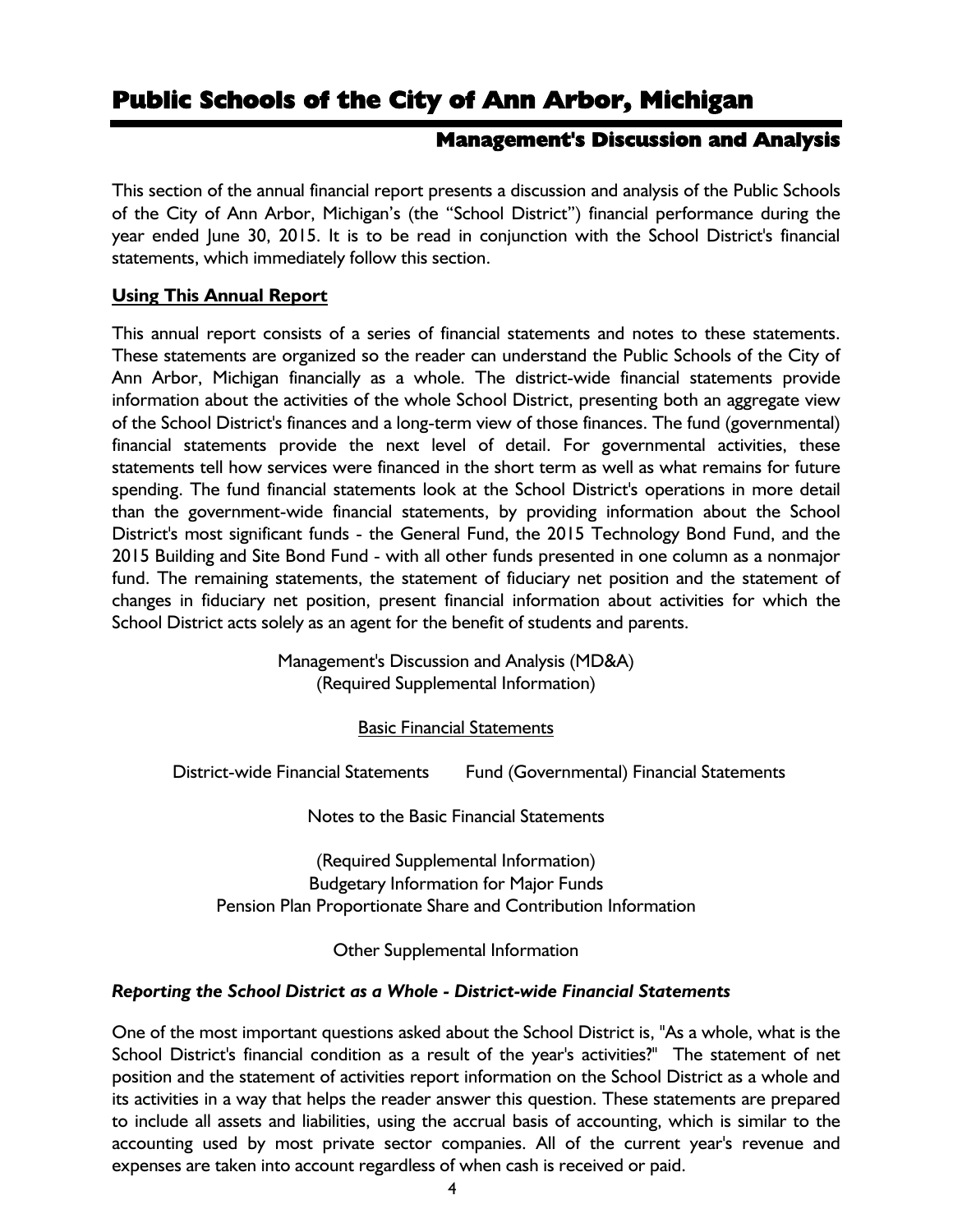### **Management's Discussion and Analysis (Continued)**

These two statements report the School District's net position - the difference between assets and deferred outflows and liabilities - and are used as one way to measure the School District's financial health, or financial position. Over time, increases or decreases in the School District's net position - as reported in the statement of activities - are one indicator of whether its financial health is improving or deteriorating.

The relationship between revenue and expenses is the School District's operating results. However, the School District's goal is to provide services to our students, not to generate profits, as do commercial entities. One must consider many other nonfinancial factors, such as the quality of the education provided and the safety of the schools, to assess the overall health of the School District.

The statement of net position and statement of activities report the governmental activities for the School District, which encompass all of the School District's services, including instruction, support services, community services, food services, athletic, recreation, child care, debt service, and capital projects. Property taxes, unrestricted state aid (foundation allowance revenue), and state and federal grants finance most of these activities.

#### *Reporting the School District's Most Significant Funds - Fund (Governmental) Financial Statements*

The School District's governmental fund financial statements provide detailed information about the most significant funds - not the School District as a whole. Some funds are required to be established by State law and by bond covenants. However, the School District establishes individual funds to help control and manage money for particular purposes (the Food Services Fund is an example) or to show that it is meeting legal responsibilities for using certain taxes, grants, and other money (like millage funded construction funds used for voter-approved capital projects). These funds are identified in the supplemental information. The governmental funds of the School District use the following accounting approach:

**Governmental Funds** - All of the School District's services are reported in governmental funds. Governmental fund reporting focuses on showing how money flows into and out of funds and the balances left at year end that are available for spending. They are reported using an accounting method called modified accrual accounting, which measures cash and all other financial assets that can readily be converted to cash. The governmental fund financial statements provide a detailed short-term view of the operations of the School District and the services it provides. Governmental fund financial information helps you determine whether there are more or fewer financial resources that can be spent in the near future to finance the School District's programs. A reconciliation is provided which identifies the differences between governmental financial statements and the statement of net position and the statement of activities.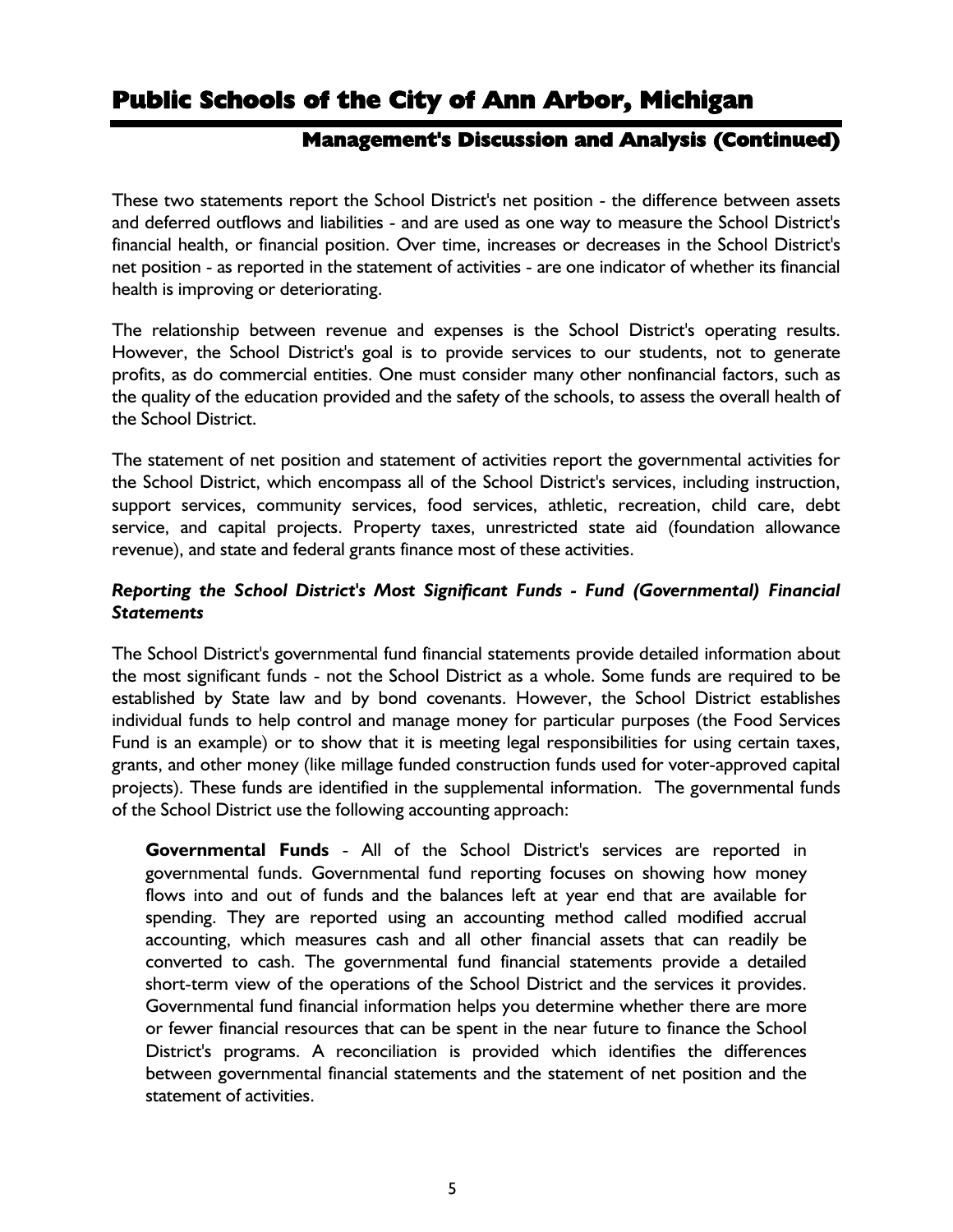### **Management's Discussion and Analysis (Continued)**

#### *The School District as Trustee - Reporting the School District's Fiduciary Responsibilities*

The School District is the trustee, or fiduciary, for its student activity and private purpose trust funds. All of the School District's fiduciary activities are reported in a separate statement of fiduciary net position. These activities are excluded from the School District's other financial statements because the School District cannot use these assets to finance its operations. The School District is responsible for ensuring that the assets reported in these funds are used for their intended purposes.

#### **The School District as a Whole**

Recall that the statement of net position provides the perspective of the School District as a whole. Table 1 provides a summary of the School District's net position as of June 30, 2015 and 2014:

| Table I                                                 | <b>Governmental Activities</b> |       |               |       |  |  |  |
|---------------------------------------------------------|--------------------------------|-------|---------------|-------|--|--|--|
|                                                         | June 30                        |       |               |       |  |  |  |
|                                                         |                                | 2015  |               | 2014  |  |  |  |
|                                                         |                                |       | (in millions) |       |  |  |  |
| <b>Assets</b>                                           |                                |       |               |       |  |  |  |
| Current and other assets                                | \$                             | 92.6  | - \$          | 57.2  |  |  |  |
| Capital assets                                          |                                | 241.5 |               | 244.3 |  |  |  |
| <b>Total assets</b>                                     |                                | 334.1 |               | 301.5 |  |  |  |
| <b>Deferred Outflows of Resources</b>                   |                                |       |               |       |  |  |  |
| Deferred charges on bond refunding                      |                                | 9.7   |               | 8.2   |  |  |  |
| Deferred outflows related to pensions                   |                                | 15.9  |               | 13.1  |  |  |  |
| Total assets and deferred outflows of resources         |                                | 359.7 |               | 322.8 |  |  |  |
| <b>Liabilities</b>                                      |                                |       |               |       |  |  |  |
| <b>Current liabilities</b>                              |                                | 42.5  |               | 41.2  |  |  |  |
| Long-term liabilities                                   |                                | 480.5 |               | 473.0 |  |  |  |
| <b>Total liabilities</b>                                |                                | 523.0 |               | 514.2 |  |  |  |
| <b>Deferred Inflows of Resources - Deferred inflows</b> |                                |       |               |       |  |  |  |
| relatied to pensions                                    |                                | 20.5  |               |       |  |  |  |
| Total liabilities and deferred inflows of resources     |                                | 543.5 |               | 514.2 |  |  |  |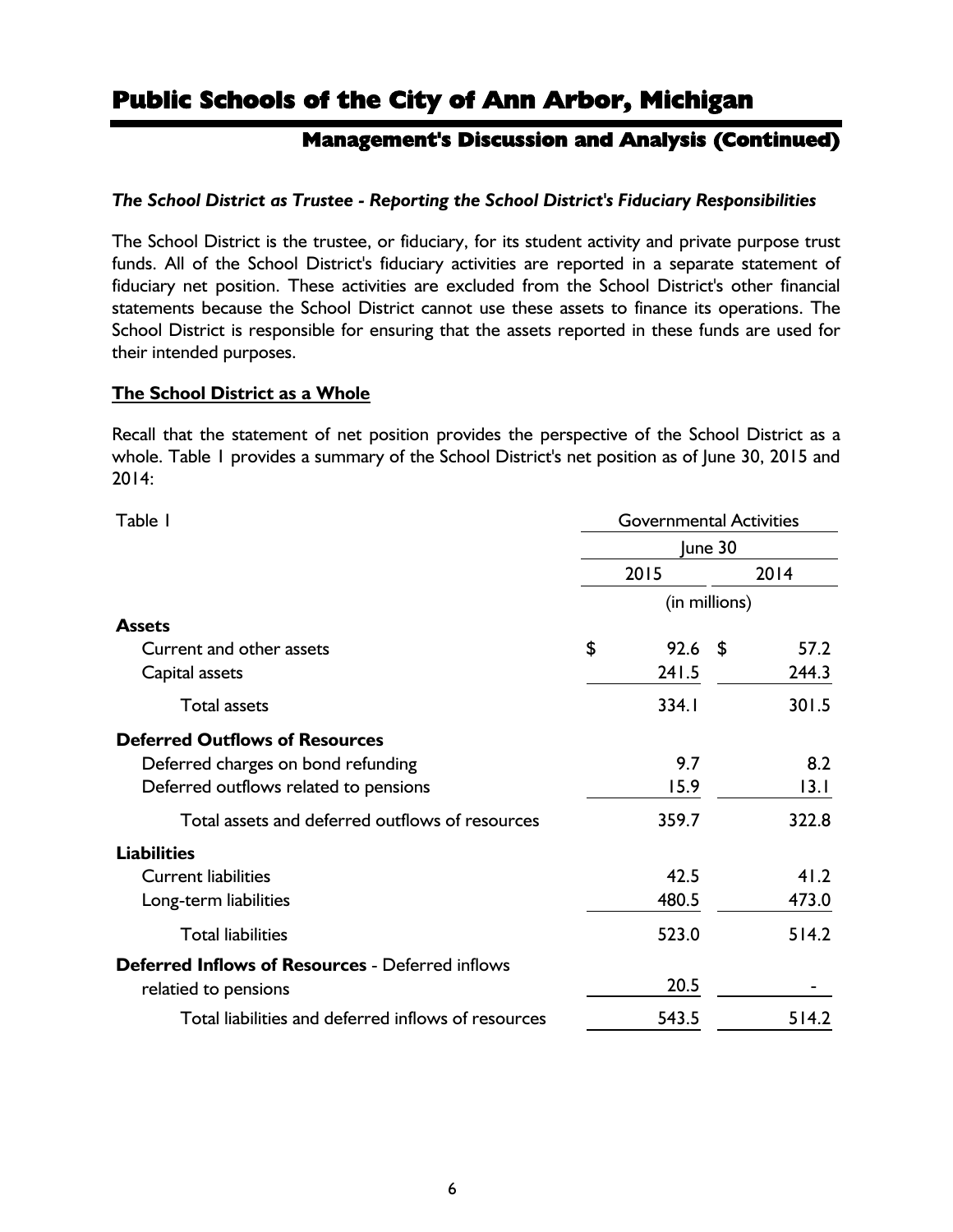### **Management's Discussion and Analysis (Continued)**

| Table I (Continued)              | <b>Governmental Activities</b> |               |         |         |
|----------------------------------|--------------------------------|---------------|---------|---------|
|                                  |                                |               | June 30 |         |
|                                  |                                | 2015          |         | 2014    |
|                                  |                                | (in millions) |         |         |
| <b>Net Position</b>              |                                |               |         |         |
| Net investment in capital assets | \$                             | $83.3$ \$     |         | 83.4    |
| Restricted                       |                                | I.3           |         | 2.8     |
| Unrestricted                     |                                | (268.4)       |         | (277.6) |
| Total net position               |                                | (183.8)       |         | (191.4) |

The above analysis focuses on the net position (Table 1). The School District's net position was a deficit of (\$183.8) million at June 30, 2015, compared with (\$191.4) million at June 30, 2014. For June 30, 2015, net investment in capital assets was \$83.3 million compared to \$83.4 million from the prior year. Net investment in capital assets compares the original cost, less depreciation, of the School District's capital assets to long-term debt used to finance the acquisition of those assets. Most of the debt will be repaid from voter-approved property taxes collected as the debt service comes due. Restricted net position is reported separately to show legal constraints from debt covenants and enabling legislation that limit the School District's ability to use that net position (reserves) for day-to-day operations. Of the remaining amount of net position, (\$268.4) million was unrestricted compared to (\$277.6) million from the prior year.

As required by the Government Accounting Standards Board (GASB), the School District adopted GASB No. 68 and No. 71. These standards required the inclusion of the School District's proportionate share of the Michigan Public School Employees' Retirement Plan within the School District's financial statements, effective July 1, 2014. The effects of the adoption were to decrease July 1, 2014 beginning net position by \$283.2 million and the inclusion of the obligation, and related deferred inflows and outflows, in the June 30, 2015 financial statements. All governments participating in the retirement plan were required to adopt these new standards.

The (\$268.4) million in unrestricted net position of governmental activities at June 30, 2015 represents the accumulated results of all past years' operations. The unrestricted net position balance is used to provide working capital and cash flow requirements as well as provide for future uncertainties. The operating results of the General Fund will have a significant impact on the change in unrestricted net position from year to year.

The results of this year's operations for the School District as a whole are reported in the statement of activities (Table 2), which shows the changes in net position for fiscal years June 30, 2015 and 2014.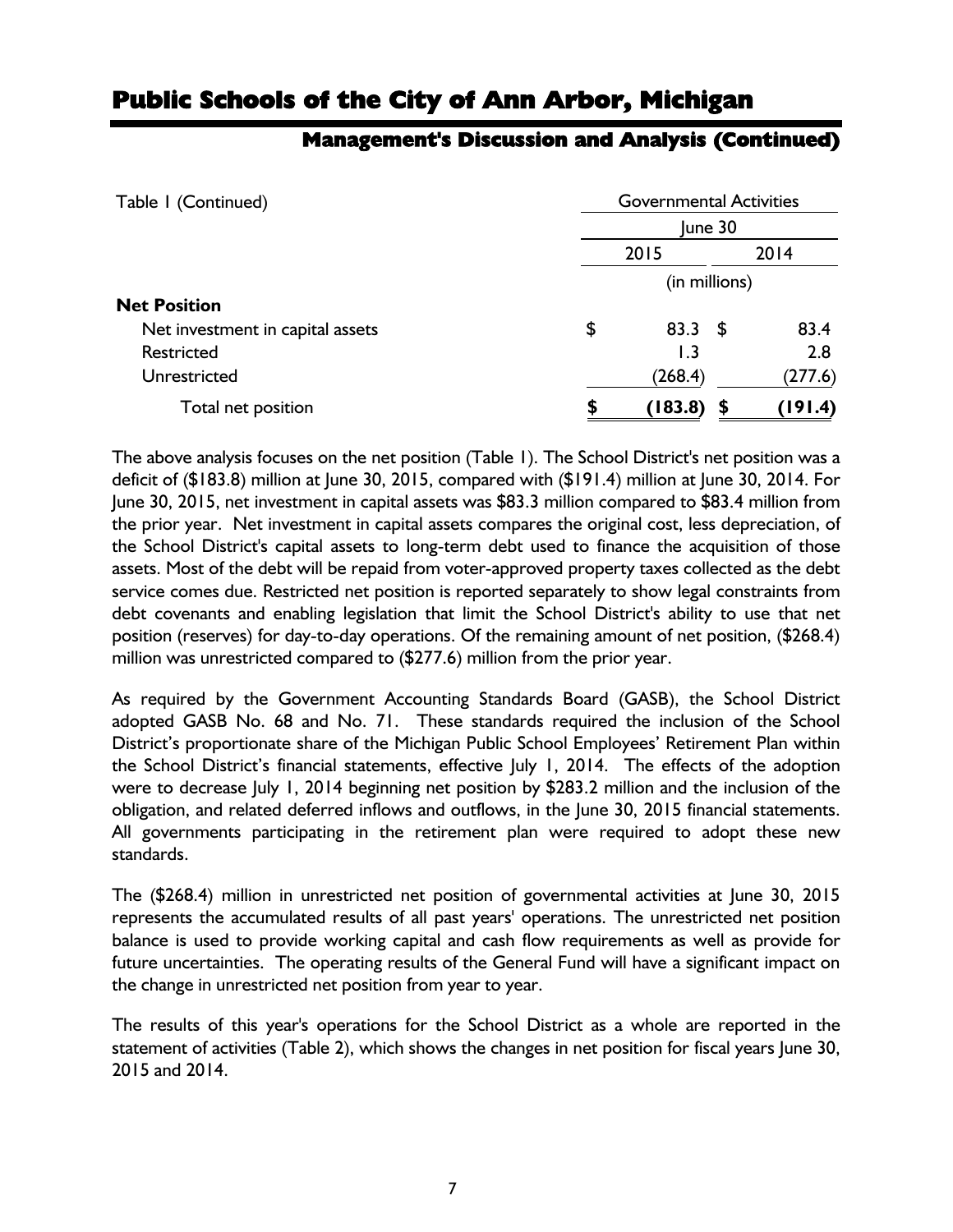### **Management's Discussion and Analysis (Continued)**

| Table 2                                    | <b>Governmental Activities</b> |         |               |         |  |
|--------------------------------------------|--------------------------------|---------|---------------|---------|--|
|                                            | Year Ended June 30             |         |               |         |  |
|                                            |                                | 2015    | 2014          |         |  |
|                                            |                                |         | (in millions) |         |  |
| <b>Revenue</b>                             |                                |         |               |         |  |
| Program revenue:                           |                                |         |               |         |  |
| Charges for services                       | \$                             | 8.2     | \$            | 7.9     |  |
| Operating grants and contributions         |                                | 54.8    |               | 35.3    |  |
| General revenue:                           |                                |         |               |         |  |
| Property taxes                             |                                | 104.2   |               | 99.4    |  |
| State foundation allowance                 |                                | 77.8    |               | 83.6    |  |
| Other                                      |                                | 3.0     |               | 2.7     |  |
| Total revenue                              |                                | 248.0   |               | 228.9   |  |
| <b>Functions/Program Expenses</b>          |                                |         |               |         |  |
| Instruction                                |                                | 143.8   |               | 134.6   |  |
| Support services                           |                                | 78.7    |               | 74.1    |  |
| <b>Community services</b>                  |                                | 1.7     |               | 0.5     |  |
| Food services                              |                                | 3.4     |               | 4.0     |  |
| <b>Athletics</b>                           |                                | 2.7     |               | 2.7     |  |
| Recreation and child care                  |                                | 3.8     |               | 4.7     |  |
| Interest on long-term debt                 |                                | 6.2     |               | 7.5     |  |
| Depreciation (unallocated)                 |                                | 0.1     |               | 0.1     |  |
| Total functions/program expenses           |                                | 240.4   |               | 228.2   |  |
| <b>Increase in Net Position</b>            |                                | 7.6     |               | 0.7     |  |
| Net Position - Beginning of year           |                                | (191.4) |               | 91.1    |  |
| Impact of GASB Statement No. 68 and No. 71 |                                |         |               | (283.2) |  |
| <b>Net Position - End of year</b>          | \$                             | (183.8) | \$            | (191.4) |  |

As reported in the statement of activities, the cost of all governmental activities for the fiscal year ended June 30, 2015 was \$240.4 million compared to \$228.2 million from the prior year. For the year ended June 30, 2015, athletics, food service, recreation, and community education and instruction (tuition) were partially funded from those who benefited from the programs (\$8.2 million) or by other governments and organizations that subsidized certain programs with grants and contributions (\$54.8 million). The remaining "public benefit" portion of the governmental activities was funded with \$104.2 million in taxes, \$77.8 million in state foundation allowance, and \$3.0 million in other revenues such as interest, rentals, and general revenue.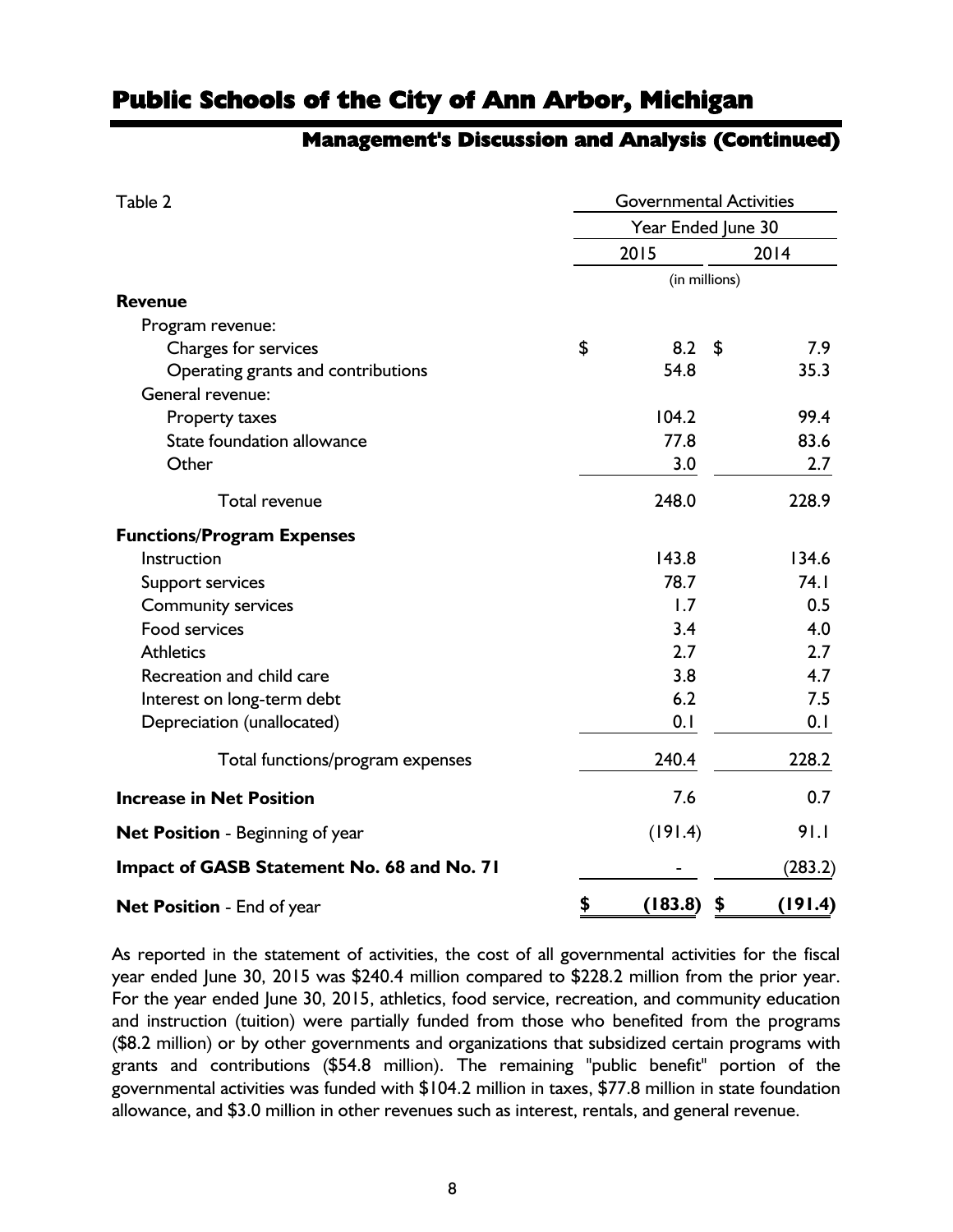### **Management's Discussion and Analysis (Continued)**

The School District experienced an increase in net position of \$7.6 million compared with a decrease in net position of \$0.7 million from the prior year. The increase is due primarily to revisions in the expenditures of the School District as a result of actions taken to directly reduce costs and improve operational efficiencies. Other increases occurred in certain State funding, which was then remitted directly to the retirement system, and in non-recurring county-wide funds.

#### **The School District's Funds**

As noted earlier, the School District uses funds to help it control and manage money for particular purposes. Looking at funds helps the reader consider whether the School District is being accountable for the resources taxpayers and others provide to it and may provide more insight into the School District's overall financial health.

As the School District completed this year, the governmental funds reported a combined fund balance of \$64.0 million compared with \$29.7 million from the prior year, which is an increase of \$34.3 million from the prior year. The primary reason for the increase relates to \$10.6 million in Technology Bonds proceeds, \$27.0 million in Building and Site bond proceeds, \$9.2 million decrease in the 2012 Bond Building and Site Fund as construction projects progressed, a \$2.1 million decrease in the Sinking Funds as renovations and other work took place, and a \$7.9 million increase in the General Fund.

The General Fund fund balance is necessary for cash flow needs, due to the delayed receipt of revenue. Approximately 18 percent of the State aid foundation (or approximately \$18.0 million) is received in July and August, after the School District's fiscal year end of June 30, 2015, and after the majority of the General Fund expenditures have occurred. In addition, the School District does not receive its first state aid payment for the new fiscal year until October 20, 2015. However, the School District's new fiscal operations begin July 1. An analysis of cash flow requirements indicate that the School District maintain a portion of its General Fund fund balance equal to approximately 30 days of operating expenditures to cover the operations until the School District begins to receive tax revenue in mid-August. State aid revenue represents approximately 49.0 percent of the School District's total General Fund revenue; tax revenue is approximately 38.0 percent. The fund balance is also used to fund future expenditures, which may exceed current budget, or for unforeseen increases in expenditures or reductions in revenue.

#### **General Fund Budgetary Highlights**

Over the course of the year, the School District revised its budget as new financial information was obtained. State law requires that the budget be amended to ensure that expenditures do not exceed appropriations and available fund equity. The final amendment to the budget was adopted during the third quarter financial review. A schedule showing the School District's original and final budget amounts compared with amounts actually paid and received is provided in the required supplemental information.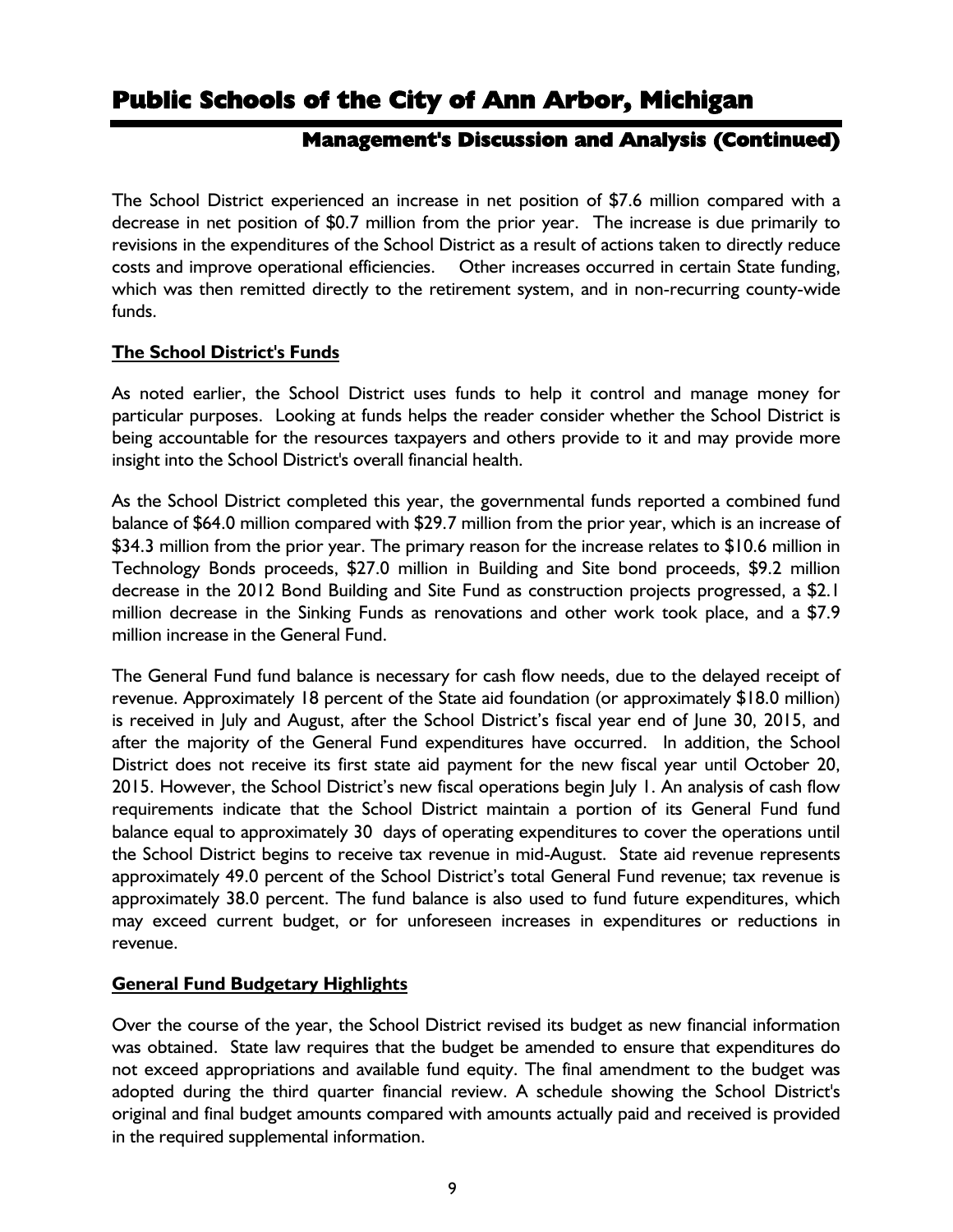#### **Management's Discussion and Analysis (Continued)**

There were revisions made to the 2014-2015 General Fund original budget. Budgeted revenue and other financing sources increased approximately \$10.5 million. The majority of the change was due to a \$3.7 million increase in state funding for retirement, which was then remitted directly to the retirement system, a \$4.7 million one-time receipt of county-wide funds, and an additional \$2.3 million budgeted for federal grants. These increases were offset by a \$1.5 million decrease in local revenues. Total budgeted expenditures and other financing uses increased approximately \$7.1 million as a result of the corresponding expenditures to the above budget amendments for the retirement funding and federal grants.

#### **Capital Asset and Debt Administration**

#### *Capital Assets*

At June 30, 2015, the School District had \$471.7 million invested in a broad range of capital assets, including land improvements, buildings, and equipment compared with \$471.5 million from the prior year. Net capital assets represent a net decrease (including additions and deductions) of approximately \$2.8 million, or 1.1 percent, from last year.

|                                     |               | 2015     |   | 2014  |  |  |  |
|-------------------------------------|---------------|----------|---|-------|--|--|--|
|                                     | (in millions) |          |   |       |  |  |  |
| Land                                | \$            | $2.5$ \$ |   | 2.5   |  |  |  |
| Land improvements                   |               | 31.6     |   | 32.6  |  |  |  |
| Buildings and building improvements |               | 398.3    |   | 400.5 |  |  |  |
| <b>Vehicles</b>                     |               | 4.5      |   | 4.6   |  |  |  |
| Equipment                           |               | 34.8     |   | 31.3  |  |  |  |
| Total capital assets                |               | 471.7    |   | 471.5 |  |  |  |
| Less accumulated depreciation       |               | 230.2    |   | 227.2 |  |  |  |
| Net capital assets                  | S             | 241.5    | S | 244.3 |  |  |  |

This year's additions of \$16.9 million included land improvements, building construction, building renovations, and equipment. Of the \$16.9 million in additions, the majority were financed from the 2012 Bond Fund and the 2010 Sinking Fund. Approximately \$3.5 million of the capital purchases for all funds were not capitalized and were expensed when received. These capital purchases meet the Michigan Department of Education's definition of a fixed asset (for account code classification); however, the purchase amount is below the School District's capitalization threshold of \$10,000. Detailed information about capital assets is presented in the notes to the financial statements.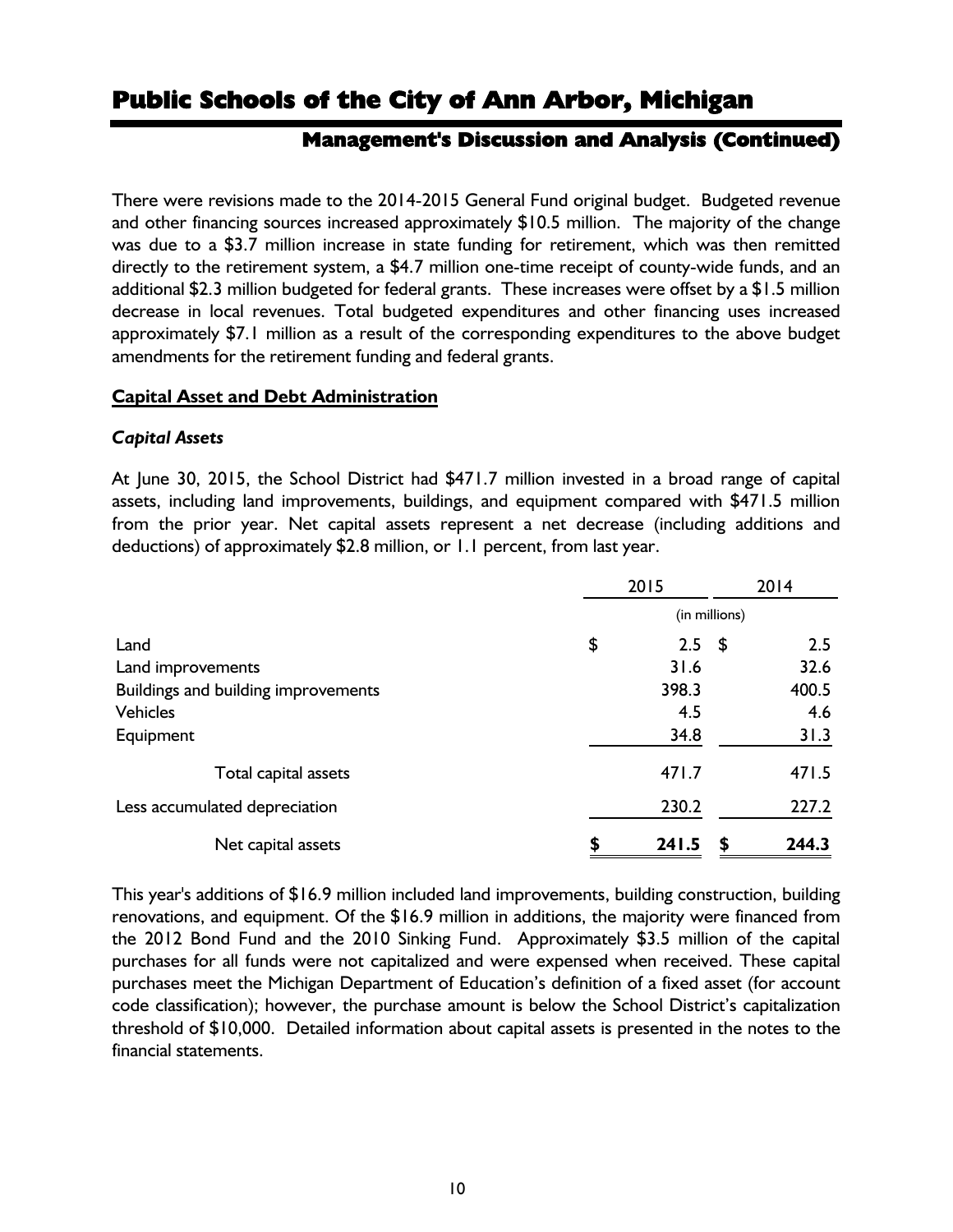### **Management's Discussion and Analysis (Continued)**

#### *Debt*

At the end of this year, the School District had \$183.5 million in bonds outstanding versus \$165.5 million last year, or an increase of 10.9 percent. Those bonds consisted of:

|                            | 2015  |               | 2014  |
|----------------------------|-------|---------------|-------|
|                            |       | (in millions) |       |
| Bonds financed by tax levy | 183.5 |               | 165.5 |

The State limits the amount of general obligation debt that schools can issue to 15 percent of the assessed value of all taxable property within the School District's boundaries. If the School District issues "qualified debt", that is, debt backed by the State of Michigan, such obligations are not subject to this debt limit. The School District has no outstanding unqualified general obligation debt as of June 30, 2015.

#### **Economic Factors and Next Year's Budgets and Rates**

Elected officials and administration consider many factors when setting the School District's fiscal year budgets. One of the factors affecting the budget is student count. The state foundation revenue is determined by multiplying the blended student count by the foundation allowance per pupil. The blended count for the 2014-2015 fiscal year is 90 percent of the October 2014 and 10 percent of the February 2015 student counts. The 2015-2016 budget was adopted in June 2015, based on an estimate of students that will be enrolled in September 2015. Based on the unaudited October 2015 count, enrollment is anticipated to be lower than the estimates used in creating the 2015-2016 budget.

The foundation allowance makes up approximately 80 percent of total General Fund revenue. Under state law, a district cannot assess additional property tax revenue, other than the current authorized millages, for general operations. As a result, School District funding is heavily dependent on the State's School Aid Fund. In the 2014-2015 budget, the School District did not anticipate an increase in the foundation allowance. The School District will amend the budget to reflect any change by the State in the foundation allowance.

State law requires the School District to amend the budget if actual district resources are not sufficient to fund original appropriations. Since property taxes for operations and unrestricted state aid constitute the vast majority of district operating revenue sources, annually the Board of Education and administration must evaluate the needs of the School District and balance those needs with state prescribed available unrestricted resources. Once the final student count is validated and student/teacher placements are finalized, the revenue budget will be amended for the pupil count reduction and for any changes in the foundation allowance.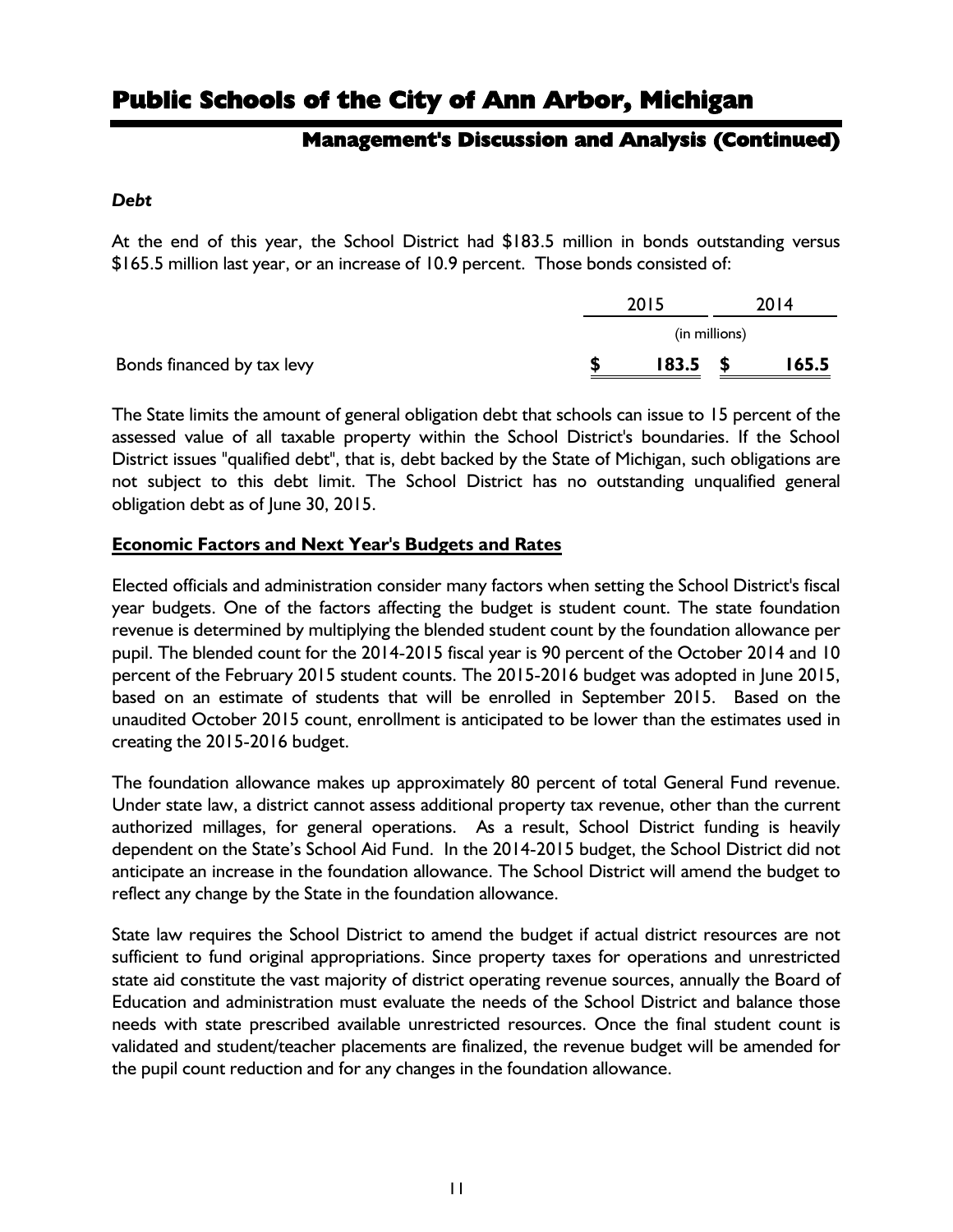#### **Management's Discussion and Analysis (Continued)**

The 2015-2016 original budget assumes that the School District will add approximately \$265,000 to fund equity. For the fiscal years 2004-2005 through 2014-2015, the School District utilized approximately \$20.2 million of fund equity to balance excess expenditures over revenue received. The School District's General Fund fund equity was \$36.9 million as of June 30, 2004 and is \$16.8 million as of June 30, 2015.

For the 2014-2015 school year, salary and benefits accounted for approximately 83.5 percent of the total operating expenditures. The School District spent \$145.6 million for instructional and instructional support salary and benefits, \$3.5 million for maintenance and transportation salary and benefits, and \$20.1 million for all other General Fund salary and benefits. In addition, the School District spent \$17.9 million for contracted services (maintenance, legal, consultants, and field trips), \$4.7 million for utilities and building insurance, and \$2.7 million for the School District's athletic programs. The above total costs of \$194.5 million account for over 96.1 percent of the School District's operating expenditures.

#### **Contacting the School District's Financial Management**

The financial report is designed to provide the School District's citizens, taxpayers, customers, investors, and creditors with a general overview of the School District's finances and to demonstrate the School District's accountability for the money it receives. If you have questions about this report or need additional financial information, contact the business department at 2555 South State Street, Ann Arbor, Michigan 48104.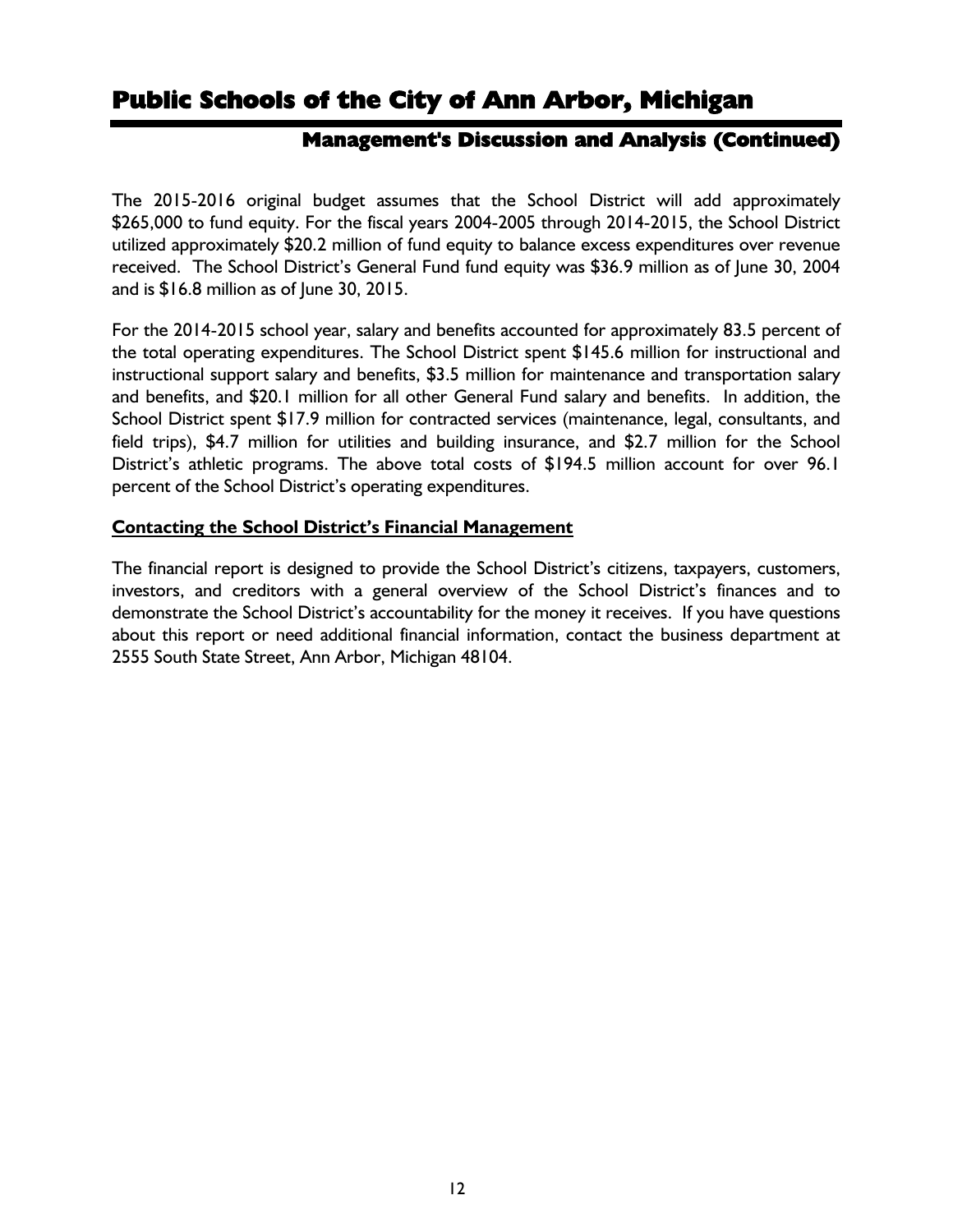### Statement of Net Position June 30, 2015

|                                                                                       | Governmental<br><b>Activities</b> |
|---------------------------------------------------------------------------------------|-----------------------------------|
| <b>Assets</b>                                                                         |                                   |
| Cash on hand and in interest-bearing accounts (Note 3)                                | \$<br>20, 194, 063                |
| Investments (Note 3)                                                                  | 2,465,559                         |
| Receivables:                                                                          |                                   |
| Taxes receivable                                                                      | 403,155                           |
| Accounts receivable                                                                   | 4,034,929                         |
| Due from other governmental units                                                     | 18,035,193                        |
| Inventories                                                                           | 37,530                            |
| Prepaid costs and other assets                                                        | 1,039,319                         |
| Restricted assets (Note 12)                                                           | 46,401,911                        |
| Capital assets - Net (Note 5)                                                         | 241,510,737                       |
| <b>Total assets</b>                                                                   | 334, 122, 396                     |
| <b>Deferred Outflows of Resources</b>                                                 |                                   |
| Deferred charges on bond refunding (Note 8)                                           | 9,758,266                         |
| Deferred outflows related to pensions (Note 11)                                       | 15,858,267                        |
| Total deferred outflows of resources                                                  | 25,616,533                        |
| Total assets and deferred outflows of resources                                       | 359,738,929                       |
| <b>Liabilities</b>                                                                    |                                   |
| Accounts payable and accrued expenses                                                 | 7,067,823                         |
| Accrued payroll-related liabilities:                                                  |                                   |
| Salaries payable                                                                      | 16,951,640                        |
| Employee fringe benefits payable                                                      | 4,038,487                         |
| Due to other governmental units                                                       | 54,806                            |
| Unearned revenue (Note 4)                                                             | 343,681                           |
| Noncurrent liabilities (Note 8):                                                      |                                   |
| Due within one year                                                                   | 14,059,363                        |
| Due in more than one year                                                             | 201,726,488                       |
| Net pension liability (Note 11)                                                       | 278,734,374                       |
|                                                                                       |                                   |
| <b>Total liabilities</b>                                                              | 522,976,662                       |
| <b>Deferred Inflows of Resources</b> - Deferred inflows related to pensions (Note 11) | 20,531,546                        |
| Total liabilities and deferred inflows of resources                                   | 543,508,208                       |
| <b>Net Position</b>                                                                   |                                   |
| Net investment in capital assets                                                      | 83,296,918                        |
| Restricted:                                                                           |                                   |
| Capital projects                                                                      | 628,589                           |
| Food service                                                                          | 676,372                           |
| Unrestricted                                                                          | (268, 371, 158)                   |
| Total net position                                                                    | \$ (183, 769, 279)                |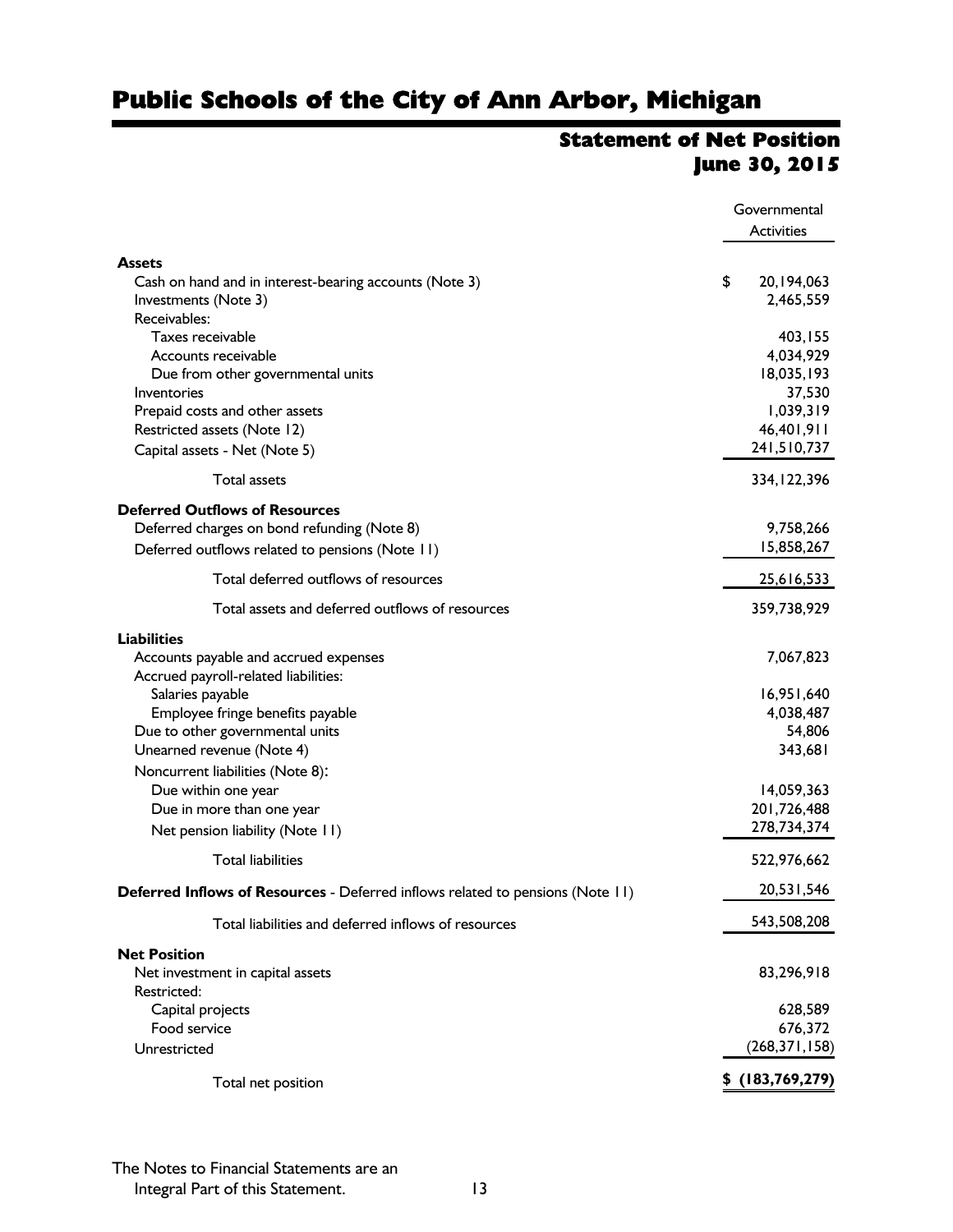### Statement of Activities Year Ended June 30, 2015

|                                               |                                                         |                 |                                             |    |                         | Net (Expense)         |
|-----------------------------------------------|---------------------------------------------------------|-----------------|---------------------------------------------|----|-------------------------|-----------------------|
|                                               |                                                         |                 |                                             |    |                         | Revenue and           |
|                                               |                                                         |                 |                                             |    |                         | Changes in Net        |
|                                               |                                                         | Program Revenue |                                             |    | Position                |                       |
|                                               |                                                         |                 |                                             |    | <b>Operating Grants</b> |                       |
|                                               |                                                         |                 | Charges for                                 |    | and                     | Governmental          |
|                                               | <b>Expenses</b>                                         |                 | <b>Services</b>                             |    | Contributions           | <b>Activities</b>     |
| <b>Functions/Programs</b>                     |                                                         |                 |                                             |    |                         |                       |
| Primary government - Governmental activities: |                                                         |                 |                                             |    |                         |                       |
| Instruction                                   | \$<br>143,819,901                                       | \$              | 345,149                                     | S  | 34,011,161              | \$<br>(109, 463, 591) |
| Support services                              | 78,743,511                                              |                 |                                             |    | 18,313,702              | (60, 429, 809)        |
| <b>Athletics</b>                              | 2,712,923                                               |                 | 964,088                                     |    |                         | (1,748,835)           |
| Food services                                 | 3,442,722                                               |                 | 1,610,490                                   |    | 2,457,192               | 624,960               |
| <b>Community services</b>                     | 1,710,801                                               |                 |                                             |    |                         | (1,710,801)           |
| Recreation and child care                     | 3,769,535                                               |                 | 5,236,351                                   |    |                         | 1,466,816             |
| Interest on long-term debt                    | 5,761,267                                               |                 |                                             |    |                         | (5,761,267)           |
| Debt issuance costs                           | 409.709                                                 |                 |                                             |    |                         | (409, 709)            |
| Depreciation expense (unallocated)            | 61,695                                                  |                 |                                             |    |                         | (61, 695)             |
| Total primary government                      | 240,432,064                                             | S               | 8,156,078                                   | \$ | 54,782,055              | (177, 493, 931)       |
|                                               | General revenue:                                        |                 |                                             |    |                         |                       |
|                                               | Taxes:                                                  |                 |                                             |    |                         |                       |
|                                               |                                                         |                 | Property taxes, levied for general purposes |    |                         | 77,282,046            |
|                                               |                                                         |                 | Property taxes, levied for debt service     |    |                         | 19,294,965            |
|                                               |                                                         |                 | Property taxes, levied for sinking fund     |    |                         | 7,646,547             |
|                                               | State aid not restricted to specific purposes           |                 |                                             |    |                         | 77,814,017            |
|                                               | Interest and investment earnings                        |                 |                                             |    |                         | 61,203                |
|                                               | Other                                                   |                 |                                             |    |                         | 2,990,830             |
|                                               |                                                         |                 | Total general revenue                       |    |                         | 185,089,608           |
|                                               | <b>Change in Net Position</b>                           |                 |                                             |    |                         | 7,595,677             |
|                                               | Net Position - As restated - Beginning of year (Note 1) |                 |                                             |    |                         | (191, 364, 956)       |
|                                               | <b>Net Position</b> - End of year                       |                 |                                             |    |                         | \$(183,769,279)       |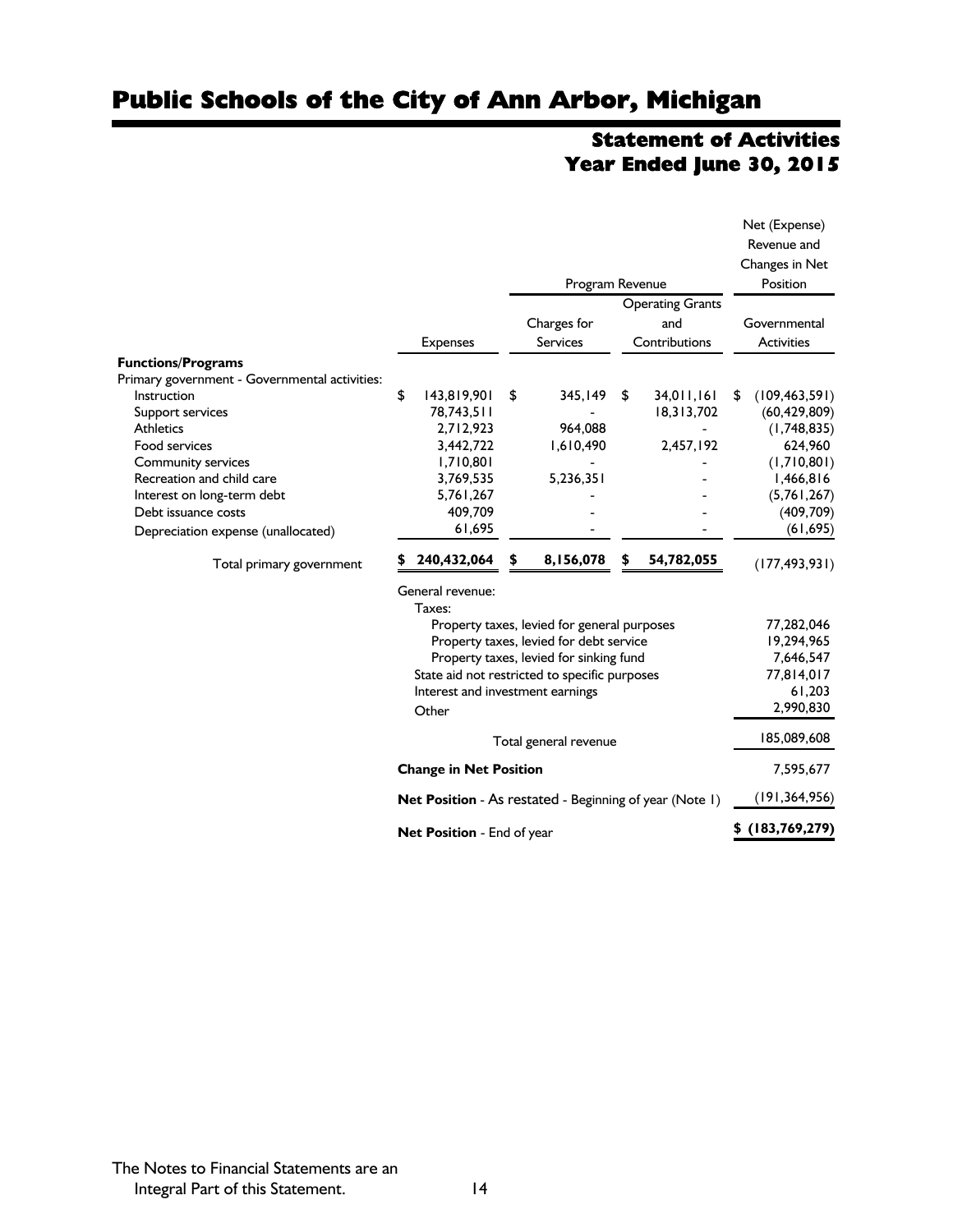### Governmental Funds Balance Sheet June 30, 2015

|                                                                               |                          | 2015             | 2015 Building    |                      | Total                   |
|-------------------------------------------------------------------------------|--------------------------|------------------|------------------|----------------------|-------------------------|
|                                                                               |                          | Technology       | and Site         | Nonmajor             | Governmental            |
|                                                                               | General Fund             | <b>Bond Fund</b> | <b>Bond Fund</b> | Funds                | Funds                   |
| <b>Assets</b>                                                                 |                          |                  |                  |                      |                         |
| Cash on hand and in interest-bearing                                          |                          |                  |                  |                      |                         |
| accounts (Note 3)                                                             | \$<br>15,732,355         | \$               | \$               | \$<br>4,461,708      | 20, 194, 063<br>\$      |
| Investments (Note 3)                                                          | 2,463,509                |                  |                  | 2,050                | 2,465,559               |
| Receivables:                                                                  |                          |                  |                  |                      |                         |
| Taxes receivable                                                              | 403,155                  |                  |                  |                      | 403,155                 |
| Accounts receivable                                                           | 3,607,593                |                  |                  | 427,336              | 4,034,929               |
| Due from other governmental units                                             | 18,006,220               |                  |                  | 28,973               | 18,035,193              |
| Due from other funds (Note 6)                                                 | 1,644,365                |                  |                  | 667,563              | 2,311,928               |
| Inventories                                                                   |                          |                  |                  | 37,530               | 37,530                  |
| Prepaid costs and other assets                                                | 986,004                  |                  |                  | 53,315               | 1,039,319               |
| Restricted assets (Note 12)                                                   | $\overline{\phantom{a}}$ | 10,568,061       | 26,997,425       | 8,836,425            | 46,401,911              |
| <b>Total assets</b>                                                           | 42,843,201<br>S          | \$10,568,061     | \$26,997,425     | \$14,514,900         | \$94,923,587            |
| Liabilities, Deferred Inflows of Resources,<br>and Fund Balances              |                          |                  |                  |                      |                         |
|                                                                               |                          |                  |                  |                      |                         |
| <b>Liabilities</b>                                                            |                          |                  |                  |                      |                         |
| Accounts payable and accrued expenses<br>Accrued payroll-related liabilities: | \$<br>2,659,446          | 1,017<br>\$      | \$<br>3,733      | \$<br>3,546,224      | \$<br>6,210,420         |
| Salaries payable                                                              | 16,951,640               |                  |                  |                      | 16,951,640              |
| Payroll taxes and withholding payable                                         | 4,038,487                |                  |                  |                      | 4,038,487               |
| Due to other governmental units                                               | 54,806                   |                  |                  |                      | 54,806                  |
| Due to other funds (Note 6)                                                   | 667,563                  | 13,484           | 33,055           | 952,761              | 1,666,863               |
| Unearned revenue (Note 4)                                                     | 4,955                    |                  |                  | 338,726              | 343,681                 |
| <b>Total liabilities</b>                                                      | 24,376,897               | 14,501           | 36,788           | 4,837,711            | 29,265,897              |
| Deferred Inflows of Resources - Unavailable                                   |                          |                  |                  |                      |                         |
| revenue (Note 4)                                                              | 1,703,345                |                  |                  |                      | 1,703,345               |
| Total liabilities and deferred<br>inflows of resources                        | 26,080,242               | 14,501           | 36,788           | 4,837,711            | 30,969,242              |
| <b>Fund Balances</b>                                                          |                          |                  |                  |                      |                         |
| Nonspendable:                                                                 |                          |                  |                  |                      |                         |
| Inventory                                                                     |                          |                  |                  | 37,530               | 37,530                  |
| Prepaid assets                                                                | 986.004                  |                  |                  | 53,315               | 1,039,319               |
| Restricted:                                                                   |                          |                  |                  |                      |                         |
| Capital projects<br>Debt service                                              |                          | 10,553,560       | 26,960,637       | 4,261,554            | 41,775,751<br>1,411,421 |
| Food service                                                                  |                          |                  |                  | 1,411,421<br>638,842 | 638.842                 |
| Committed:                                                                    |                          |                  |                  |                      |                         |
| Capital projects                                                              |                          |                  |                  | 460,970              | 460,970                 |
| Child care                                                                    |                          |                  |                  | 294,956              | 294,956                 |
| Recreation                                                                    |                          |                  |                  | 2,518,601            | 2,518,601               |
| Unassigned                                                                    | 15,776,955               |                  |                  | $\blacksquare$       | 15,776,955              |
| Total fund balances                                                           | 16,762,959               | 10,553,560       | 26,960,637       | 9,677,189            | 63,954,345              |
| Total liabilities, deferred inflows                                           |                          |                  |                  |                      |                         |
| of resources, and fund                                                        |                          |                  |                  |                      |                         |
| balances                                                                      | \$42,843,201             | \$10,568,061     | \$26,997,425     | \$14,514,900         | \$94,923,587            |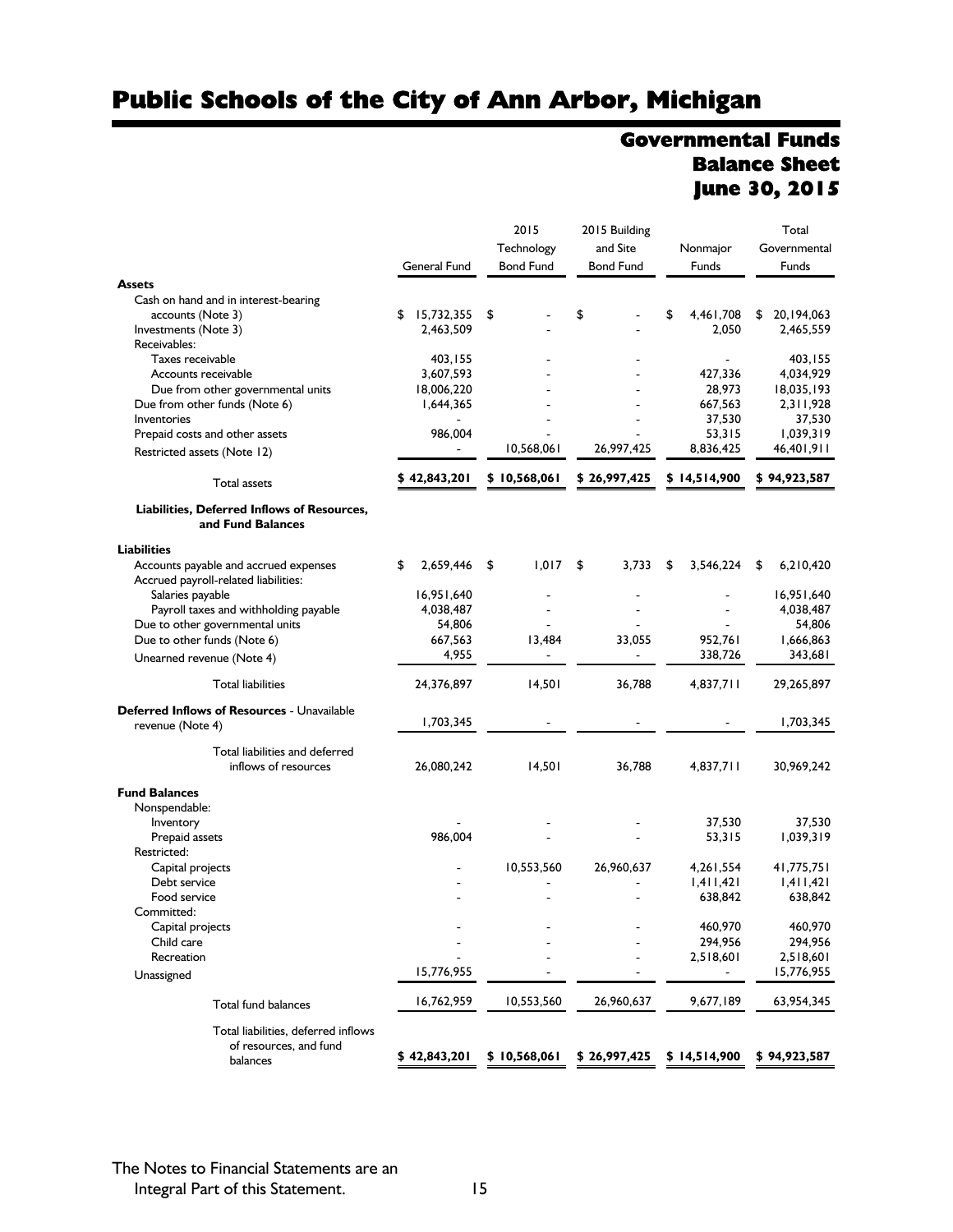### Governmental Funds Reconciliation of the Balance Sheet of Governmental Funds to the Statement of Net Position June 30, 2015

| <b>Fund Balance Reported in Governmental Funds</b>                                                                                         |                                                 | \$<br>63,954,345  |
|--------------------------------------------------------------------------------------------------------------------------------------------|-------------------------------------------------|-------------------|
| Amounts reported for governmental activities in the statement<br>of net position are different because:                                    |                                                 |                   |
| Capital assets used in governmental activities are<br>not financial resources and are not reported<br>in the funds:                        |                                                 |                   |
| Cost of capital assets<br>Accumulated depreciation                                                                                         | 471,731,587<br>\$<br>(230, 220, 850)            | 241,510,737       |
| Deferred outflows related to pension payments<br>made subsequent to the measurement date                                                   |                                                 | 15,858,267        |
| Long-term liabilities are not due and payable in<br>the current period and are not reported in<br>the governmental funds:                  |                                                 |                   |
| Bonds payable - Plus bond premium<br>Compensated absences<br>Self-insurance liability                                                      | (209, 119, 247)<br>(5,484,972)<br>(1, 181, 632) | (215, 785, 851)   |
| Accrued interest payable is not included as a<br>liability in governmental funds                                                           |                                                 | (1,502,468)       |
| Deferred outflows of resources (deferred<br>charges on refunding) are not reported in the<br>governmental funds                            |                                                 | 9,758,266         |
| Deferred inflows of resources (unavailable<br>revenue) not available to benefit the current<br>period are not reported in the statement of |                                                 |                   |
| net position<br>Net pension obligations do not present a claim                                                                             |                                                 | 1,703,345         |
| on current financial resources and are not<br>reported as fund liabilities                                                                 |                                                 | (278, 734, 374)   |
| Deferred inflows related to pension investment<br>returns and changes in assumptions are not<br>reported in the governmental funds         |                                                 | (20, 531, 546)    |
| <b>Net Position of Governmental Activities</b>                                                                                             |                                                 | $$$ (183,769,279) |
|                                                                                                                                            |                                                 |                   |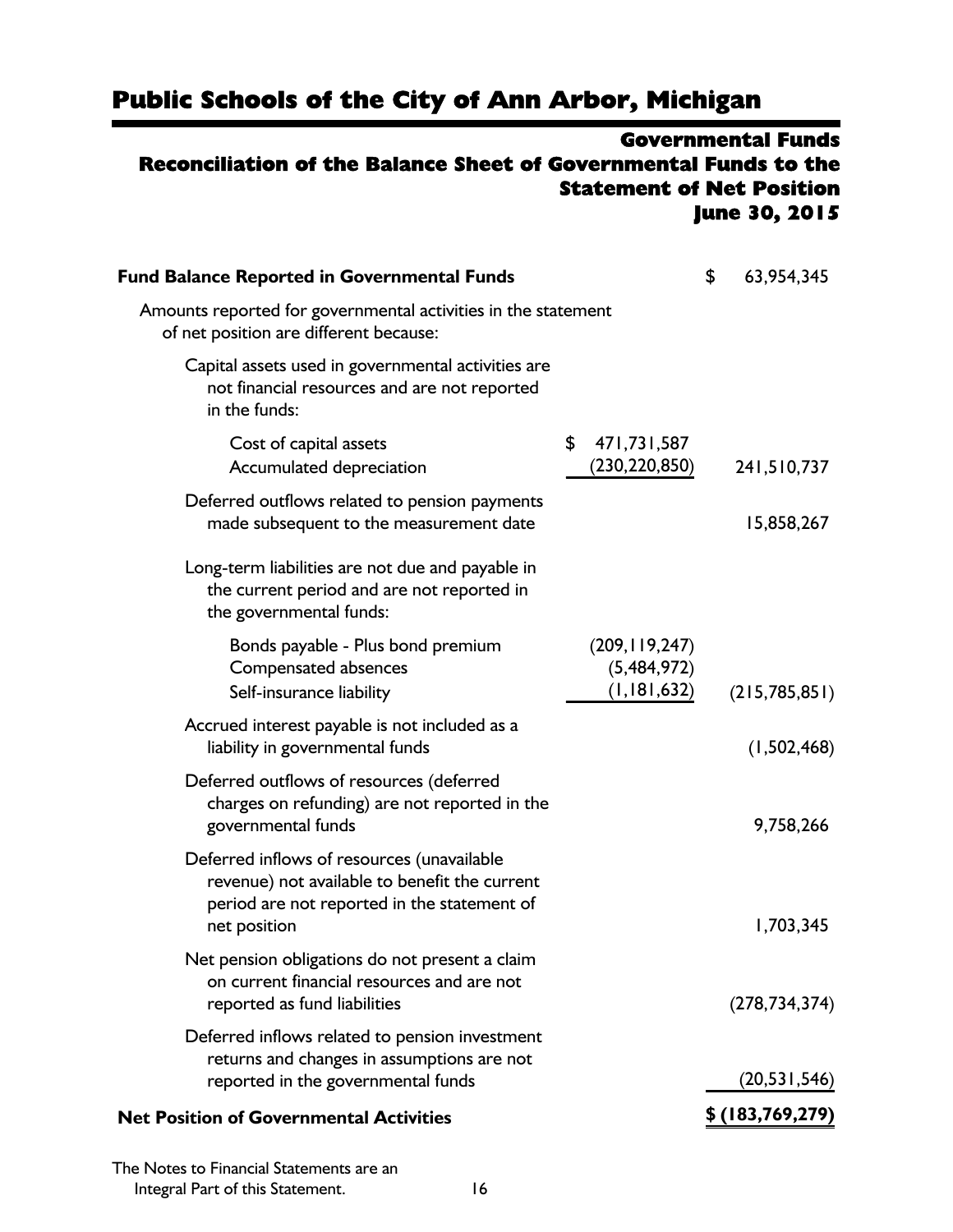### Governmental Funds Statement of Revenue, Expenditures, and Changes in Fund Balances Year Ended June 30, 2015

|                                            |                     | 2015         | <b>2015 Bond</b>    |                | Total             |
|--------------------------------------------|---------------------|--------------|---------------------|----------------|-------------------|
|                                            |                     | Technology   | <b>Building and</b> | Nonmajor       | Governmental      |
|                                            | <b>General Fund</b> | Bond         | Site Fund           | Funds          | Funds             |
| <b>Revenue</b>                             |                     |              |                     |                |                   |
| Local sources                              | \$80,844,203        | 39<br>\$     | \$<br>99            | \$34,419,077   | 115,263,418<br>\$ |
| State sources                              | 100,563,240         |              |                     | 213,160        | 100,776,400       |
| Federal sources                            | 5,671,528           |              |                     | 2,244,032      | 7,915,560         |
| Interdistrict sources                      | 23, 223, 175        |              |                     |                | 23, 223, 175      |
| Total revenue                              | 210,302,146         | 39           | 99                  | 36,876,269     | 247, 178, 553     |
| <b>Expenditures</b>                        |                     |              |                     |                |                   |
| Current:                                   |                     |              |                     |                |                   |
| Instruction                                | 122,657,415         |              |                     |                | 122,657,415       |
| Support services                           | 76,494,464          |              | 1,250               | 262,501        | 76,758,215        |
| <b>Athletics</b>                           | 2,694,904           |              |                     |                | 2,694,904         |
| Food services                              |                     |              |                     | 3,434,270      | 3,434,270         |
| Community services                         | 394,072             |              |                     |                | 394,072           |
| Recreation and child care<br>Debt service: |                     |              |                     | 5,075,894      | 5,075,894         |
| Principal                                  |                     |              |                     | 11,019,994     | 11,019,994        |
| Interest                                   |                     |              |                     | 7,031,445      | 7,031,445         |
| Other                                      |                     | 37,635       | 92,048              | 280,026        | 409,709           |
| Capital outlay                             | 184,649             |              |                     | 20,244,220     | 20,428,869        |
| Total                                      |                     |              |                     |                |                   |
| expenditures                               | 202,425,504         | 37,635       | 93,298              | 47,348,350     | 249,904,787       |
| <b>Excess of Revenue Over</b>              |                     |              |                     |                |                   |
| (Under) Expenditures                       | 7,876,642           | (37, 596)    | (93, 199)           | (10, 472, 081) | (2,726,234)       |
| <b>Other Financing Sources</b>             |                     |              |                     |                |                   |
| (Uses)                                     |                     |              |                     |                |                   |
| Payment to escrow agent                    |                     |              |                     | (36, 836, 047) | (36, 836, 047)    |
| Transfers in (Note 6)                      | 69,363              |              |                     | 1,930          | 71,293            |
| Transfers out (Note 6)                     | (1,930)             |              |                     | (69, 363)      | (71, 293)         |
| Face value of debt issued                  |                     | 5,200,168    | 22,183,843          | 36,180,989     | 63,565,000        |
| Premium on debt issued                     |                     | 5,390,988    | 4,869,993           |                | 10,260,981        |
| Total other                                |                     |              |                     |                |                   |
| financing                                  |                     |              |                     |                |                   |
| sources (uses)                             | 67,433              | 10,591,156   | 27,053,836          | (722, 491)     | 36,989,934        |
| <b>Net Change in Fund Balances</b>         | 7,944,075           | 10,553,560   | 26,960,637          | (11, 194, 572) | 34,263,700        |
| Fund Balances - Beginning of               |                     |              |                     |                |                   |
| year                                       | 8,818,884           |              |                     | 20,871,761     | 29,690,645        |
| Fund Balances - End of year                | \$16,762,959        | \$10,553,560 | \$26,960,637        | \$9,677,189    | 63,954,345        |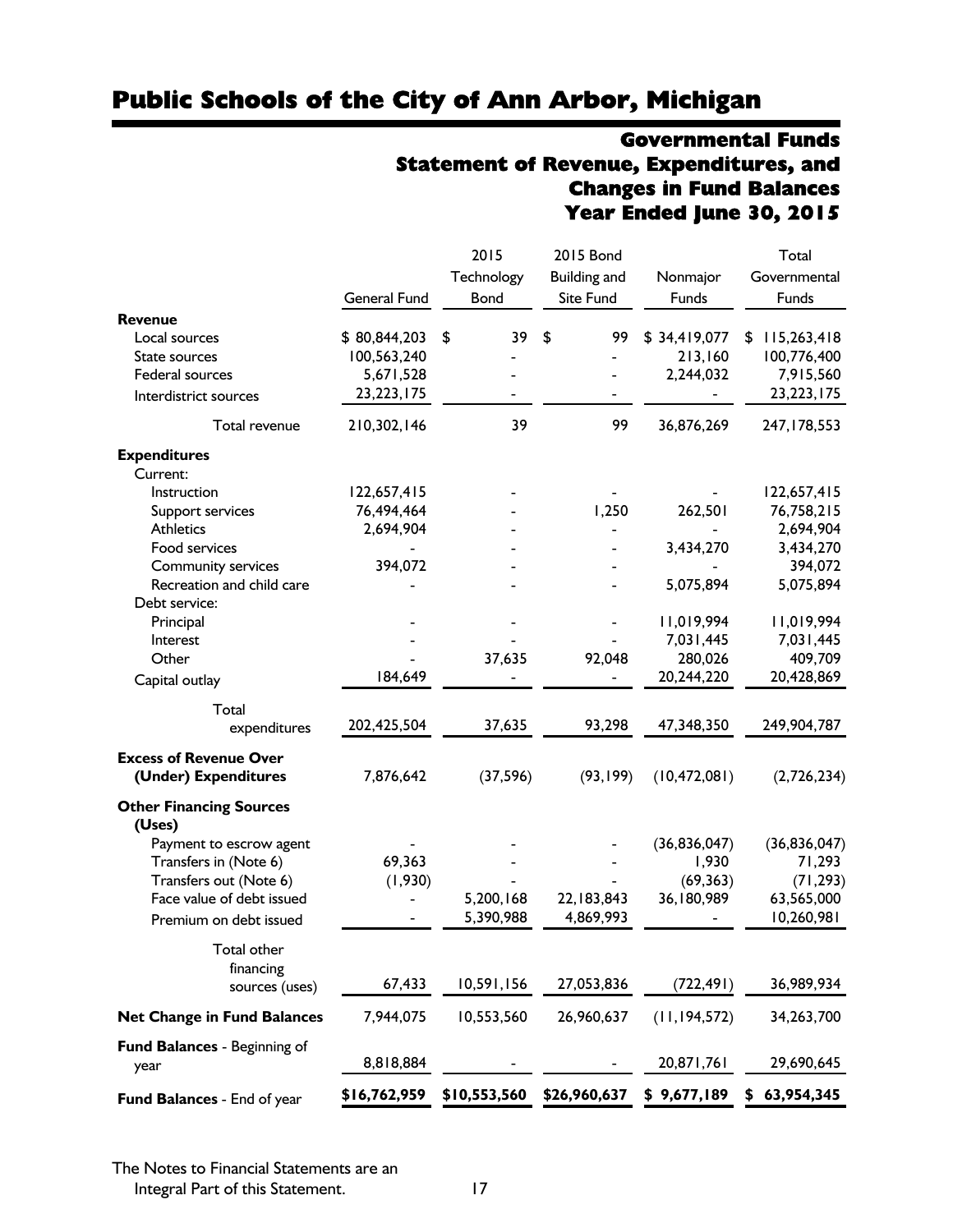### Governmental Funds Reconciliation of the Statement of Revenue, Expenditures, and Changes in Fund Balances of Governmental Funds to the Statement of Activities Year Ended June 30, 2015

| Net Change in Fund Balances - Total Governmental<br><b>Funds</b>                                                                                                                          |                                    | \$<br>34,263,700 |
|-------------------------------------------------------------------------------------------------------------------------------------------------------------------------------------------|------------------------------------|------------------|
| Amounts reported for governmental activities in the statement<br>of activities are different because:                                                                                     |                                    |                  |
| Governmental funds report capital outlays as<br>expenditures; however, in the statement of<br>activities, these costs are allocated over their<br>estimated useful lives as depreciation: |                                    |                  |
| Depreciation expense<br>Capitalized capital outlay                                                                                                                                        | \$<br>(19, 757, 753)<br>16,947,347 | (2,810,406)      |
| Revenue is reported in the statement of activities<br>when earned, but not reported in the funds until<br>collected or collectible within 60 days of year end                             |                                    | 849,188          |
| Bond proceeds provide financial resources to<br>governmental funds, but issuing debt increases<br>long-term liabilities in the statement of activities                                    |                                    | (63, 565, 000)   |
| Repayment of bond principal is an expenditure in the<br>governmental funds, but not in the statement of<br>activities (where it reduces long-term debt)                                   |                                    | 45,594,994       |
| Underwriter's discount/premium and deferred<br>refunding charged reported as<br>expenditures/revenue in the funds and amortized<br>in the statement of activities                         |                                    | (6,518,236)      |
| Interest expense is recorded in the statement of<br>activities when incurred; it is not reported in<br>governmental funds until paid                                                      |                                    | (211,521)        |
| Change in pension expense related to deferred items                                                                                                                                       |                                    | (246, 076)       |
| Compensated absences, as well as self-insured<br>liability claims, are recorded when earned in the<br>statement of activities. In the current year, more                                  |                                    |                  |
| was paid out than was earned                                                                                                                                                              |                                    | 239,034          |
| <b>Change in Net Position of Governmental Activities</b>                                                                                                                                  |                                    | \$<br>7,595,677  |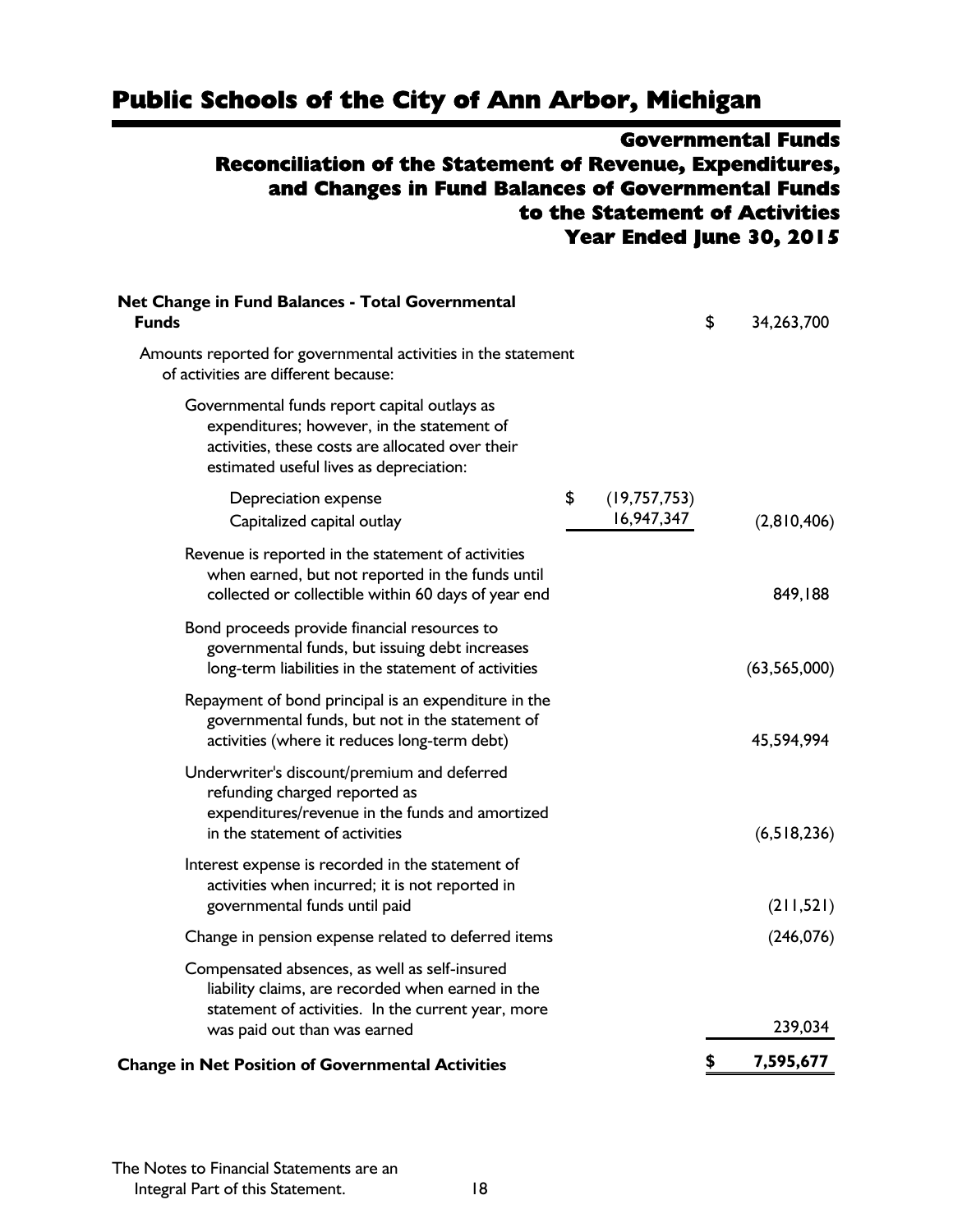### Statement of Fiduciary Net Position June 30, 2015

|                                                                                                | Private Purpose<br><b>Trust Fund</b> |         |      | Student<br><b>Activities</b><br><b>Agency Fund</b> |  |
|------------------------------------------------------------------------------------------------|--------------------------------------|---------|------|----------------------------------------------------|--|
| <b>Assets</b><br>Cash and investments (Note 3)<br>Receivables                                  | \$                                   | 242,331 | S    | 3,041,864<br>545                                   |  |
| <b>Total assets</b>                                                                            |                                      | 242,331 | \$   | 3,042,409                                          |  |
| <b>Liabilities</b><br>Accounts payable<br>Due to other funds (Note 6)<br>Due to student groups |                                      | 362     | - \$ | 283,383<br>645,065<br>2,113,961                    |  |
| <b>Total liabilities</b>                                                                       |                                      | 362     | \$   | 3,042,409                                          |  |
| <b>Net Position</b> - Restricted for scholarships                                              | \$                                   | 241,969 |      |                                                    |  |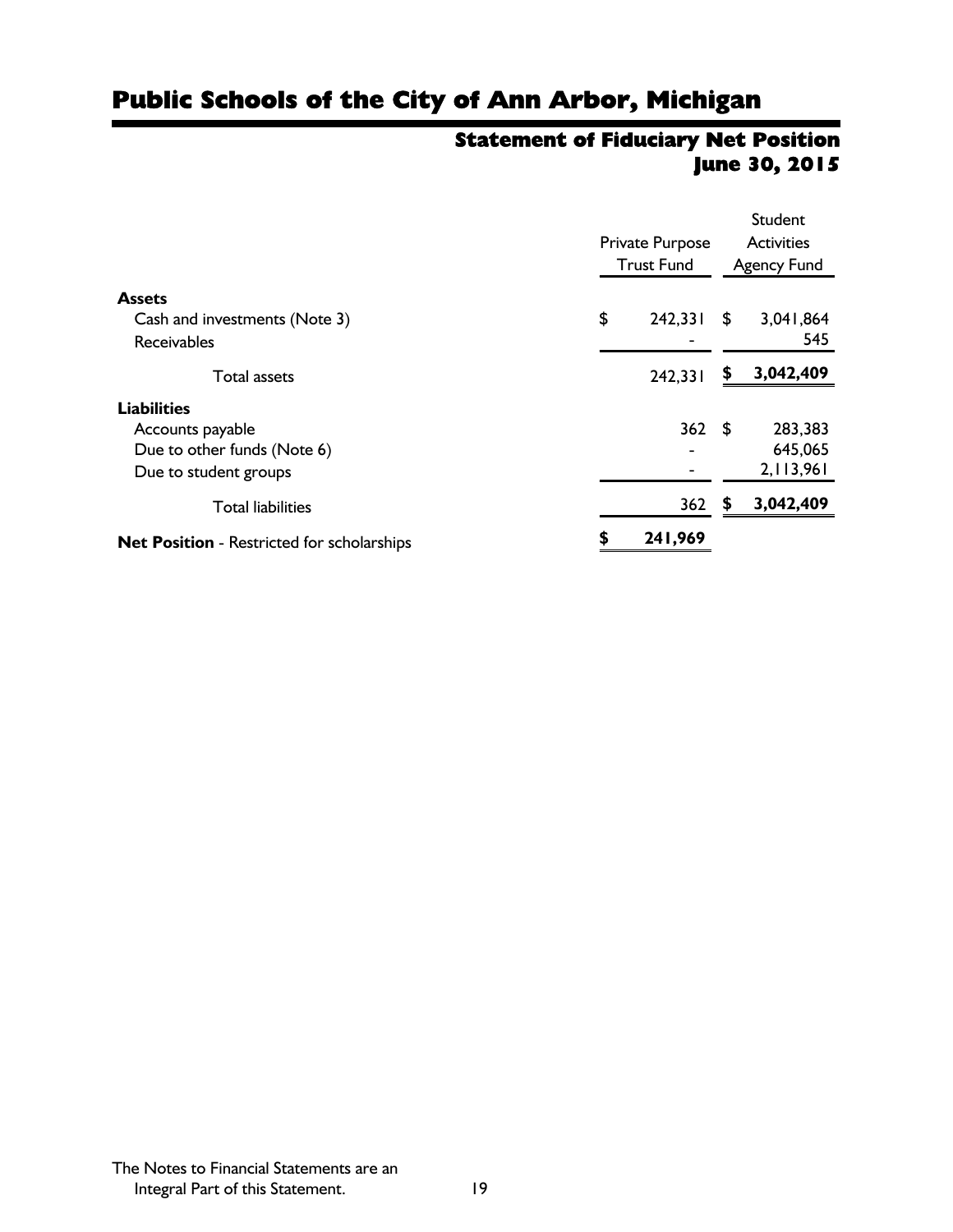### Statement of Changes in Fiduciary Net Position Year Ended June 30, 2015

|                                                    | <b>Private Purpose</b><br><b>Trust Fund</b> |
|----------------------------------------------------|---------------------------------------------|
| <b>Additions</b> - Private sources (contributions) | \$<br>20,500                                |
| <b>Deductions</b> - Scholarships awarded           | 20,000                                      |
| <b>Change in Net Position</b>                      | 500                                         |
| <b>Net Position</b> - Beginning of year            | 241,469                                     |
| Net Position - End of year                         | 241,969                                     |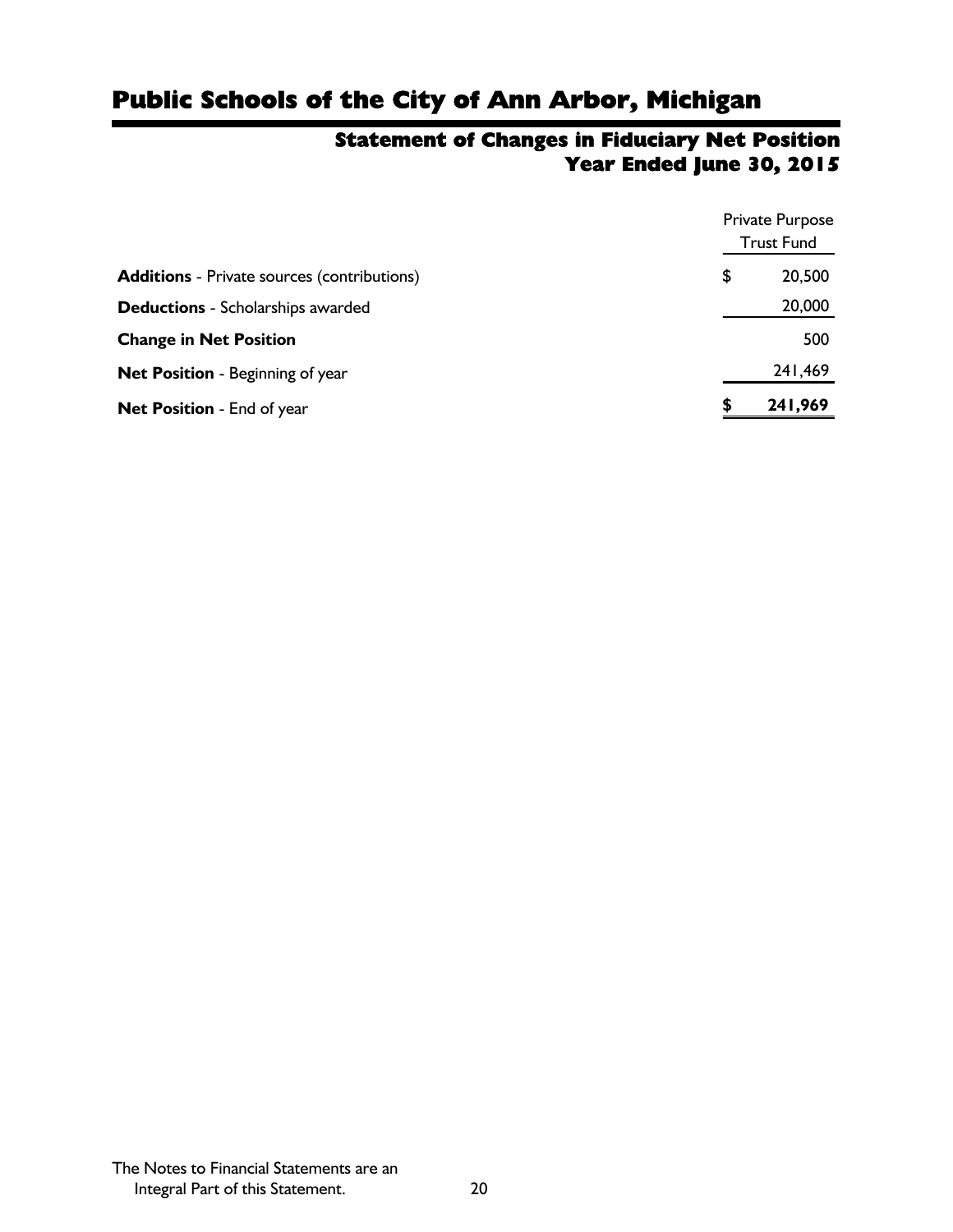#### Note 1 - Nature of Business and Significant Accounting Policies

The accounting policies of the Public Schools of the City of Ann Arbor, Michigan (the "School District") conform to accounting principles generally accepted in the United States of America (GAAP) as applicable to governmental units. The following is a summary of the significant accounting policies used by the School District:

#### **Reporting Entity**

The School District is governed by an elected seven-member Board of Education elected at large for four-year overlapping terms. The primary responsibilities of the Board of Education include review of the School District's annual budget, approval of School District policies, and selection and evaluation of the School District's superintendent.

The accompanying financial statements have been prepared in accordance with criteria established by the Governmental Accounting Standards Board for determining the various governmental organizations to be included in the reporting entity. These criteria include significant operational financial relationships that determine which of the governmental organizations are a part of the School District's reporting entity, and which organizations are legally separate component units of the School District. Based on the application of the criteria, the School District does not contain any component units.

#### **District-wide and Fund Financial Statements**

The district-wide financial statements (i.e., the statement of net position and the statement of activities) report information on all of the non-fiduciary activities of the primary government. The district-wide financial statements include capital assets, net of accumulated depreciation, and long-term obligations.

The statement of activities demonstrates the degree to which the direct expenses of a given function or segment are offset by program revenue. Direct expenses are those that are clearly identifiable with a specific function. Program revenue includes (1) charges to customers or applicants who purchase, use, or directly benefit from goods, services, or privileges provided by a given function and (2) grants and contributions that are restricted to meeting the operational or capital requirements of a particular function. Taxes, intergovernmental payments, and other items not properly included among program revenue are reported instead as general revenue.

Separate financial statements are provided for governmental funds and fiduciary funds, even though the latter are excluded from the district-wide financial statements. Major individual governmental funds are reported as separate columns in the fund financial statements.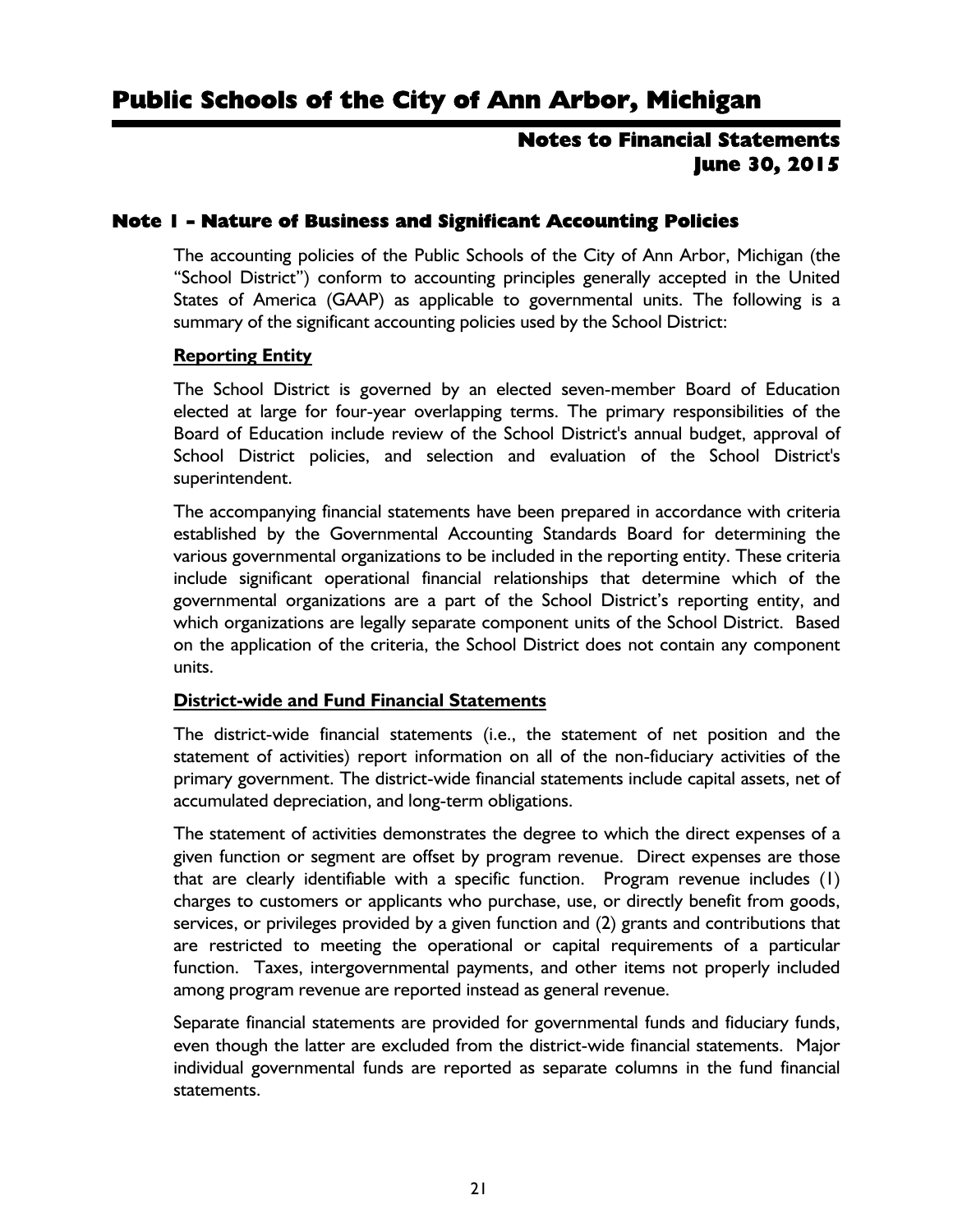### Notes to Financial Statements June 30, 2015

#### Note 1 - Nature of Business and Significant Accounting Policies (Continued)

**Measurement Focus, Basis of Accounting, and Financial Statement Presentation**

**District-wide Financial Statements** - The district-wide financial statements are reported using the economic resources measurement focus and the accrual basis of accounting. Revenue is recorded when earned and expenses are recorded when a liability is incurred, regardless of the timing of related cash flows. Property taxes are recognized as revenue in the year for which they are levied. Grants, categorical aid, and similar items are recognized as revenue as soon as all eligibility requirements imposed by the provider have been met.

As a general rule, the effect of interfund activity has been eliminated from the districtwide financial statements.

When an expense is incurred for purposes for which both restricted and unrestricted net position or fund balance are available, the School District's policy is to first apply restricted resources. When an expense is incurred for purposes which amounts in any of the unrestricted fund balance classifications could be used, it is the School District's policy to spend funds in this order: committed, assigned, and unassigned.

Amounts reported as program revenue include (1) charges to customers or applicants for goods, services, or privileges provided and (2) operating grants and contributions. Internally dedicated resources are reported as general revenue rather than as program revenue. Likewise, general revenue includes all taxes and unrestricted state aid.

**Fund Financial Statements** - The governmental fund financial statements are reported using the current financial resources measurement focus and the modified accrual basis of accounting. Revenue is recognized as soon as it is both measurable and available. Revenue is considered to be available if it is collected within the current period or soon enough thereafter to pay liabilities of the current period. Revenue not meeting this definition is classified as a deferred inflow of resources. For this purpose, the School District considers revenues to be available if they are collected within 60 days of the end of the current fiscal period. Expenditures generally are recorded when a liability is incurred, as under accrual accounting. However, debt service expenditures, as well as expenditures related to compensated absences and claims and judgments, are recorded only when payment is due.

Property taxes, unrestricted state aid, intergovernmental grants, and interest associated with the current fiscal period are all considered to be susceptible to accrual and so have been recognized as revenue of the current fiscal period. All other revenue items are considered to be available only when cash is received by the School District.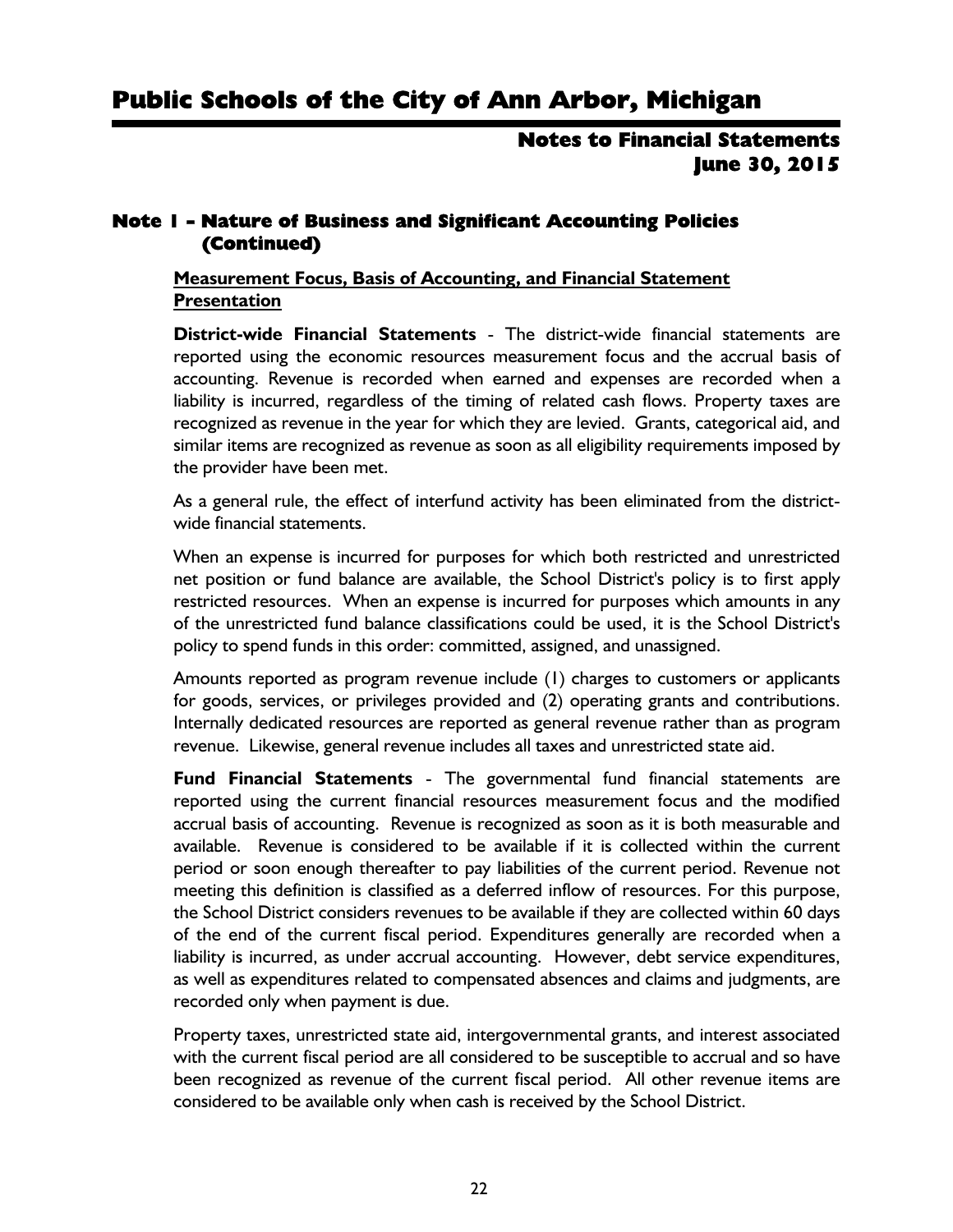### Notes to Financial Statements June 30, 2015

#### Note 1 - Nature of Business and Significant Accounting Policies (Continued)

Fiduciary fund statements are also reported using the economic resources measurement focus and the accrual basis of accounting.

The fund financial statements focus on major funds rather than fund types. The School District reports the following major governmental funds:

**General Fund** - The General Fund is the School District's primary operating fund. It accounts for all financial resources of the School District, including grant programs, except those required to be accounted for in another fund.

**2015 Technology Bond Fund** - The 2015 Technology Bond Fund is used to account for the financial resources to be used for the acquisition of equipment.

**2015 Building and Site Bond Fund** - The 2015 Building and Site Bond Fund is used to account for the financial resources to be used for the construction or acquisition of buildings and equipment.

Additionally, the School District reports the following fund types:

**Special Revenue Funds** - Special revenue funds are used to account for the proceeds of specific revenue sources that are restricted to expenditures for specified purposes. The School District's special revenue funds include the Food Services Fund, Recreation Fund, and the Child Care Fund. Any operating deficit generated by this activity is the responsibility of the General Fund.

**Debt Service Funds** - Debt service funds are used to account for the accumulation of resources for, and the payment of, bond principal, interest, and paying agent fees.

**Sinking Funds** - Sinking funds are used to account for construction and repair of buildings.

**Capital Projects Funds** - Capital projects funds are used to account for financial resources to be used for the acquisition of land and construction or acquisition of buildings and equipment. The Millage and Capital Needs Fund is also used to purchase school buses, technology, and textbooks.

**Student Activities Agency Fund** - The Student Activities Agency Fund is used to account for assets held as agent for various student activities. Agency funds are custodial in nature (assets equal liabilities) and do not involve measurement of the results of operations.

**Private Purpose (Scholarship) Trust Fund** - The Trust Fund is used to account for donated assets which will be awarded to students or awarded to support student learning. Private purpose trust funds are used to account for resources legally held in trust for the benefit of individuals and organizations outside the School District.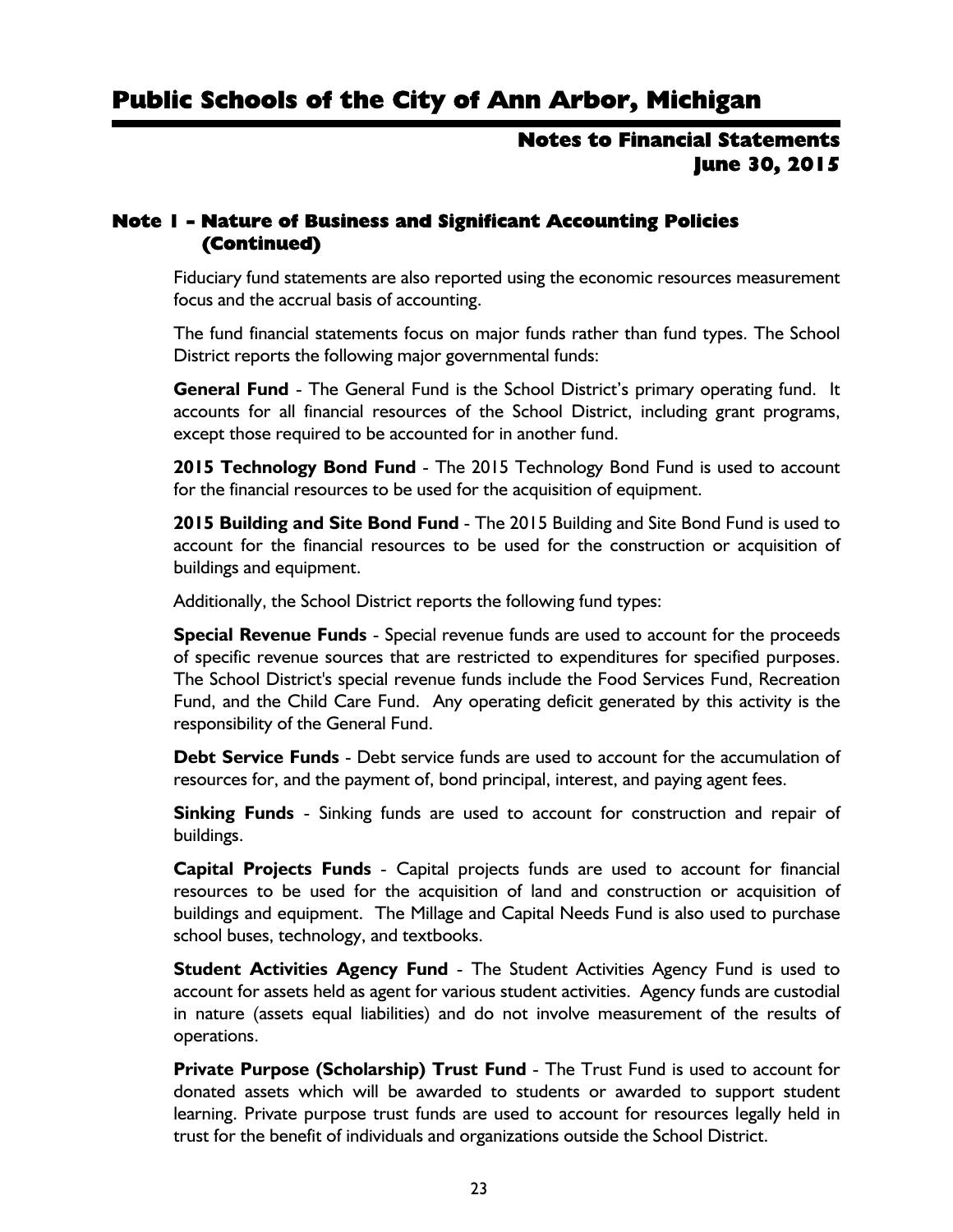### Notes to Financial Statements June 30, 2015

#### Note 1 - Nature of Business and Significant Accounting Policies (Continued)

**Assets, Liabilities, and Net Position or Equity**

**Cash on Hand and in Interest-bearing Accounts and Investments** - Cash on hand and in interest-bearing accounts include cash on hand, demand deposits, and short-term money market fund investments with a maturity of three months or less. Investments consist of governmental investment pools and are recorded at fair value, based on quoted market prices, or estimated fair value.

**Receivables and Payables** - In general, outstanding balances between funds are reported as "due to/from other funds."

Trade and property tax receivables are shown net of an allowance for uncollectible amounts. Property taxes are levied on July 1 and December 1 on the taxable valuation of property as of the preceding March 1. Taxes are considered delinquent on March 1 of the following year. At that time, penalties and interest are assessed and the total obligation is added to the county tax rolls. At June 30, 2015, the delinquent property taxes receivable total \$403,155, of which the entirety was considered an unavailable deferred inflow.

**Inventories and Prepaid Costs** - Inventories are valued at cost using the first-in, firstout method. Inventory recorded in the General Fund consists of transportation supplies for the School District. Inventories of the Food Services Fund, including United States Department of Agriculture commodities, are recorded as expenditures when consumed rather than when purchased. The inventory items are recorded as expenditures at the time of use in their respective funds.

Certain payments to vendors reflect costs applicable to future fiscal years and are recorded as prepaid costs in both district-wide and fund financial statements.

**Restricted Assets** - The unspent bond proceeds of the capital projects and sinking funds require amounts to be set aside for construction or bond-related purchases. In addition, cash and investments in debt service funds are required to be set aside for future bond principal and interest payments. These amounts have been classified as restricted assets. When an expense has been incurred for purposes for which both restricted and unrestricted net position is available, it is the School District's policy to first apply restricted resources.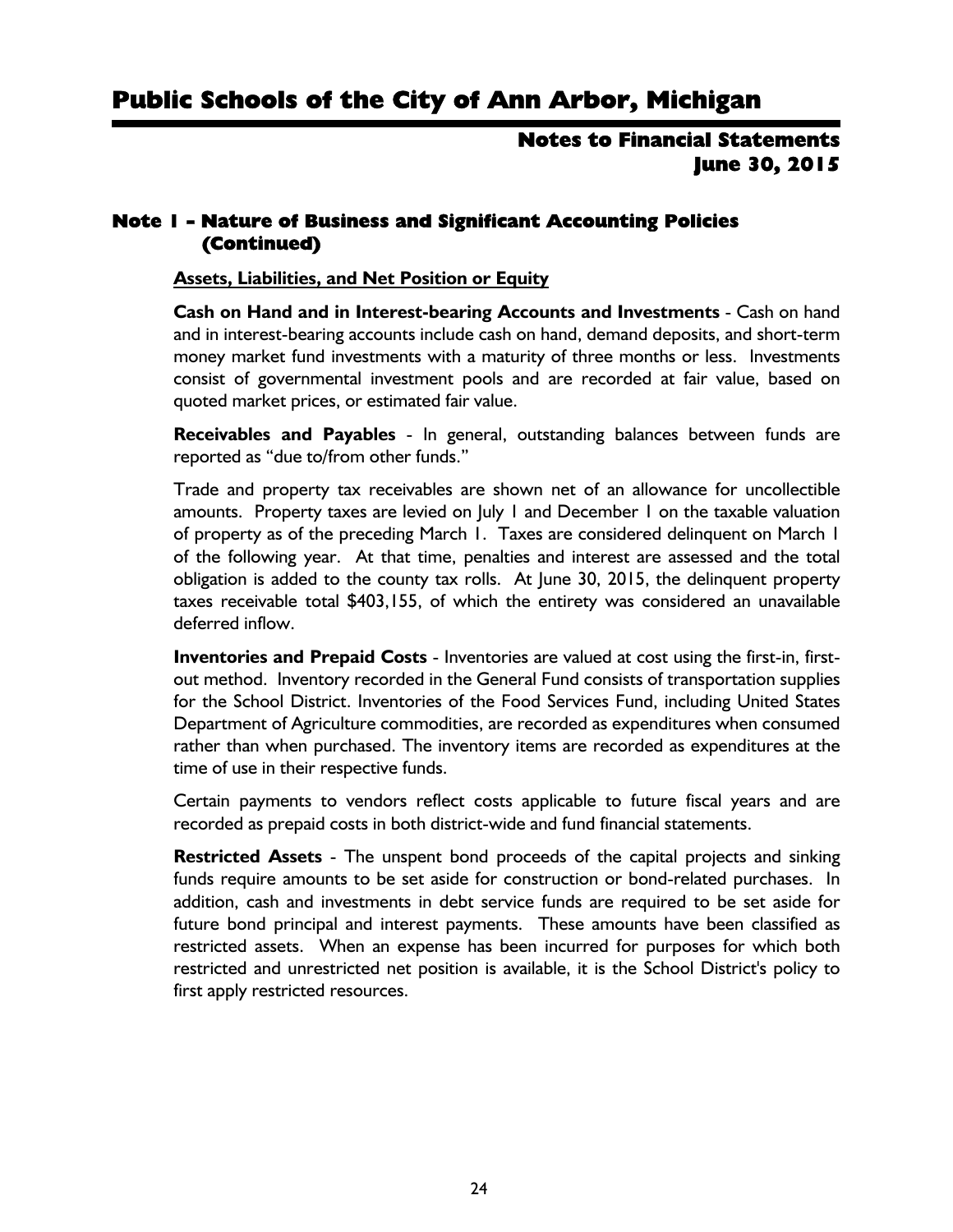### Notes to Financial Statements June 30, 2015

#### Note 1 - Nature of Business and Significant Accounting Policies (Continued)

**Capital Assets** - Capital assets, which include land, buildings, equipment, and vehicles, are reported in the applicable district-wide statements. Capital assets are defined by the School District as assets with an initial individual cost of more than \$10,000 and an estimated useful life in excess of five years. Such assets are recorded at historical cost or estimated historical cost when purchased or constructed. Donated capital assets are recorded at estimated fair market value at the date of donation. Costs of normal repair and maintenance that do not add to the value or materially extend asset life are not capitalized. The School District does not have infrastructure-type assets.

Buildings, building improvements, land improvements, equipment, and vehicles are depreciated using the straight-line method over the following useful lives:

| Buildings, building improvements, and land improvements | 20 to 50 years |
|---------------------------------------------------------|----------------|
| Equipment                                               | 5 to 20 years  |
| Vehicles                                                | 5 to 10 years  |

**Compensated Absences** - The liability for compensated absences reported in the district-wide statements consists of accrued termination benefits and earned but unused accumulated vacation and sick leave benefits. A liability for these amounts is reported in the governmental funds as it comes due for payment.

**Long-term Obligations** - In the district-wide financial statements, long-term debt and other long-term obligations are reported as liabilities in the statement of net position. Bond premiums and discounts are deferred and amortized over the life of the bonds using the effective interest method. Bonds payable are reported net of the applicable bond premium or discount. Bond issuance costs are reported as debt service expenditures.

In the fund financial statements, governmental fund types recognize bond premiums and discounts, as well as bond issuance costs, during the current period.

The face amount of debt issued is reported as other financing sources. Premiums received on debt issuances are reported as other financing sources while discounts are reported as other financing uses. Issuance costs are reported as debt service expenditures.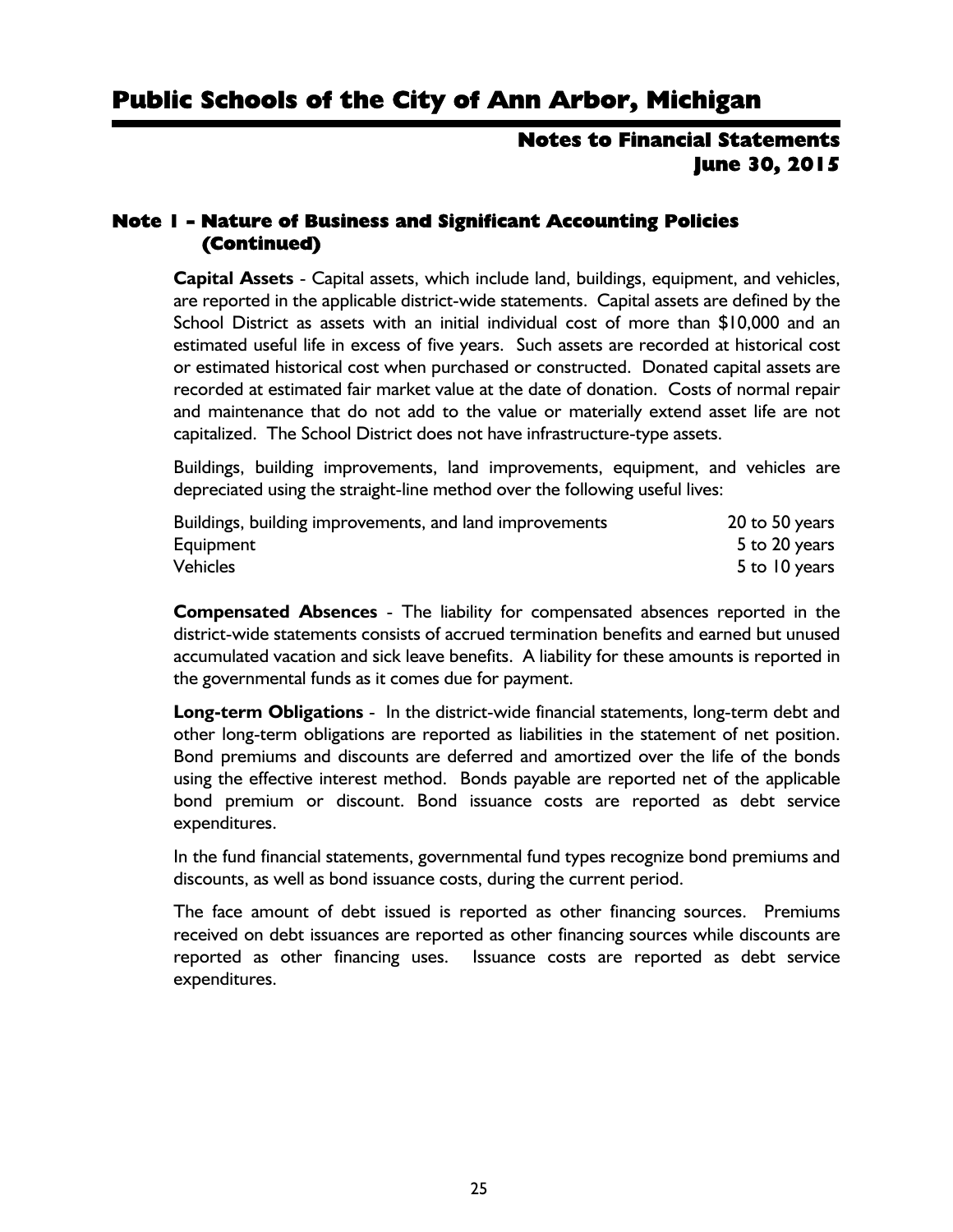### Notes to Financial Statements June 30, 2015

#### Note 1 - Nature of Business and Significant Accounting Policies (Continued)

**Deferred Outflows/Inflows of Resources** - In addition to assets, the statement of net position will sometimes report a separate section for deferred outflows of resources. This separate financial statement element represents a consumption of net position that applies to a future period and so will not be recognized as an outflow of resources (expenditure) until then. The School District only has two items that qualify for reporting in this category. The first item is deferred charges on refundings. A deferred charge on refunding results from the difference in the carrying value of refunded debt and its reacquisition price. This amount is deferred and amortized over the shorter of the life of the refunded or refunding debt. The second item is the deferred outflow related to the pension plan.

In addition to liabilities, the statement of net position will sometimes report a separate section for deferred inflows of resources. This separate financial statement element represents an acquisition of net position that applies to a future period and so will not be recognized as an inflow of resources (revenue) until that time. The School District only has two items that qualify for reporting in this category. The first item arises only under a modified accrual basis of accounting, and is therefore only reported in the governmental funds balance sheet. The governmental funds report unavailable receivables that are not collected during the period of availability. These amounts are deferred and recognized as an inflow of resources in the period that the amounts become available. The second item is the deferred inflows related to the pension plan.

**Fund Balance** - Fund balance classifications comprise a hierarchy based primarily on the extent to which a government is bound to observe constraints imposed on the use of the resources reported in governmental funds. Under this standard, the fund balance classifications are comprised of the following - nonspendable, restricted, committed, assigned, and unassigned.

In the fund financial statements, governmental funds report the following components of fund balance:

- Nonspendable: Amounts that are not in spendable form or are legally or contractually required to be maintained intact
- Restricted: Amounts that are legally restricted by outside parties, constitutional provisions, or enabling legislation for use for a specific purpose
- Committed: Amounts that have been formally set aside by the Board of Education for use for specific purposes. Commitments are made and can be rescinded only via resolution of the Board of Education.
- Assigned: Intent to spend resources on specific purposes expressed by the Board of Education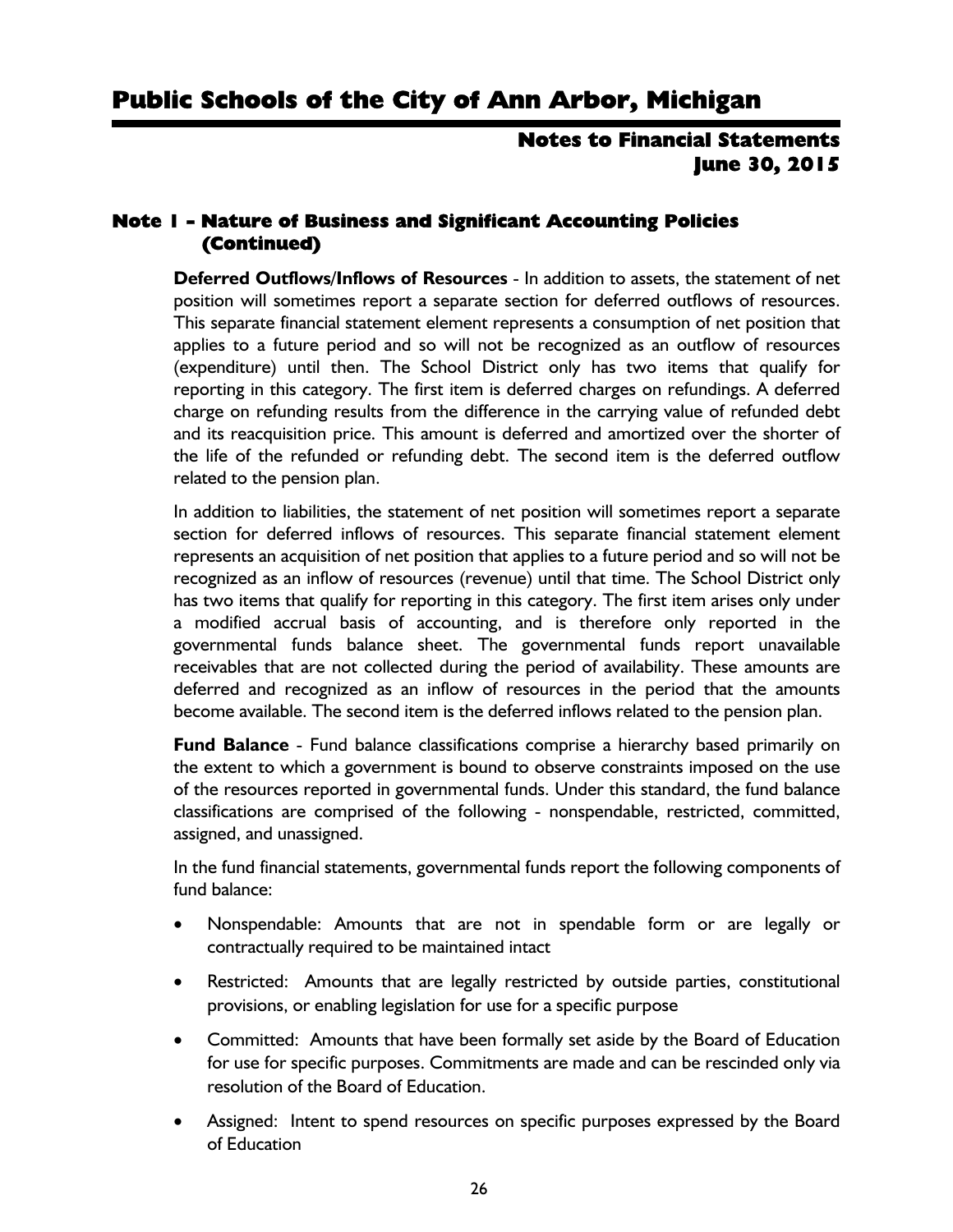### Notes to Financial Statements June 30, 2015

#### Note 1 - Nature of Business and Significant Accounting Policies (Continued)

 Unassigned: Amounts that do not fall into any other category above. This is the residual classification for amounts in the General Fund and represents fund balance that has not been assigned to other funds and has not been restricted, committed, or assigned to specific purposes in the General Fund. In other governmental funds, only negative unassigned amounts are reported, if any, and represent expenditures incurred for specific purposes exceeding the amounts previously restricted, committed, or assigned to those purposes.

**Use of Estimates** - The preparation of financial statements in conformity with accounting principles generally accepted in the United States of America requires management to make estimates and assumptions that affect the reported amounts of assets and liabilities and disclosure of contingent assets and liabilities at the date of the financial statements and the reported amounts of revenue and expenses during the period. Actual results could differ from those estimates.

**Comparative Data** - Comparative data is not included in the School District's financial statements.

**Pensions** - For purposes of measuring the net pension liability, deferred outflows of resources and deferred inflows of resources related to pensions and pension expense, information about the fiduciary net position of the Michigan Public School Employees' Retirement System (MPSERS), and additions to/deductions from MPSERS fiduciary net position have been determined on the same basis as they are reported by MPSERS. MPSERS uses the economic resources measurement focus and the full accrual basis of accounting. Contribution revenue is recorded as contributions are due, pursuant to legal requirements. Benefit payments (including refunds of employee contributions) are recognized as expense when due and payable in accordance with the benefit terms. Related plan investments are reported at fair value.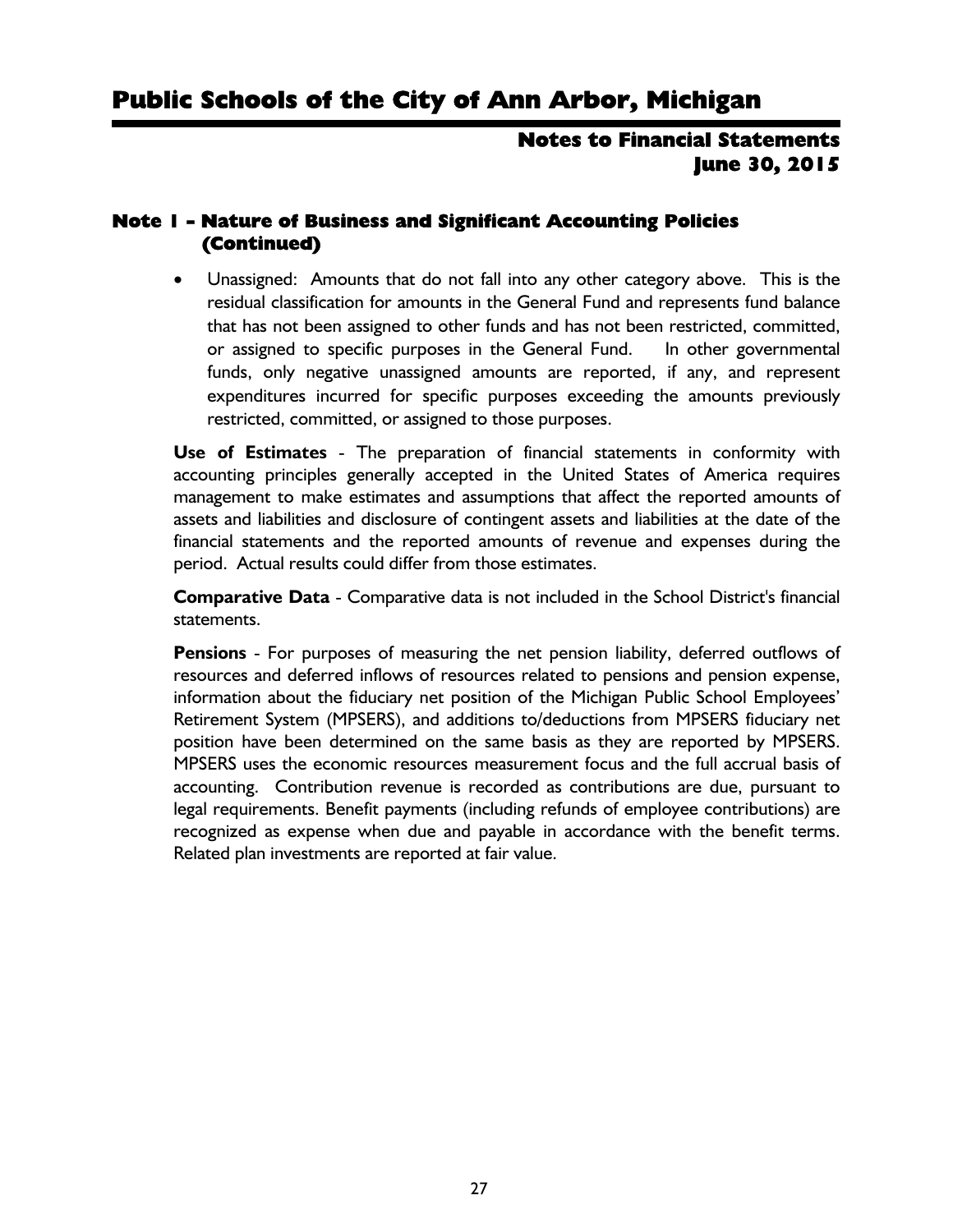### Notes to Financial Statements June 30, 2015

#### Note 1 - Nature of Business and Significant Accounting Policies (Continued)

**Adoption of New Standard** - The GASB issued GASB Statement No. 68, *Accounting and Financial Reporting for Pensions*, and GASB Statement No. 71, *Pension Transition for Contributions Made Subsequent to the Measurement Date*. Statement No. 68 requires governments providing defined benefit pensions to recognize their unfunded pension benefit obligation as a liability for the first time, and to more comprehensively and comparably measure the annual costs of pension benefits. Statement No. 71 is a clarification to GASB No. 68 requiring a government to recognize a beginning deferred outflow of resources for its pension contributions, if any, made subsequent to the measurement date of the beginning net pension liability The statements also enhance accountability and transparency through revised note disclosures and required supplementary information (RSI). In accordance with the statement, the School District has reported a net pension liability of \$296.3 million and a beginning deferred outflow for pension contributions of \$13.2 million made subsequent to the September 30, 2013 measurement date, as a change in accounting principle adjustment to unrestricted net position as of July 1, 2014.

| Net position at June 30, 2014               | \$91,796,621      |
|---------------------------------------------|-------------------|
| Net pension liability                       | (296, 341, 316)   |
| Deferred outflow for pension contributions  | 13,179,739        |
| Net position at June 30, 2014 - As restated | $$$ (191,364,956) |

#### Note 2 - Stewardship, Compliance, and Accountability

**Budgetary Information** - Annual budgets are adopted on a basis consistent with accounting principles generally accepted in the United States of America and state law for the General Fund and all special revenue funds. All annual appropriations lapse at fiscal year end. In addition, the School District adopts a budget for the millage portion of the Capital Projects Fund on an annual basis and adopts a budget for the bond portion of the Capital Projects Fund upon receipt of the bond proceeds.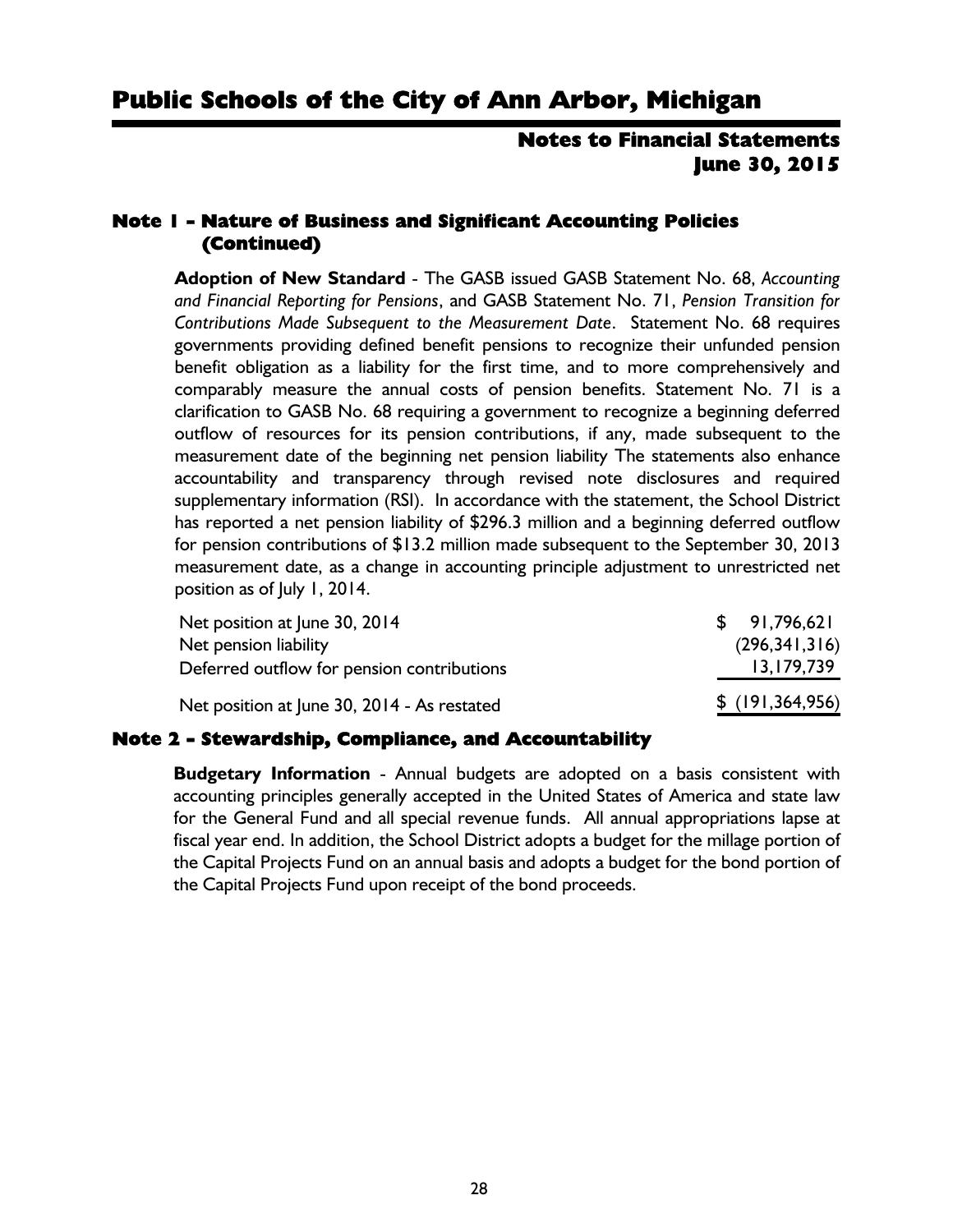#### Note 2 - Stewardship, Compliance, and Accountability (Continued)

The budget document presents information by fund and function. The legal level of budgetary control adopted by the governing body (i.e., the level at which expenditures may not legally exceed appropriations) is the function level. The School District budgets and reports capital outlay expenditures within the related function in the budgetary comparison schedule - General Fund. In accordance with generally accepted accounting principles, the School District reports capital outlay separately in the statement of revenue, expenditures, and changes in fund balance. Various administrators are authorized to transfer budgeted amounts within functions with any fund. State law requires the School District to have its budget in place by July 1. Expenditures in excess of amounts budgeted are a violation of Michigan law. State law permits districts to amend their budgets during the year. During the year, the budget was amended in a legally permissible manner.

The policy of the Board of Education is to preserve as a minimum General Fund balance an amount which is no less than an amount equal to 15 percent of the total operating costs of the School District. As of June 30, 2015, total operating costs and unassigned fund balance of the General Fund (excluding grant programs) are \$194,753,099 and \$15,776,955, respectively. The unassigned fund balance necessary to adhere to the Board of Education policy is approximately \$29.2 million.

**Cash Flow Allocation** - The School District allocates a portion of the General Fund fund balance for future cash flow. The School District begins to receive a portion of their summer tax collections in mid-August. However, the School District's new fiscal year and operations begin July 1. An analysis of cash flow requirements indicates that the School District maintain a portion of its General Fund fund balance equal to approximately 45 days of operating expenditures.

Encumbrance accounting is employed in governmental funds. Encumbrances (e.g., purchase orders, contracts) outstanding at year end are reported as restrictions, commitments, or assignments of fund balances and do not constitute expenditures or liabilities because the goods or services have not been received as of year end; the commitments will be reappropriated and honored during the subsequent year. There were no encumbrances outstanding at year end.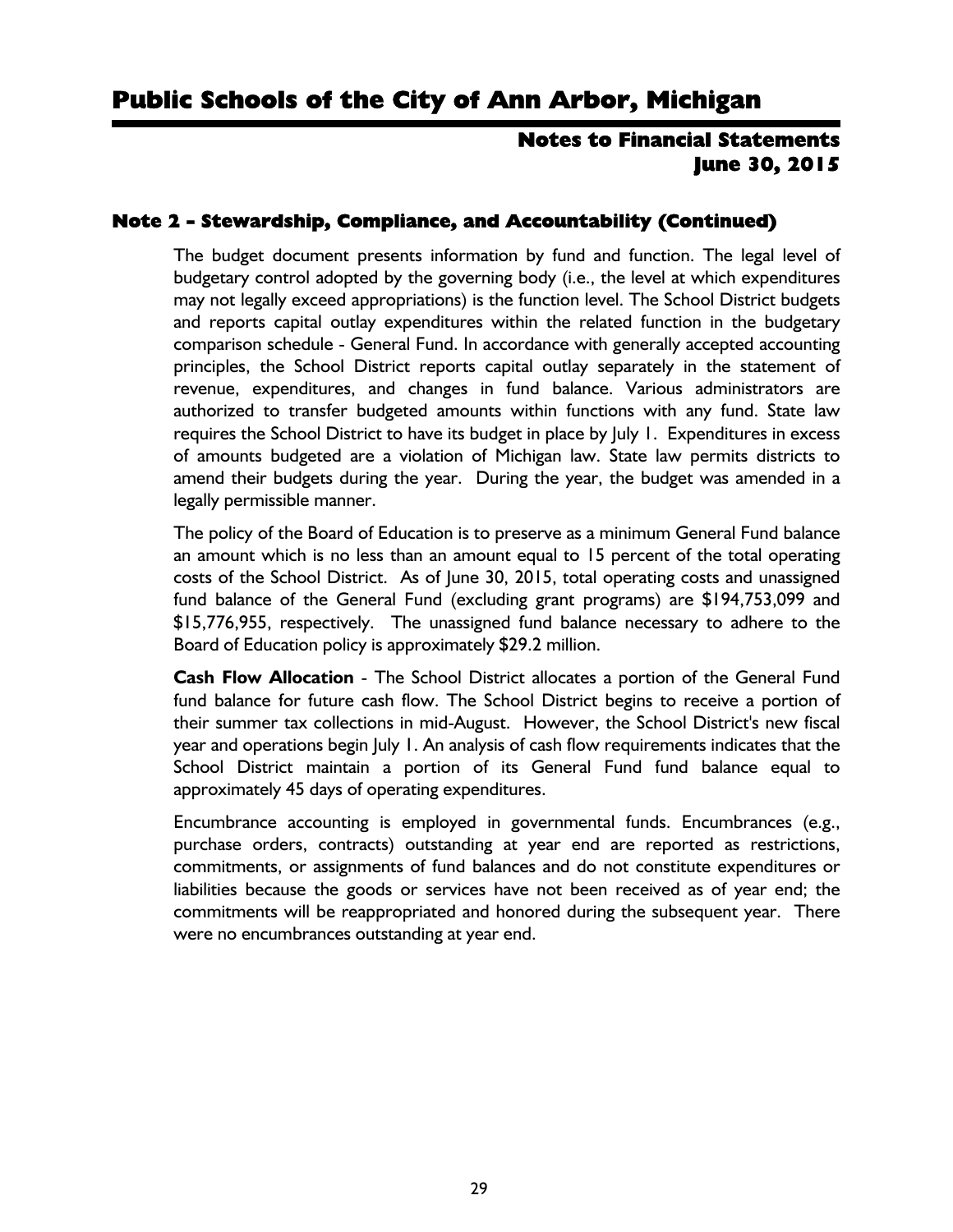### Notes to Financial Statements June 30, 2015

#### Note 2 - Stewardship, Compliance, and Accountability (Continued)

**Excess of Expenditures Over Appropriations in Budgeted Funds** - During the year, the School District incurred expenditures in budgeted funds that were in excess of the amounts budgeted, as follows:

|                                            | <b>Budget</b> | Actual                        |  |
|--------------------------------------------|---------------|-------------------------------|--|
| <b>General Fund - Instruction</b>          |               | $$120,192,261$ $$122,690,052$ |  |
| General Fund - Support Services - General  |               |                               |  |
| Administration                             | 2,021,149     | 2,043,345                     |  |
| General Fund - Support Services - Business | 2,185,661     | 2,406,583                     |  |
| General Fund - Support Services - Pupil    |               |                               |  |
| <b>Transportation Services</b>             | 5,893,206     | 6,117,484                     |  |

**Capital Projects Fund Compliance** - The 2012 Bond Building and Site Fund, 2015 Technology Bond Fund, and 2015 Building and Site Bond Fund include capital project activities funded with bonds issued after May 1, 1994. For these capital projects, the School District has complied with the applicable provisions of §1351a of the State of Michigan's School Code.

**Sinking Fund Compliance** - The 2005 and 2010 Sinking Funds account for construction and repair of buildings. The School District has complied with the applicable provisions of §1212(1) of the State of Michigan School Code and the State of Michigan Department of Treasury Letter No. 01-95.

#### Note 3 - Cash and Investments

State statutes and the School District's investment policy authorize the School District to make deposits in the accounts of federally insured banks, credit unions, and savings and loan associations that have offices in Michigan. The School District is allowed to invest in U.S. Treasury or agency obligations, U.S. government repurchase agreements, bankers' acceptances, commercial paper rated prime at the time of purchase that matures not more than 270 days after the date of purchase, mutual funds, and investment pools that are composed of authorized investment vehicles. The School District's deposits are in accordance with statutory authority.

The Board of Education has authorized 11 financial institutions for the deposit of the School District's funds. The School District has designated four of those financial institutions for its deposits.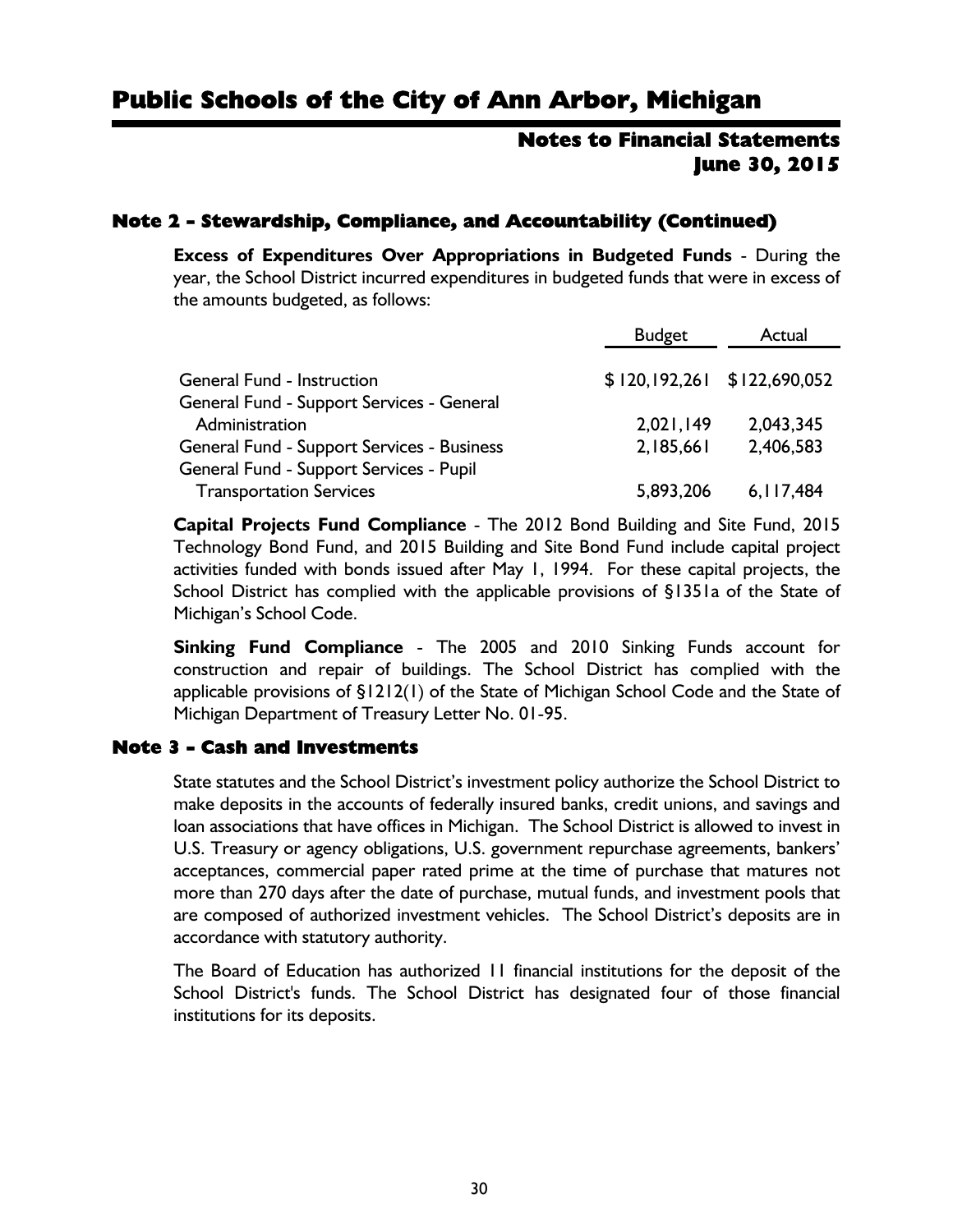#### Note 3 - Cash and Investments (Continued)

The School District's cash and investments are subject to several types of risk, which are examined in more detail below:

**Custodial Credit Risk of Bank Deposits** - Custodial credit risk is the risk that in the event of a bank failure, the School District's deposits may not be returned. The School District's investment policy pre-qualifies the financial institutions, broker/dealers, intermediaries, and advisors with which the School District will do business using the criteria established in the investment policy. At year end, the School District's deposit balance of \$27,871,117 had \$27,371,117 of bank deposits (checking and savings accounts) that were uninsured and uncollateralized. The School District believes that due to the dollar amounts of cash deposits and the limits of FDIC insurance, it is impractical to insure all deposits. As a result, the School District evaluates each financial institution with which it deposits funds and assesses the level of risk of each institution; only those institutions with an acceptable estimated risk level are used as depositories.

**Custodial Credit Risk of Investments** - Custodial credit risk is the risk that in the event of the failure of the counterparty, the School District will not be able to recover the value of its investments or collateral securities that are in the possession of an outside party. The School District's credit risk is minimized by limiting investments to types of securities allowed by state law and by pre-qualifying the financial institutions, broker/dealers, and advisors with which the School District will do business using the criteria established in the investment policy.

**Interest Rate Risk** - Interest rate risk is the risk that the value for investments will decrease as a result of a rise in interest rates. The School District minimizes interest rate risk by investing funds in primarily shorter-term securities, liquid asset funds, money market mutual funds, or similar investment pools and limiting the average maturity in accordance with the School District's cash requirements.

**Credit Risk** - State law limits investments in commercial paper to the top two ratings issued by nationally recognized statistical rating organizations. The School District's investment policy does not further limit its investment choices.

securities are as follows:  $D$ nting

At year end, the maturities of investments and the credit quality ratings of debt

| Investment                                      | Fair Value | <b>Maturities</b>                                            | Rating | <b>INALIII</b> E<br>Organization |
|-------------------------------------------------|------------|--------------------------------------------------------------|--------|----------------------------------|
| Michigan Liquid Asset Fund<br><b>MBIA Class</b> |            | \$ 46,177,351 Not required AAAm<br>323,806 Not required AAAm |        | S&P<br>S&P                       |
| Total                                           | 46,501,157 |                                                              |        |                                  |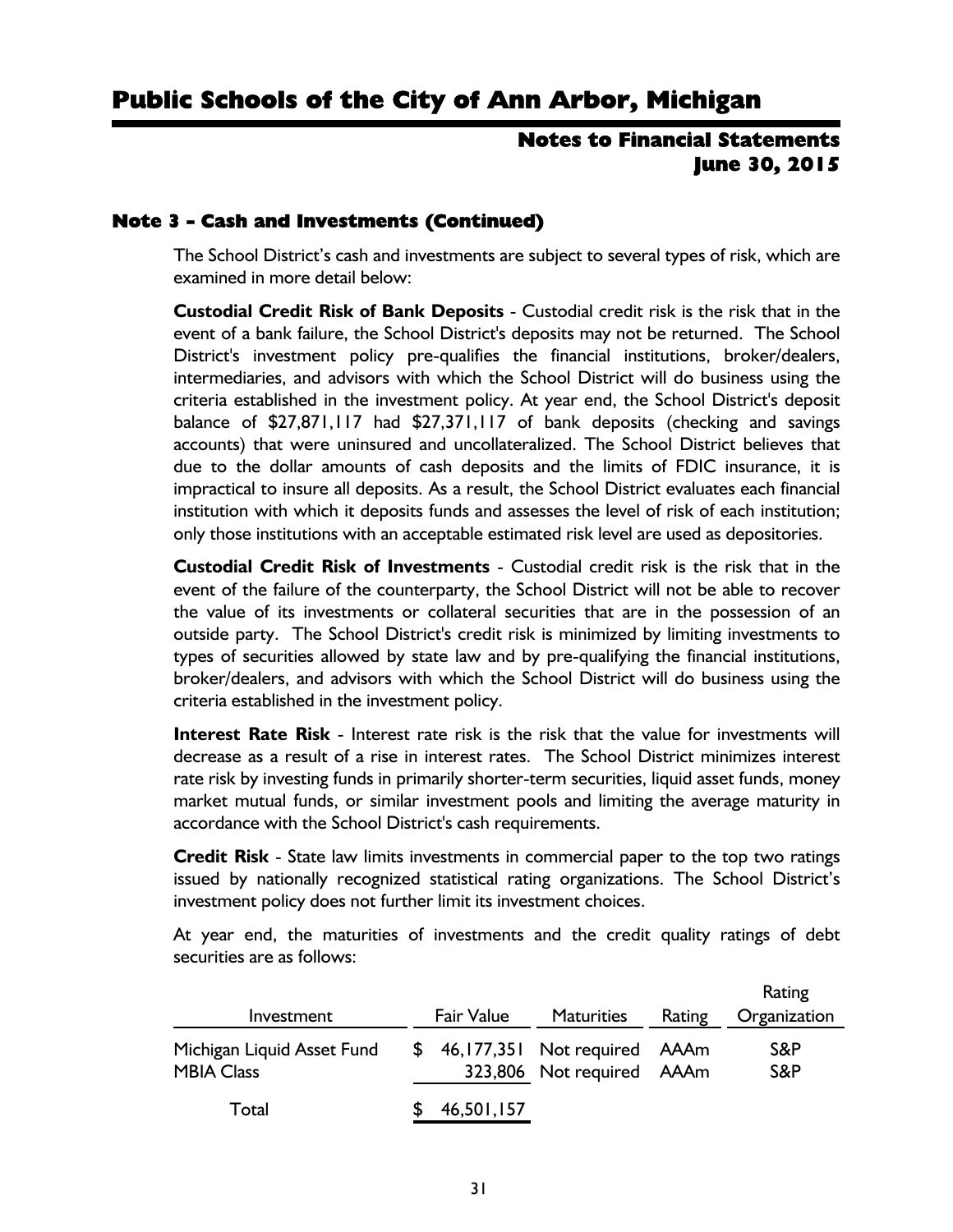### Notes to Financial Statements June 30, 2015

#### Note 3 - Cash and Investments (Continued)

**Concentration of Credit Risk** - The School District places no limit on the amount the School District may invest in any one issuer. The School District's policy minimizes concentration of credit risk by requiring diversification of the investment portfolio so that the impact of potential losses from any one type of security or issuer will be minimized. At June 30, 2015, the School District had no investments other than pooled funds and money market funds, which are not subject to concentration of credit risk.

**Foreign Currency Risk** - Foreign currency risk is the risk that an investment denominated in the currency of a foreign country could reduce its U.S. dollar value as a result of changes in foreign currency exchange rates. State law and the School District's policy prohibit investment in foreign currency.

#### Note 4 - Unavailable/Unearned Revenue

Governmental funds report unavailable revenue in connection with receivables for revenue that is not considered to be available to liquidate liabilities of the current period. Governmental funds also report unearned revenue recognition in connection with resources that have been received but not yet earned. At the end of the current fiscal year, the School District had the following unearned and unavailable revenue:

|                                                                                                     | <b>Governmental Funds</b> |                |  |             |
|-----------------------------------------------------------------------------------------------------|---------------------------|----------------|--|-------------|
|                                                                                                     |                           | Deferred       |  |             |
|                                                                                                     |                           | $Inflow -$     |  | Liability - |
|                                                                                                     |                           | Unavailable    |  | Unearned    |
| Grant receipts not available to liquidate liabilities of the                                        |                           |                |  |             |
| current period                                                                                      | \$                        | $1,230,194$ \$ |  |             |
| Delinquent personal and real property taxes not<br>available to finance 2014-2015 operations        |                           | 473,151        |  |             |
| Grant, categorical aid, tuition and food services<br>program payments received prior to meeting all |                           |                |  |             |
| eligibility requirements                                                                            |                           |                |  | 343,681     |
| Total                                                                                               | \$                        | $1,703,345$ \$ |  | 343,681     |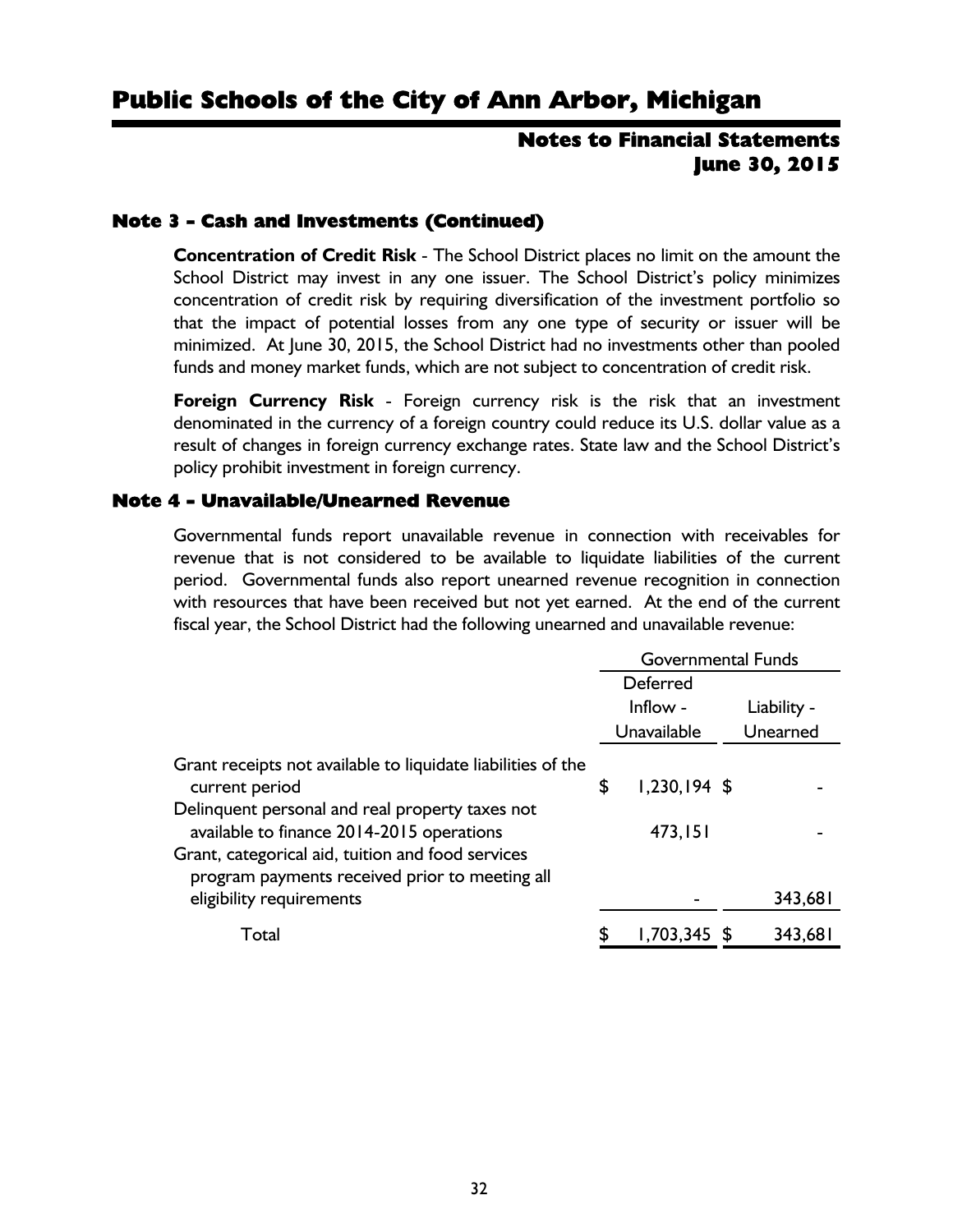### Notes to Financial Statements June 30, 2015

#### Note 5 - Capital Assets

Capital asset activity of the School District's governmental activities was as follows:

|                                             | <b>Balance</b><br>July 1, 2014 | <b>Additions</b> | <b>Disposals</b><br>and<br>Adjustments | Balance<br>June 30, 2015 |
|---------------------------------------------|--------------------------------|------------------|----------------------------------------|--------------------------|
| Capital assets not being depreciated - Land | 2,477,822<br>\$                | \$               | \$                                     | 2,477,822<br>S           |
| Capital assets being depreciated:           |                                |                  |                                        |                          |
| Land improvements                           | 32,591,583                     | 46,405           | 975,520                                | 31,662,468               |
| Buildings and building improvements         | 400,484,756                    | 6,897,743        | 9,106,661                              | 398,275,838              |
| Equipment                                   | 31,325,864                     | 10,003,199       | 6,532,382                              | 34,796,681               |
| <b>Vehicles</b>                             | 4,611,892                      |                  | 93,114                                 | 4,518,778                |
| Subtotal                                    | 469.014.095                    | 16,947,347       | 16,707,677                             | 469,253,765              |
| Accumulated depreciation:                   |                                |                  |                                        |                          |
| Land improvements                           | 14,423,565                     | 1,579,642        | 975,520                                | 15,027,687               |
| Buildings and building improvements         | 189, 190, 680                  | 13,241,304       | 9,106,661                              | 193,325,323              |
| Equipment                                   | 19,776,634                     | 4,585,849        | 6,532,382                              | 17,830,101               |
| <b>Vehicles</b>                             | 3,779,895                      | 350,958          | 93,114                                 | 4,037,739                |
| Subtotal                                    | 227,170,774                    | 19,757,753       | 16,707,677                             | 230,220,850              |
| Net capital assets being depreciated        | 241,843,321                    | (2,810,406)      |                                        | 239,032,915              |
| Net capital assets                          | 244,321,143                    | (2,810,406)<br>S | \$                                     | 241,510,737<br>S         |

Depreciation expense was charged to activities of the School District as follows:

| 18,095,495 |
|------------|
| 1,600,563  |
| 61,695     |
| 19,757,753 |
|            |

**Construction Commitments** - The School District has active construction projects at year end. At June 30, 2015, the School District's commitments with contractors and vendors totaled approximately \$2,002,000.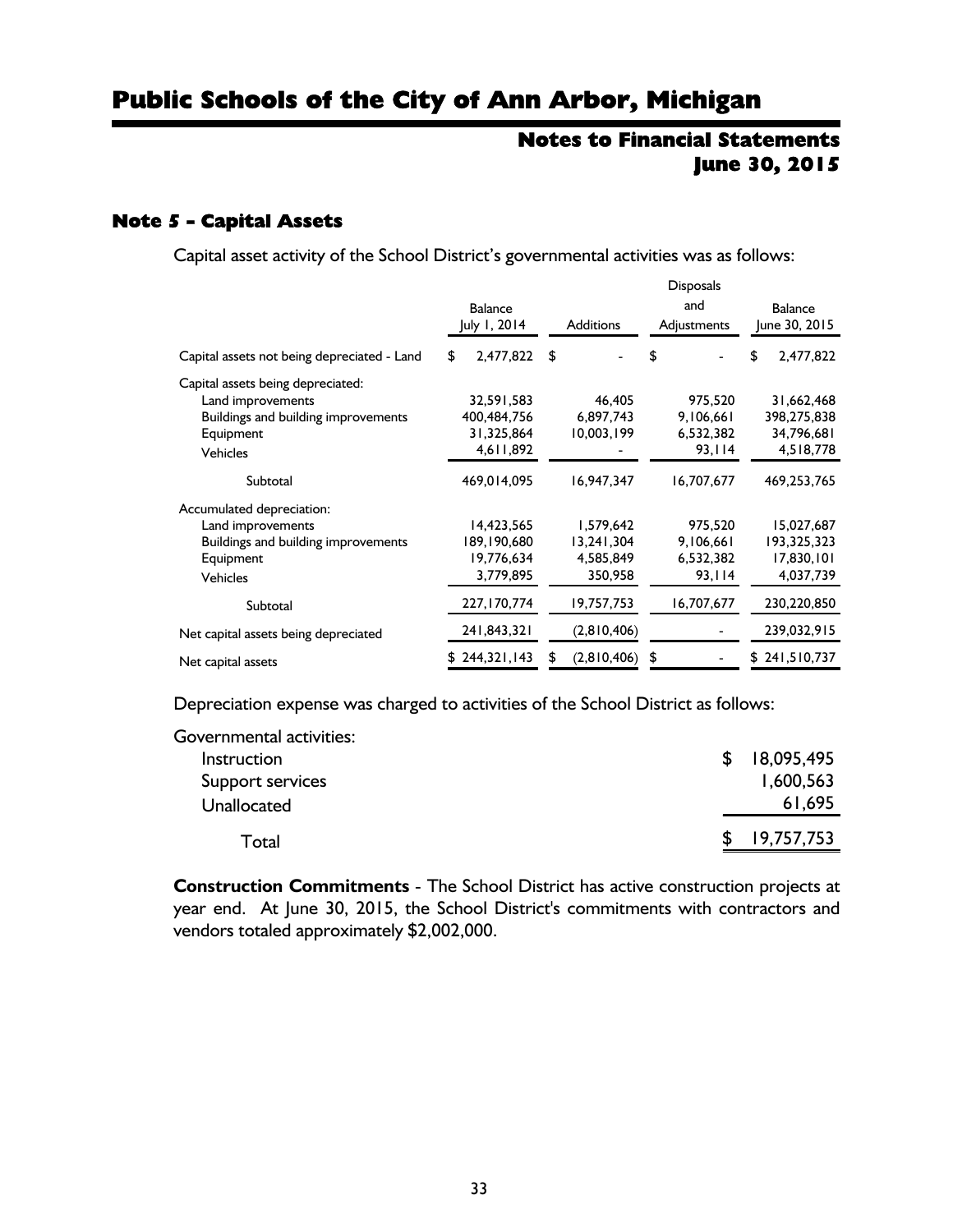### Notes to Financial Statements June 30, 2015

#### Note 6 - Interfund Receivables, Payables, and Transfers

The composition of interfund balances is as follows:

|                                  | Fund Due To         |     |              |     |           |
|----------------------------------|---------------------|-----|--------------|-----|-----------|
|                                  |                     |     | Nonmajor     |     |           |
|                                  | Combined            |     | Governmental |     |           |
| <b>Fund Due From</b>             | <b>General Fund</b> |     | <b>Funds</b> |     | Total     |
| <b>Combined General Fund</b>     | \$                  | S   | 667,563      | -\$ | 667,563   |
| 2015 Technology Bond Fund        | 13,484              |     |              |     | 13,484    |
| 2015 Building and Site Bond Fund | 33,055              |     |              |     | 33,055    |
| Nonmajor governmental funds      | 952,761             |     |              |     | 952,761   |
| <b>Private Purpose Trust</b>     | 645,065             |     |              |     | 645,065   |
| Total                            | 1,644,365           | \$. | 667,563      |     | 2,311,928 |

Interfund balances represent routine and temporary cash flow assistance from the General Fund collecting cash on behalf of other funds until amounts are transferred to the proper fund accounts.

Transfer activity for the year ended June 30, 2015 is as follows:

|                             |                     | <b>Transfers Out</b> |              |              |       |        |
|-----------------------------|---------------------|----------------------|--------------|--------------|-------|--------|
|                             |                     |                      |              | Nonmajor     |       |        |
|                             | Combined            |                      |              | Governmental |       |        |
| <b>Transfers To</b>         | <b>General Fund</b> |                      | <b>Funds</b> |              | Total |        |
| <b>General Fund</b>         | \$                  | $\sim 100$           | <b>S</b>     | $69,363$ \$  |       | 69,363 |
| Nonmajor governmental funds |                     | 1,930                |              |              |       | 1,930  |
| Total                       |                     | 1,930                |              | 69,363       |       | 71,293 |

Transfers to and from the General Fund are for various current year costs such as administration and overhead, recreation business services fees, return of unused budget, and tax adjustments.

#### Note 7 - Line of Credit

In September 2013, the School District obtained a \$10,000,000 line of credit with JPMorgan Chase with interest on any outstanding principal accruing daily at the greater of the bank's prime rate minus 1.2 percent or 2.5 percent plus the one-month LIBOR, which matured on August 30, 2015. There were no borrowings against this line of credit during the 2014-2015 fiscal year. The note and interest thereon were primarily secured by a pledge amounting to 30 percent of the School District's State Aid for the year ended June 30, 2015.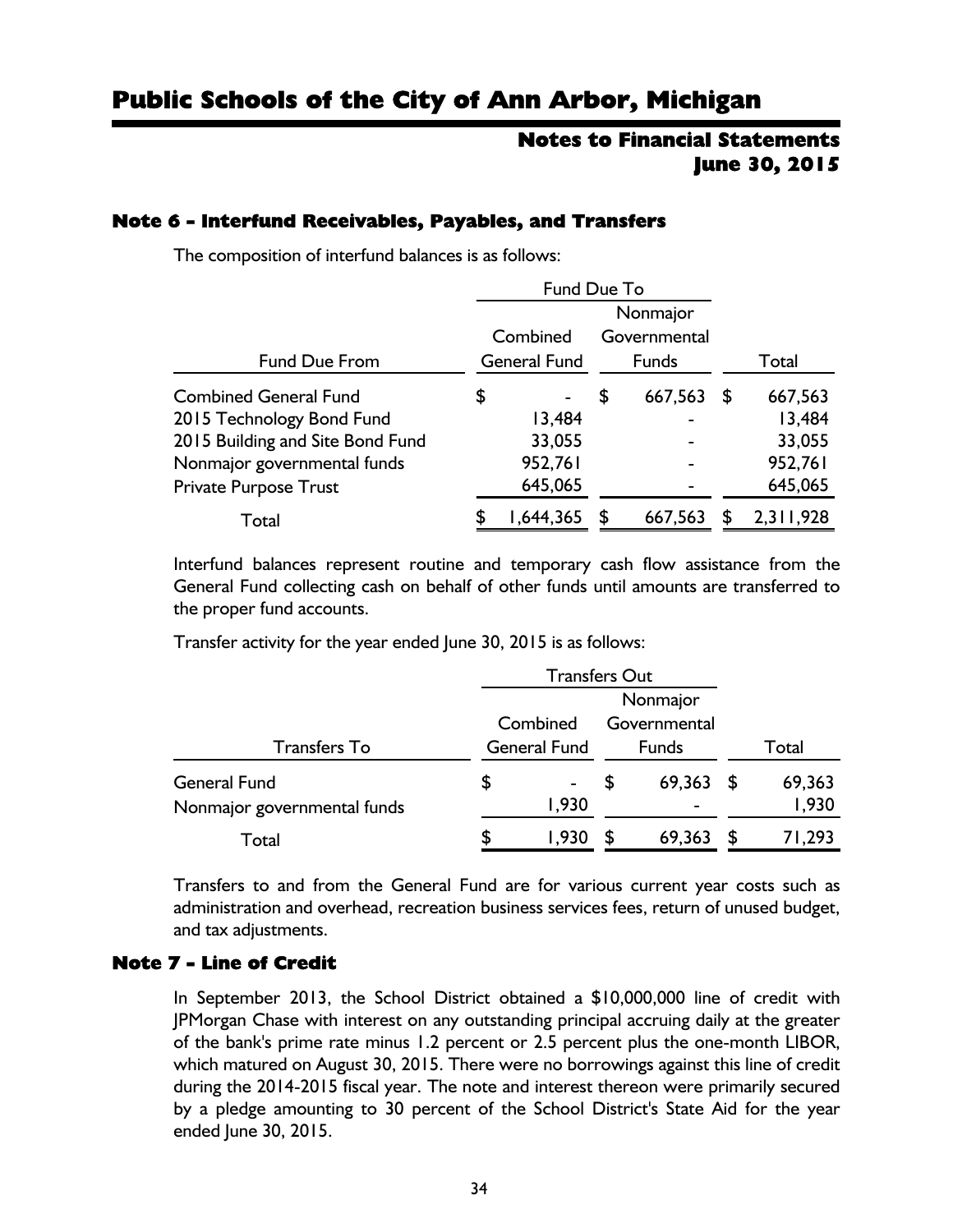### Notes to Financial Statements June 30, 2015

#### Note 8 - Long-term Debt

The School District issues bonds and other contractual commitments to provide for the acquisition and construction of major capital facilities and the acquisition of certain equipment. General obligation bonds are direct obligations and pledge the full faith and credit of the School District. Other long-term obligations include compensated absences, workers' compensation claims, and medical self-insurance.

Long-term debt activity can be summarized as follows:

|                                                                 | <b>Beginning</b><br><b>Balance</b> | <b>Additions</b> | Reductions   | Ending<br>Balance | Due Within<br>One Year |
|-----------------------------------------------------------------|------------------------------------|------------------|--------------|-------------------|------------------------|
| <b>Governmental Activities</b>                                  |                                    |                  |              |                   |                        |
| Bonds - Principal                                               | \$165.540.000                      | \$63,565,000     | \$45,594,994 | \$183,510,006     | \$11,005,000           |
| Bond premiums                                                   | 17.538.491                         | 10.260.981       | 2.190.231    | 25.609.241        | 2,190,232              |
| Less deferred outflows - Deferred<br>charges on bond refundings | (8, 205, 752)                      | (2, 261, 047)    | (708, 533)   | (9,758,266)       |                        |
| Total bonds payable                                             | 174,872,739                        | 71.564.934       | 47.076.692   | 199.360.981       | 13,195,232             |
| Termination pay                                                 | 4.161.887                          |                  | 118.326      | 4.043.561         | 222.516                |
| Accumulated vacation pay                                        | 564.291                            |                  | 62.676       | 501.615           | 42.052                 |
| Sick leave                                                      | 1,097,628                          |                  | 157.832      | 939,796           | 8,747                  |
| Workers' compensation                                           | 1,081,832                          | 99,800           |              | 1,181,632         | 590,816                |
| Total governmental<br>activities                                | \$181,778,377                      | \$71,664,734     | \$47,415,526 | \$206,027,585     | \$14,059,363           |

Annual debt service requirements to maturity for the above governmental bond obligations are as follows:

|                                | <b>Governmental Activities</b> |                |                 |  |  |  |  |
|--------------------------------|--------------------------------|----------------|-----------------|--|--|--|--|
| <b>Years Ending</b><br>June 30 | Principal                      | Interest       | Total           |  |  |  |  |
| 2016                           | 11,005,000<br>\$               | 8,751,077<br>S | 19,756,077<br>S |  |  |  |  |
| 2017                           | 12,015,000                     | 8,353,713      | 20,368,713      |  |  |  |  |
| 2018                           | 12,850,000                     | 7,799,813      | 20,649,813      |  |  |  |  |
| 2019                           | 12,720,000                     | 7,236,438      | 19,956,438      |  |  |  |  |
| 2020                           | 13,495,000                     | 6,625,150      | 20, 120, 150    |  |  |  |  |
| 2021-2025                      | 73,920,006                     | 22,781,200     | 96,701,206      |  |  |  |  |
| 2026-2030                      | 47,505,000                     | 6,006,750      | 53,511,750      |  |  |  |  |
| Total                          | \$183,510,006                  | 67,554,141     | \$251,064,147   |  |  |  |  |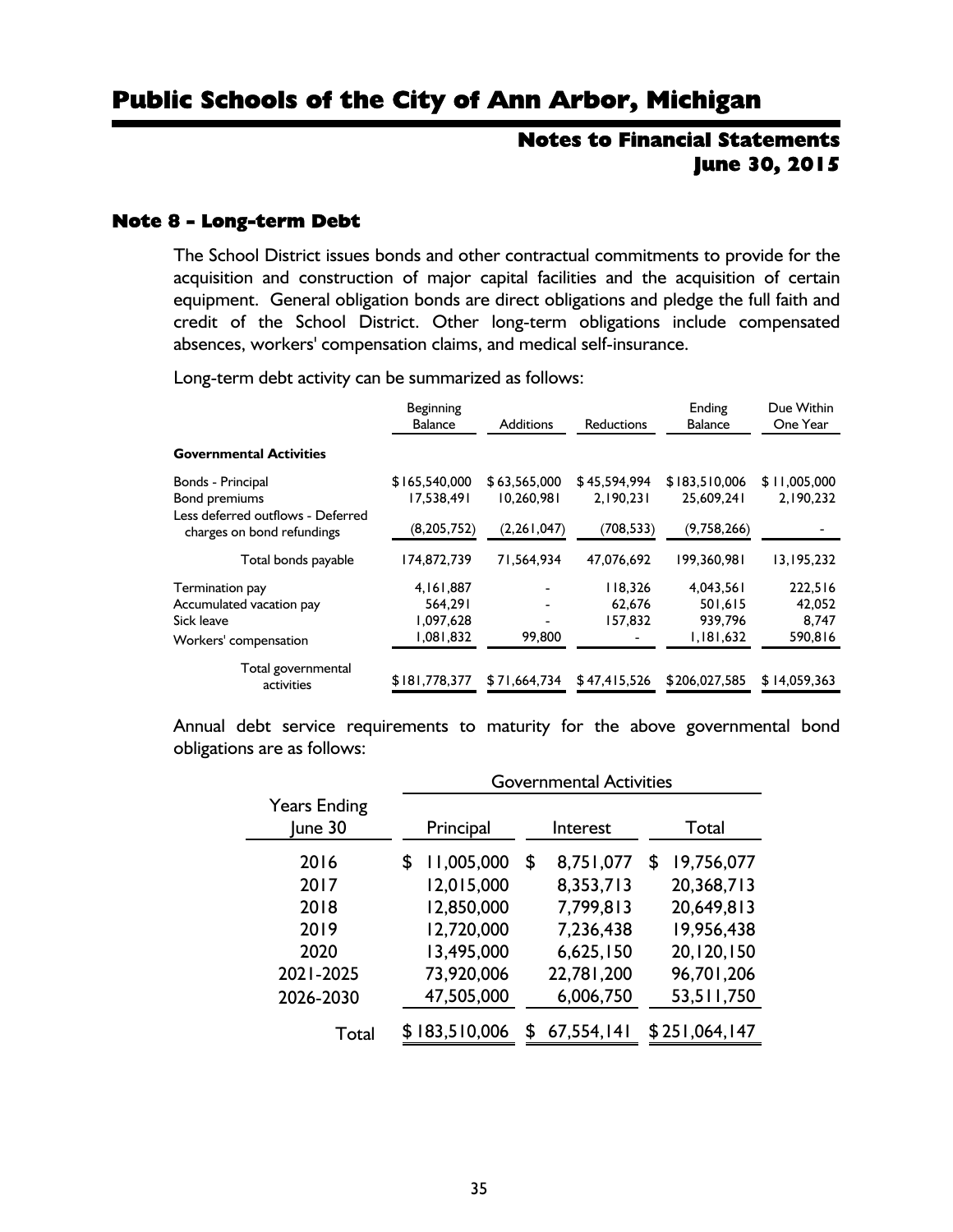### Notes to Financial Statements June 30, 2015

#### Note 8 - Long-term Debt (Continued)

#### **Governmental Activities**

| \$<br>2,200,000   |
|-------------------|
| 13,225,000        |
| 88,845,000        |
| 15,675,006        |
| 30,790,000        |
| 32,775,000        |
| \$<br>183,510,006 |
|                   |

**Advance Refundings** - During the year, the School District issued \$30,790,000 in general obligation bonds with an average interest rate of 4.8 percent. The proceeds of these bonds were used to advance refund \$34,575,000 of outstanding 2006 School Building and Site Bonds with an average interest rate of 4.7 percent. The net proceeds of \$36,836,047 (after payment of \$214,942 in underwriting fees and other issuance costs) were deposited in an irrevocable trust with an escrow agent to provide for all future debt service payments on the original bonds. As a result, the bonds are considered to be defeased and the liability for the bonds has been removed from the School District's long-term obligations. The advance refunding reduced total debt service payments by \$4,250,729, which represents an economic gain of \$3,881,943. At June 30, 2015 \$34,575,000 of bonds outstanding are considered defeased.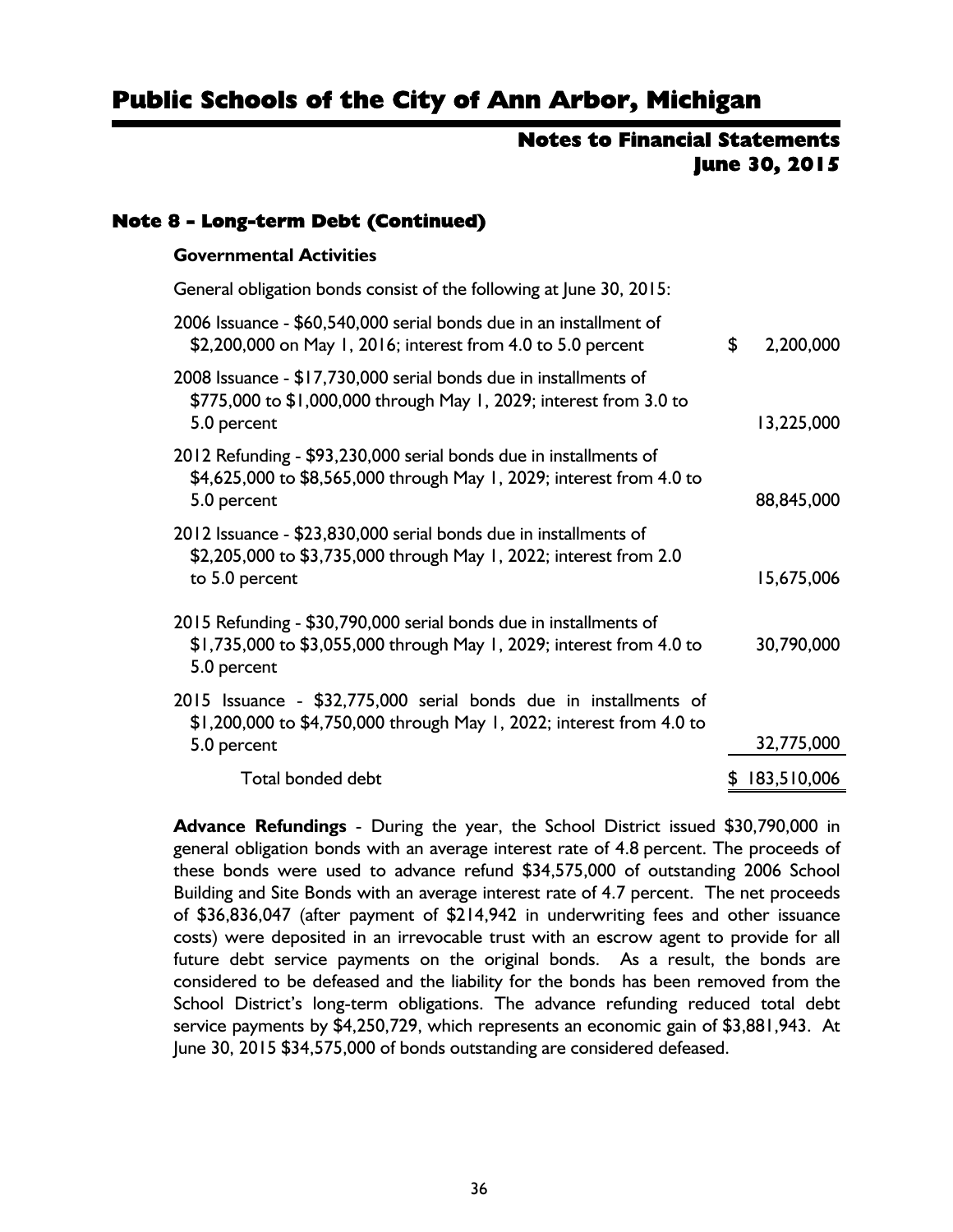### Notes to Financial Statements June 30, 2015

#### Note 9 - Compensated Absences

The liability for compensated absences reported in the district-wide statements consists of unpaid, accumulated termination of employment, vacation, and sick leave balances.

#### **Termination Pay**

Certain employees are entitled to receive a lump-sum payment upon termination of employment with the School District. The amount is generally based on the employees' current wage rate and number of years of service accumulated as of June 30, 2003. Expenditures for accumulated termination pay are budgeted and paid on an annual basis. Total termination pay expense, net of salary increases, including related FICA, was \$118,326 for the year ended June 30, 2015.

#### **Accumulated Vacation**

Employees other than instructors accrue vacation based on number of days worked and seniority. Accumulated vacation days lapse at year end for School District administrators and unclassified personnel. However, such groups are permitted to carry over a maximum of 20 unused vacation days. All other non-instructor employee groups accrue vacation days during the current fiscal year.

#### **Sick Leave**

School District employees are entitled to accumulate unused sick leave days. Subject to variations among different classes of personnel, employees with 10 or more years of service who retire or terminate employment are paid a per-diem rate for a percentage (50 percent to 70 percent range) of their accumulated sick leave days, based on contract language.

#### Note 10 - Risk Management and Contingent Liabilities

#### **Self-insured Workers' Compensation**

The School District has a self-insurance plan for workers' compensation claims. Under the plan, the maximum claim loss of the School District is limited to the amount not covered by the School District's excess insurance carrier. Generally accepted accounting principles require an amount to be determined for claims that have been incurred but not yet been reported (IBNR) as of the date of the financial statements. The School District's workers' compensation expenditures for the General Fund were \$337,410 for the year ended June 30, 2015.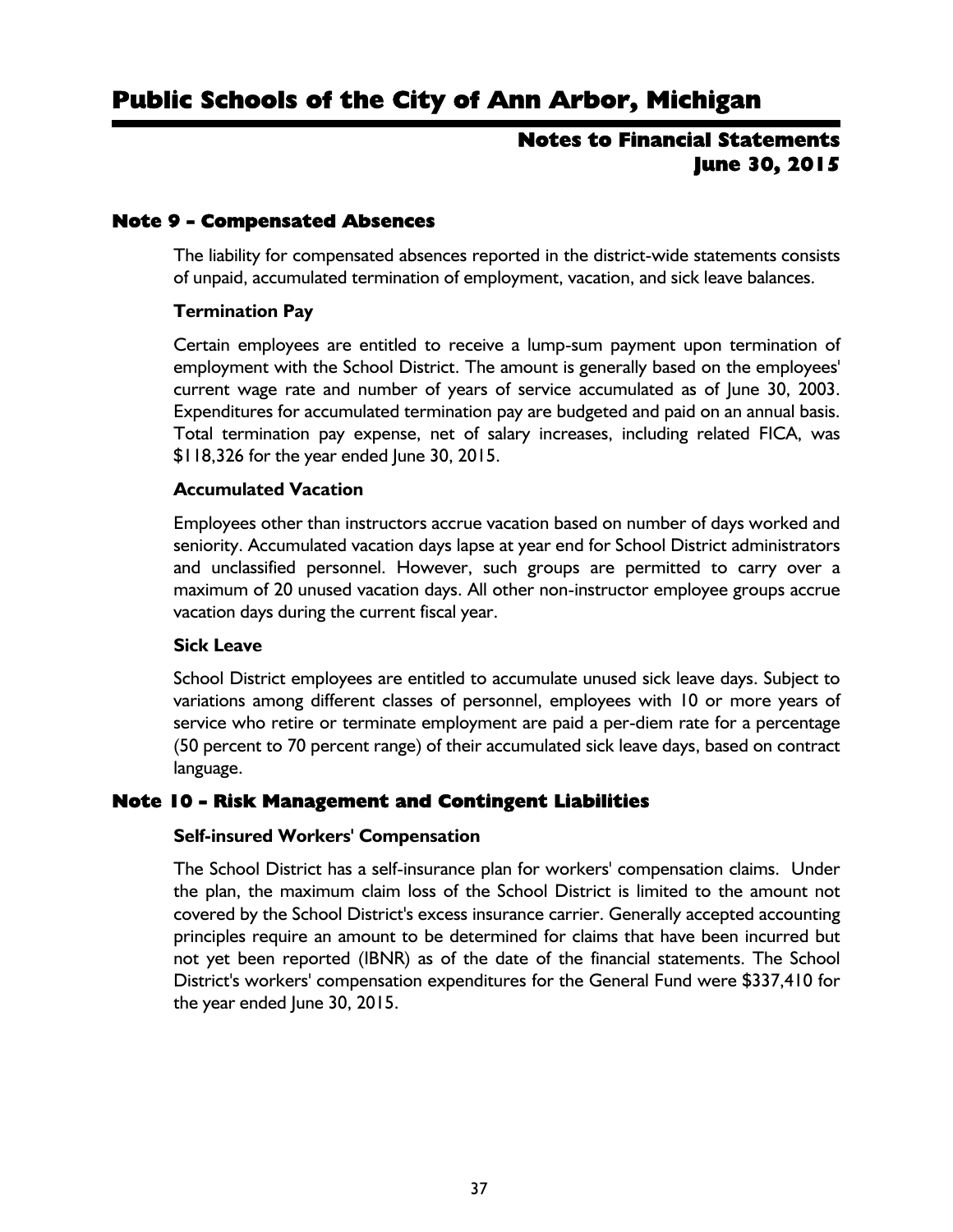### Notes to Financial Statements June 30, 2015

#### Note 10 - Risk Management and Contingent Liabilities (Continued)

Changes in the balances of potential claims of the School District during the past year are as follows:

|                                                                             | 2015 |                                  |  | 2014                   |  |
|-----------------------------------------------------------------------------|------|----------------------------------|--|------------------------|--|
| Potential claims, including IBNR, beginning of year                         |      | $$1,081,832 \text{ } $1,363,439$ |  |                        |  |
| Increase in estimated liability - Net of claims incurred<br>and claims paid |      | 99,800                           |  |                        |  |
| Decrease in IBNR                                                            |      |                                  |  | (281, 607)             |  |
| Estimated liability - End of year                                           |      |                                  |  | 1,181,632 \$ 1,081,832 |  |

#### **Self-insured Medical**

The School District purchases commercial insurance for medical payments and, as of July 1, 2004, maintains a partially self-insured medical program for certain employees. The premiums are used to purchase commercial excess insurance coverage and to pay member claims in excess of deductible amounts. Under this plan, the School District's maximum loss is limited to \$50,000 per family. Losses in excess of this limitation are fully insured.

Changes in the balance of potential claims of the School District for the past year are as follows:

|                                                 | 2015                     | 2014        |  |  |
|-------------------------------------------------|--------------------------|-------------|--|--|
| Estimated liability - Beginning of year         | $\overline{\phantom{0}}$ |             |  |  |
| Estimated claims incurred, including changes in |                          |             |  |  |
| estimates                                       | 669,890                  | 1,100,862   |  |  |
| Claim payments                                  | (669, 890)               | (1,100,862) |  |  |
| Estimated liability - End of year               | $\overline{\phantom{a}}$ | -           |  |  |

In addition, the School District is exposed to various risks of loss related to property loss, torts, and errors and omissions. The School District has purchased commercial insurance for these potential losses. Settled claims relating to the commercial insurance have not exceeded the amount of insurance coverage in any of the past three fiscal years.

#### **Legal Actions**

The School District is a party to several legal actions. In the opinion of management, the School District has adequate insurance to cover most of the legal actions and does not believe that settlement of any legal actions will materially affect the School District's operations or financial position.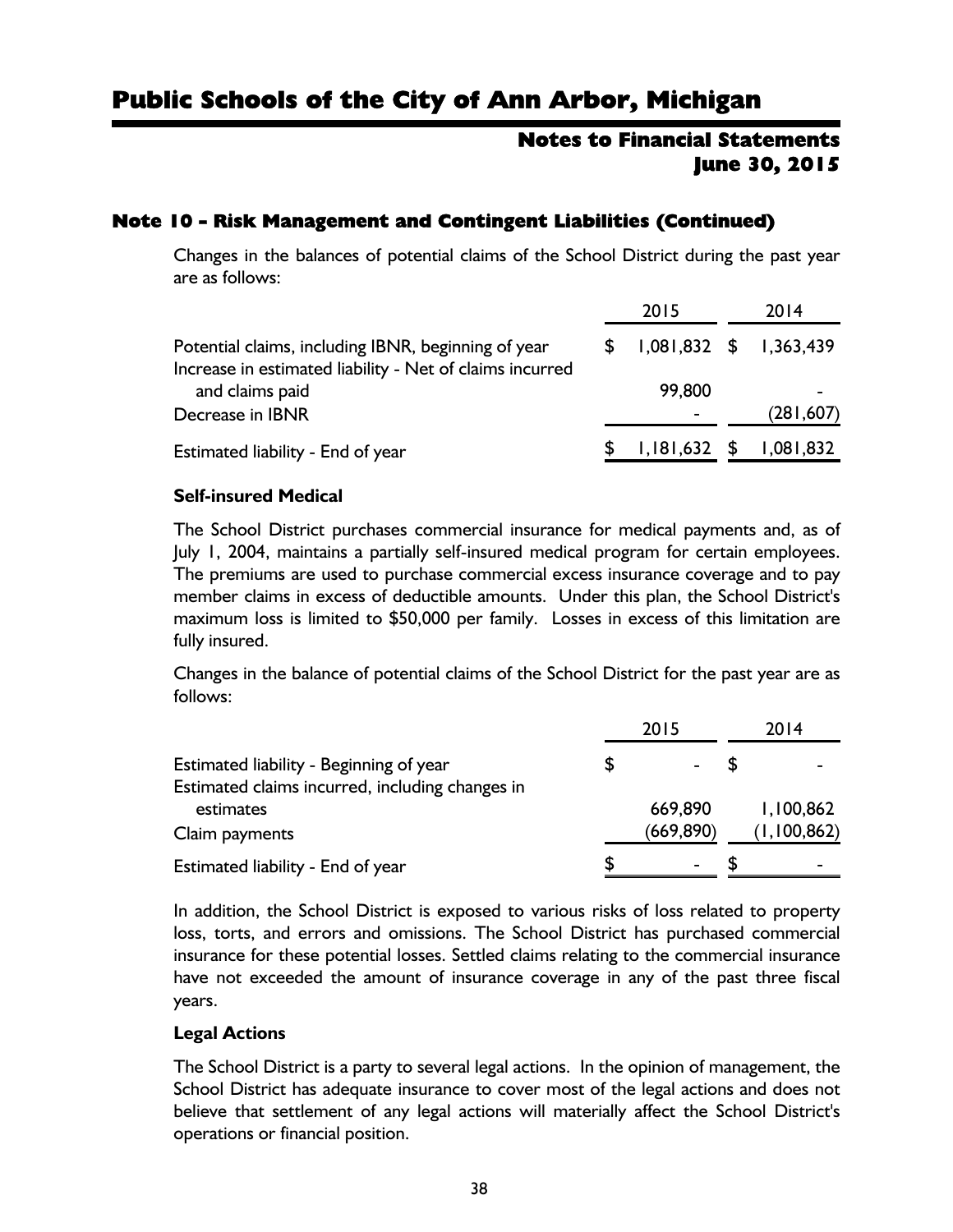### Notes to Financial Statements June 30, 2015

#### Note 10 - Risk Management and Contingent Liabilities (Continued)

#### **Property Tax Appeals**

Several appeals of property tax assessments are currently pending before the Michigan Tax Tribunal. The School District would become liable to refund any taxes collected due to overassessment, but would subsequently be reimbursed by the State for any refunded amounts related to operating levies (but not for amounts related to debt or sinking fund levies). The taxable value (TV) under appeal with the City of Ann Arbor, the School District's primary source of property tax levies, was approximately \$105 million as of June 30, 2015. Management is unable to estimate the amount in property tax revenue which could be subject to refund if the tax tribunal determines that an overassessment has occurred.

#### Note 11 - Michigan Public School Employees' Retirement System

**Plan Description** - The School District participates in the Michigan Public School Employees' Retirement System (MPSERS or the "System"), a statewide, cost-sharing, multiple-employer defined benefit public employee retirement system governed by the State of Michigan that covers substantially all employees of the School District. The System provides retirement, survivor, and disability benefits to plan members and their beneficiaries. The System also provides postemployment healthcare benefits to retirees and beneficiaries who elect to receive those benefits.

The Michigan Public School Employees' Retirement System issues a publicly available financial report that includes financial statements and required supplemental information for the pension and postemployment healthcare plans. That report is available on the web at http://www.michigan.gov/orsschools, or by writing to the Office of Retirement System (ORS) at 7150 Harris Drive, P.O. Box 30171, Lansing, MI 48909.

**Contributions** - Public Act 300 of 1980, as amended, required the School District to contribute amounts necessary to finance the coverage of pension benefits of active and retired members. Contribution provisions are specified by State statute and may be amended only by action of the State Legislature. Under these provisions, each School District's contribution is expected to finance the costs of benefits earned by employees during the year, with an additional amount to finance a portion of the unfunded accrued liability.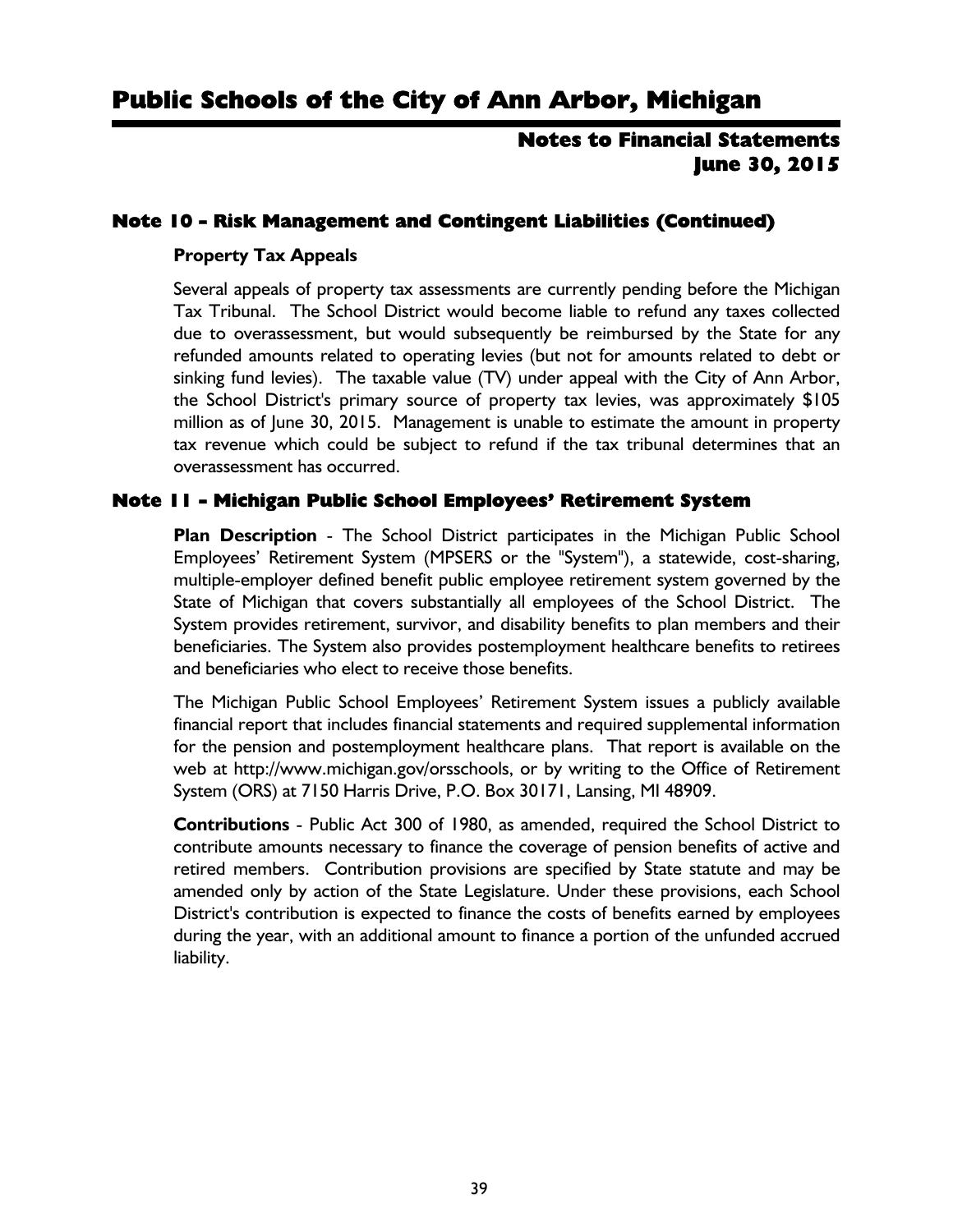#### Note 11 - Michigan Public School Employees' Retirement System (Continued)

School districts' contributions are determined based on employee elections. There are seven different benefit options included in the plan available to employees based on date of hire. Contribution rates are adjusted annually by the ORS.

The range of rates is as follows:

#### **School District**

| July 1, 2013 - September 30, 2013    | <u>12.78% - 16.25%</u>  |
|--------------------------------------|-------------------------|
| October 1, 2013 - September 30, 2014 | <u> 15.44% - 18.34%</u> |
| October 1, 2014 - June 30, 2015      | <u>18.76% - 23.07%</u>  |

Depending on the plan selected, plan member contributions range from 0 percent up to 7.0 percent of gross wages. Plan members electing into the defined contribution plan are not required to make additional contributions.

The School District's required and actual contributions to the plan for the years ended June 30, 2015 and 2014 were approximately \$31,640,000 and \$25,748,000, respectively. Contributions include approximately \$9,434,000 and \$5,771,000 in revenue received from the State of Michigan, and remitted to the system, to fund the MPSERS Unfunded Actuarial Accrued Liability (UAAL) Stabilization Rate for the years ended June 30, 2015 and 2014, respectively.

**Benefits Provided** - Benefit provisions of the defined benefit pension plan are established by State statute, which may be amended. Public Act 300 of 1980, as amended, establishes eligibility and benefit provisions for the defined benefit (DB) pension plan.

Depending on the plan option selected, member retirement benefits are calculated as final average compensation times years of service times a pension factor ranging from 1.25 percent to 1.50 percent. The requirements to retire range from attaining the age of 46 to 60 with years of service ranging from 5 to 30 years, depending on when the employee became a member. Early retirement is computed in the same manner as a regular pension, but is permanently reduced 0.50 percent for each full and partial month between the pension effective date and the date the member will attain age 60. There is no mandatory retirement age.

Members are eligible for non-duty disability benefits after 10 years of service and for duty-related disability benefits upon hire. Disability retirement benefits are determined in the same manner as retirement benefits but are payable immediately without an actuarial reduction. The disability benefits plus authorized outside earnings are limited to 100 percent of the participant's final average compensation with an increase of 2 percent each year thereafter.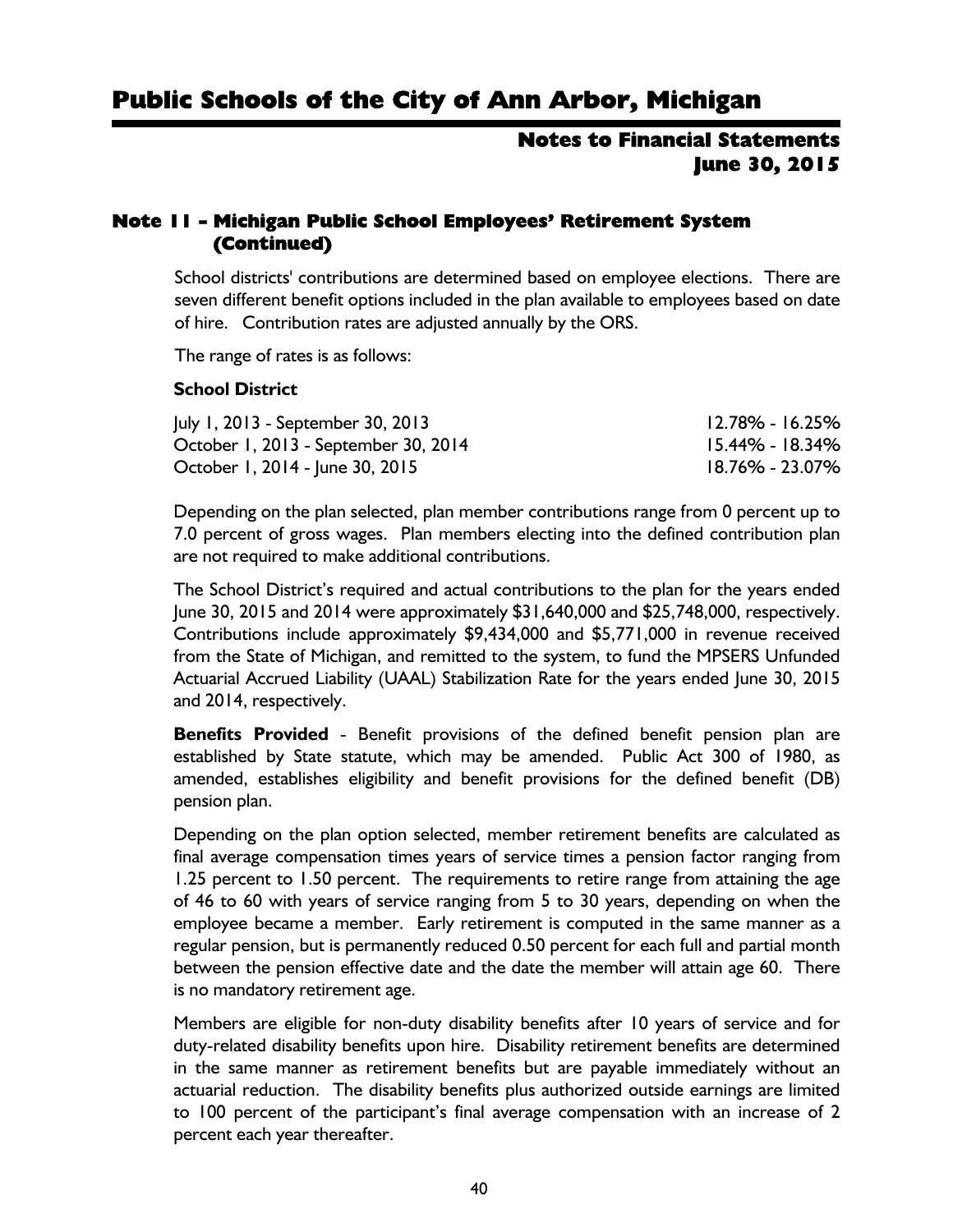#### Note 11 - Michigan Public School Employees' Retirement System (Continued)

Benefits may transfer to a beneficiary upon death and are determined in the same manner as retirement benefits, but with an actuarial reduction.

Benefit terms provide for annual cost-of-living adjustments to each employee's retirement allowance subsequent to the employee's retirement date. The annual adjustment, if applicable, is 3 percent. For some members who do not receive an annual increase, they are eligible to receive a supplemental payment in those years when investment earnings exceed actuarial assumptions.

**Net Pension Liability, Deferrals, and Pension Expense** - At June 30, 2015, the School District reported a liability of \$278,734,000 for its proportionate share of the net pension liability. The net pension liability was measured as of September 30, 2014, and the total pension liability used to calculate the net pension liability was determined by an actuarial valuation as of September 30, 2013, which used updated procedures to roll forward the estimated liability to September 30, 2014. The School District's proportion of the net pension liability was based on a projection of its long-term share of contributions to the pension plan relative to the projected contributions of all participating reporting units, actuarially determined. At September 30, 2014 and 2013, the School District's proportion was 1.26546 percent.

For the year ended June 30, 2015, the School District recognized pension expense of \$22,578,457, exclusive of payments to fund the MPSERS UAAL Stabilization Rate. At June 30, 2015, the School District reported deferred outflows of resources and deferred inflows of resources related to pensions from the following sources:

|                                                                        |                                          | <b>Net Deferred</b>                      |
|------------------------------------------------------------------------|------------------------------------------|------------------------------------------|
|                                                                        | <b>Deferred Outflows</b><br>of Resources | Inflows (Outflows)<br>of Resources as of |
|                                                                        | Subsequent to                            | the Measurement                          |
|                                                                        | <b>Measurement Date</b>                  | Date                                     |
| Difference between expected and actual                                 |                                          |                                          |
| experience                                                             | \$                                       | \$                                       |
| Changes of assumptions                                                 |                                          | (10, 284, 789)                           |
| Net difference between projected and                                   |                                          |                                          |
| actual earnings on pension plan assets                                 |                                          | 30,814,460                               |
| Changes in proportion and differences<br>between the School District's |                                          |                                          |
|                                                                        |                                          |                                          |
| contributions and proportionate share of<br>contributions              |                                          | 1,875                                    |
| The School District's contributions                                    |                                          |                                          |
| subsequent to the measurement date                                     | 15,858,267                               |                                          |
| Total                                                                  | 15,858,267                               | 20,531,546                               |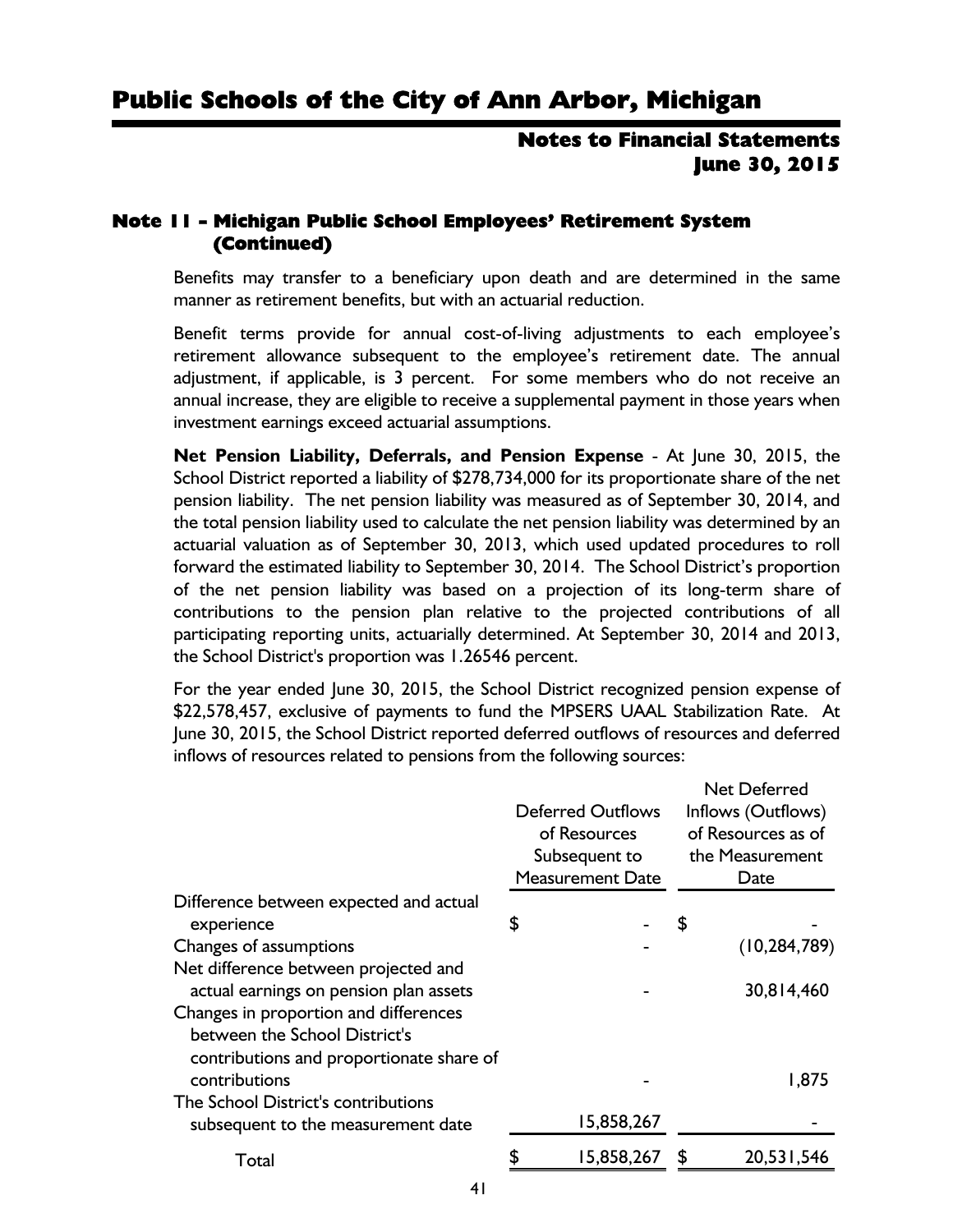#### Note 11 - Michigan Public School Employees' Retirement System (Continued)

Amounts reported as deferred outflows of resources and deferred inflows of resources related to pensions will be recognized in pension expense as follows:

| <b>Years Ending</b><br>June 30 |       | Amount          |
|--------------------------------|-------|-----------------|
| 2016                           |       | \$<br>5,029,742 |
| 2017                           |       | 5,029,742       |
| 2018                           |       | 5,029,742       |
| 2019                           |       | 5,442,320       |
| 2020                           |       |                 |
| <b>Thereafter</b>              |       |                 |
|                                | Total | 20,531,546      |

In addition, the contributions subsequent to the measurement date will be included as a reduction of the net pension liability in the next year.

**Actuarial Assumptions** - The total pension liability as of September 30, 2014 is based on the results of an actual valuation date of September 30, 2013, and rolled forward:

| Actuarial cost method  | Entry age normal cost actuarial cost method                                                                        |
|------------------------|--------------------------------------------------------------------------------------------------------------------|
| Assumed rate of return | 7.00 to 8.00 percent, net of investment and administrative<br>expenses based on the groups                         |
| Rate of pay increases  | 3.50 percent                                                                                                       |
| Mortality basis        | RP-2000 Combined Healthy Mortality Table, adjusted for<br>mortality improvements to 2025 using projection scale BB |

The actuarial assumptions used for the September 30, 2015 valuation were based on the results of an actuarial experience study for the period from October 1, 2007 to September 30, 2012. As a result of this study, the actuarial assumptions were adjusted to more closely reflect actual experience.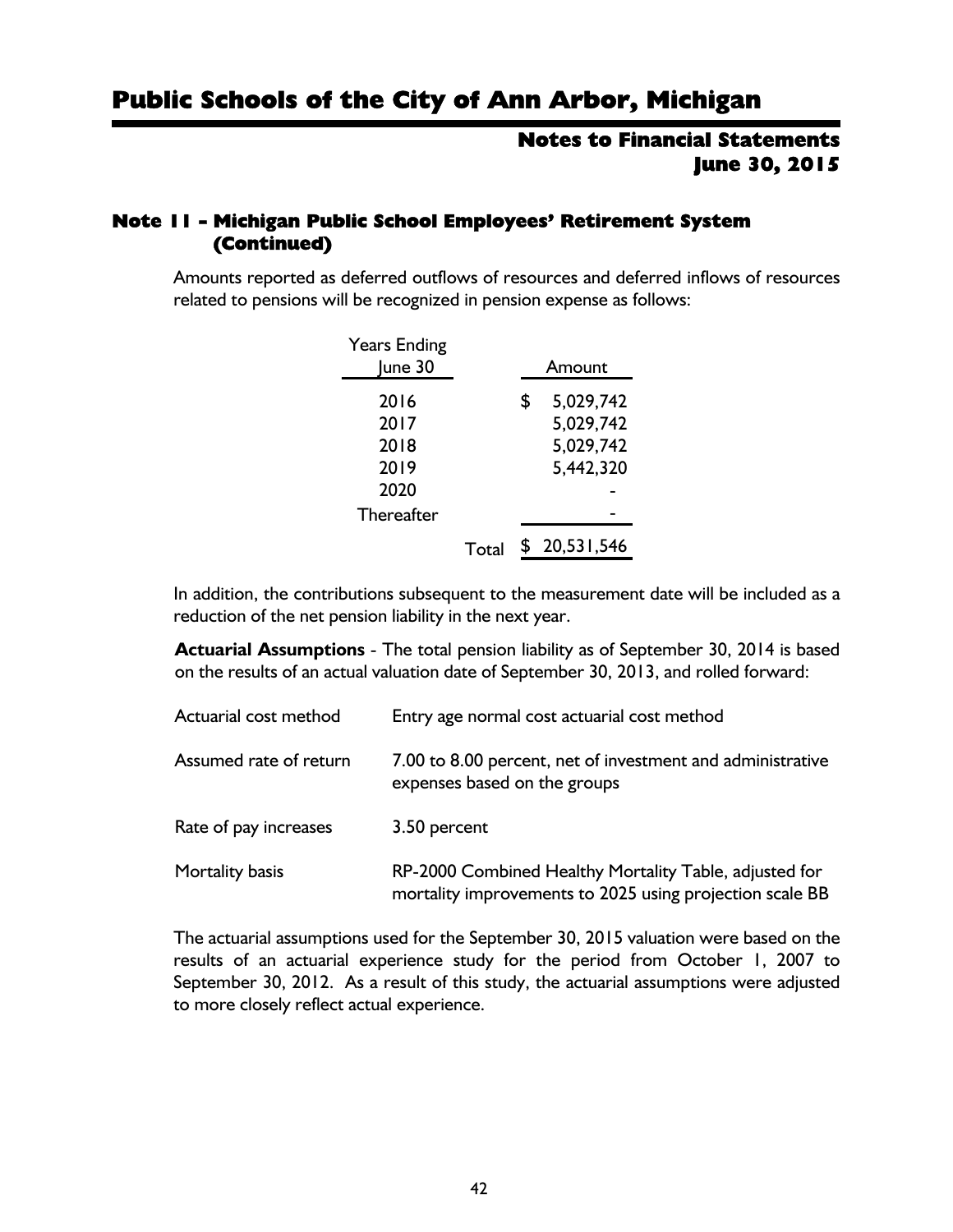### Notes to Financial Statements June 30, 2015

#### Note 11 - Michigan Public School Employees' Retirement System (Continued)

**Discount Rate** - The discount rate used to measure the total pension liability was 7.00 - 8.00 percent, depending on the plan option. The projection of cash flows used to determine the discount rate assumed that employee contributions will be made at the current contribution rate and that employer contributions will be made at contractually required rates. Based on those assumptions, the pension plan's fiduciary net position was projected to be available to make all projected future benefit payments for current active and inactive employees. Therefore, the long-term expected rate of return on pension plan investments was applied to all periods of projected benefit payments to determine the total pension liability.

The long-term expected rate of return on pension plan investments was determined using a building-block method in which best-estimate ranges of expected future real rates of return (expected returns, net of pension plan investment expense, and inflation) are developed for each major asset class. These ranges are combined to produce the long-term expected rate of return by weighting the expected future real rates of return by the target asset allocation percentage and by adding expected inflation. The target allocation and best estimates of arithmetic real rates of return for each major asset class are summarized in the following table:

| <b>Investment Category</b>                    | Target<br>Allocation | Long-term<br><b>Expected Real</b><br>Rate of Return |
|-----------------------------------------------|----------------------|-----------------------------------------------------|
|                                               |                      |                                                     |
| Domestic equity pools                         | 28 %                 | 4.8 %                                               |
| Private equity pools                          | 18%                  | 8.5 %                                               |
| International equity pools                    | 16%                  | 6.1%                                                |
| Fixed-income pools                            | 10%                  | 1.5%                                                |
| Real estate and infrastructure pools          | 10%                  | 5.3 %                                               |
| Real return, opportunistic, and absolute pool | 16%                  | 6.3%                                                |
| Short-term investment pools                   | 2%                   | (0.2)%                                              |
| Total                                         | $100 \%$             |                                                     |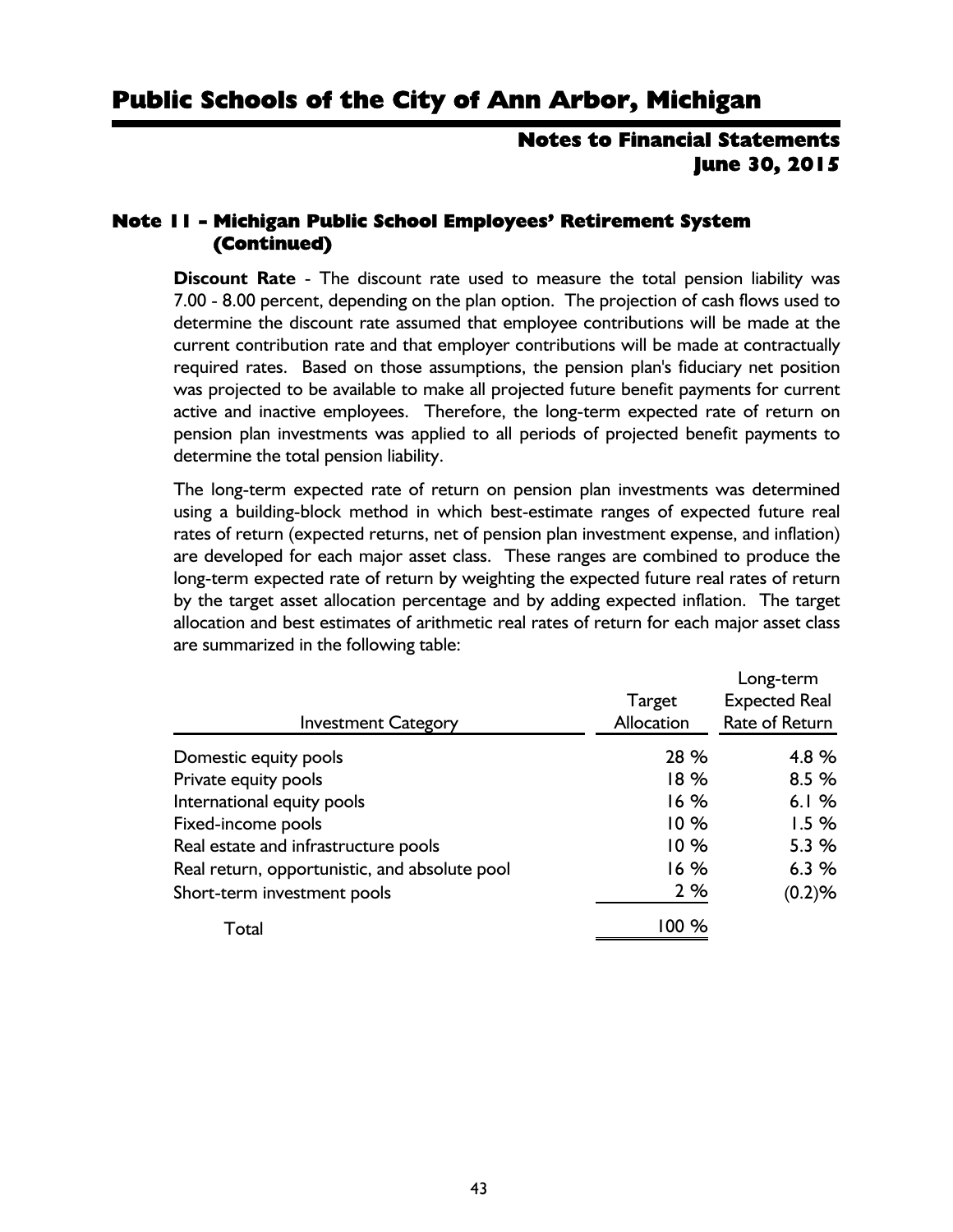### Notes to Financial Statements June 30, 2015

#### Note 11 - Michigan Public School Employees' Retirement System (Continued)

**Sensitivity of the Net Pension Liability to Changes in the Discount Rate** - The following presents the net pension liability of the School District, calculated using the discount rate of 7.00 - 8.00 percent, depending on the plan option, as well as what the School District's net pension liability would be if it were calculated using a discount rate that is 1.00 percentage point lower (7.00 percent) or 1.00 percentage point higher (9.00 percent) than the current rate:

|                  | 1.00 Percent Decrease |                  | <b>Current Discount Rate</b> | 1.00 Percent Increase |                  |  |  |  |
|------------------|-----------------------|------------------|------------------------------|-----------------------|------------------|--|--|--|
| $(7.00$ Percent) |                       | $(8.00$ Percent) |                              |                       | $(9.00$ Percent) |  |  |  |
|                  | 367,490,123 \$        |                  | 278,736,374 \$               |                       | 203,960,709      |  |  |  |

**Pension Plan Fiduciary Net Position** - Detailed information about the pension plan's fiduciary net position is available in the separately issued MPSERS financial report.

**Payable to the Pension Plan** - At June 30, 2015, the School District reported a payable of \$3,559,859 for the outstanding amount of contributions to the pension plan required for the year ended June 30, 2015.

**Postemployment Benefits Other Than Pensions (OPEB)** - Under the MPSERS Act, all retirees participating in the MPSERS pension plan have the option of continuing health, dental, and vision coverage through MPSERS. Retirees electing this coverage contribute an amount equivalent to the monthly cost for Part B Medicare and 10 percent, or 20 percent for those not Medicare eligible, of the monthly premium amount for the health, dental, and vision coverage at the time of receiving the benefits. The MPSERS board of trustees annually sets the employer contribution rate to fund the benefits on a pay-as-you-go basis. Participating employers are required to contribute at that rate. The employer contribution rate ranged from 5.52 percent to 6.45 percent of covered payroll for the period from July 1, 2014 to September 30, 2014, and from 2.20 percent to 2.71 percent of covered payroll for the period from October 1, 2014 through June 30, 2015 dependent upon the employee's date of hire and plan election as noted above. Members can choose to contribute 3 percent of their covered payroll to the Retiree Healthcare Fund and keep this premium subsidy benefit, or they can elect not to pay the 3 percent contribution and instead choose the Personal Healthcare Fund, which can be used to pay healthcare expenses in retirement. Members electing the Personal Healthcare Fund will be automatically enrolled in a 2 percent employee contribution into their 457 account as of their transition date and create a 2 percent employer match into the employee's 403b account.

The School District's required and actual contributions to the plan for retiree healthcare benefits for the years ended June 30, 2015, 2014, and 2013 were \$3,709,000, \$6,986,000, and \$10,261,000, respectively.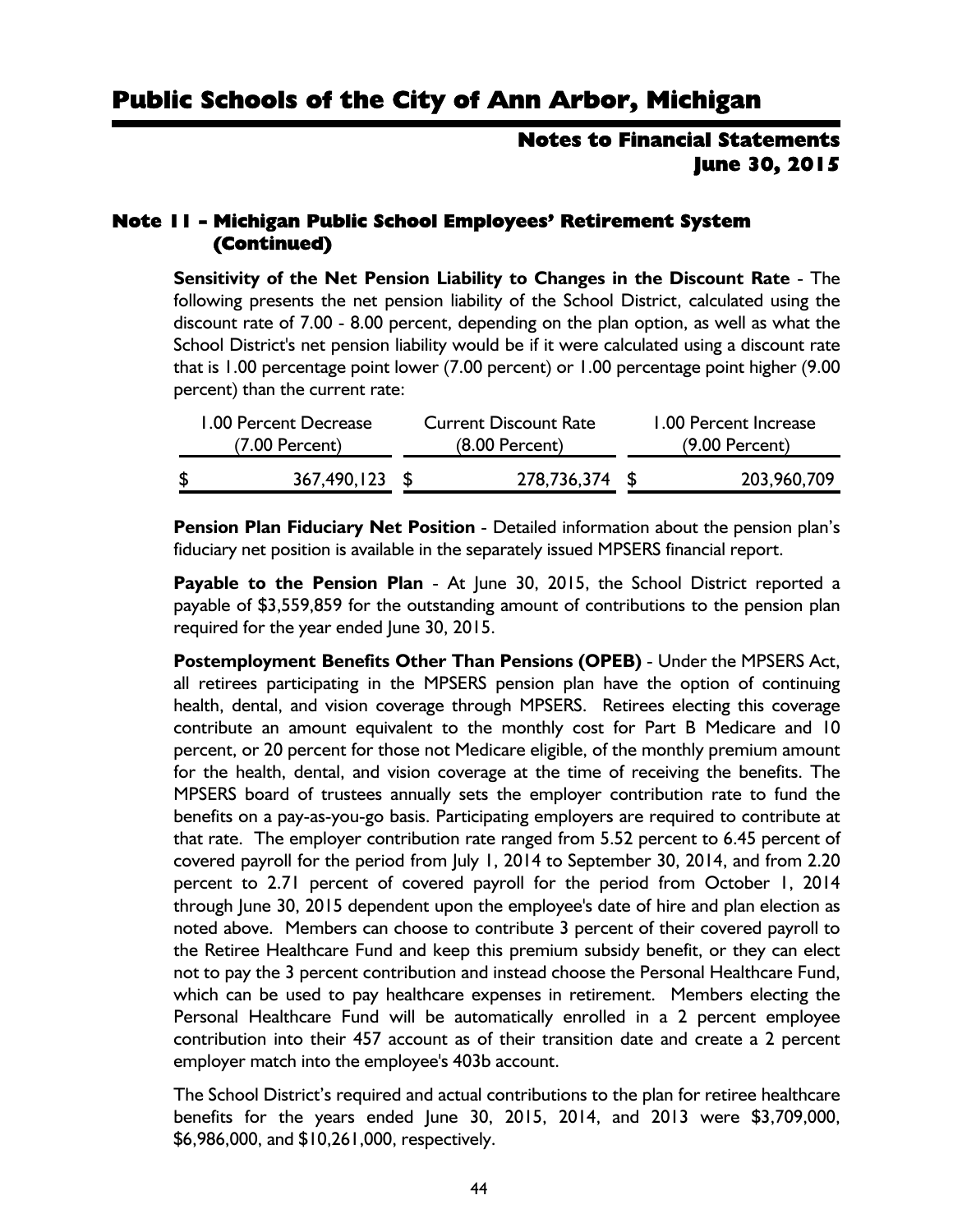### Notes to Financial Statements June 30, 2015

#### Note 12 - Restricted Assets

The balances for the restricted asset accounts are as follows:

|                                                                                                                                        | Governmental<br><b>Activities</b>    |
|----------------------------------------------------------------------------------------------------------------------------------------|--------------------------------------|
| Unspent bond proceeds and related interest<br>Unspent debt service property taxes levied<br>Unspent sinking fund property taxes levied | 42,333,199<br>2,044,785<br>2,023,927 |
| <b>Total restricted assets</b>                                                                                                         | 46,401,911                           |

#### Note 13 - Upcoming Accounting Pronouncements

In February 2015, the Governmental Accounting Standards Board issued GASB Statement No. 72, *Fair Value Measurement and Application*. The requirements of this Statement will enhance comparability of financial statements among governments by requiring measurement of certain assets and liabilities at fair value using a consistent and more detailed definition of fair value and acceptable valuation techniques. This Statement also will enhance fair value application guidance and related disclosures in order to provide information to financial statement users about the impact of fair value measurements on a government's financial position. GASB Statement No. 72 is required to be adopted for years beginning after June 15, 2015. The School District is currently evaluating the impact this standard will have on the financial statements when adopted, during the School District's 2015-2016 fiscal year.

In June 2015, the GASB issued Statement No. 75, *Accounting and Financial Reporting for Postemployment Benefits Other Than Pensions*, which addresses reporting by governments that provide postemployment benefits other than pensions (OPEB) to their employees and for governments that finance OPEB for employees of other governments. This OPEB standard will require the School District to recognize on the face of the financial statements its proportionate share of the net OPEB liability related to its participation in the MPSERS plan. The Statement also enhances accountability and transparency through revised note disclosures and required supplementary information (RSI). The School District is currently evaluating the impact this standard will have on the financial statements when adopted. The provisions of this statement are effective for the School District's financial statements for the year ending June 30, 2018.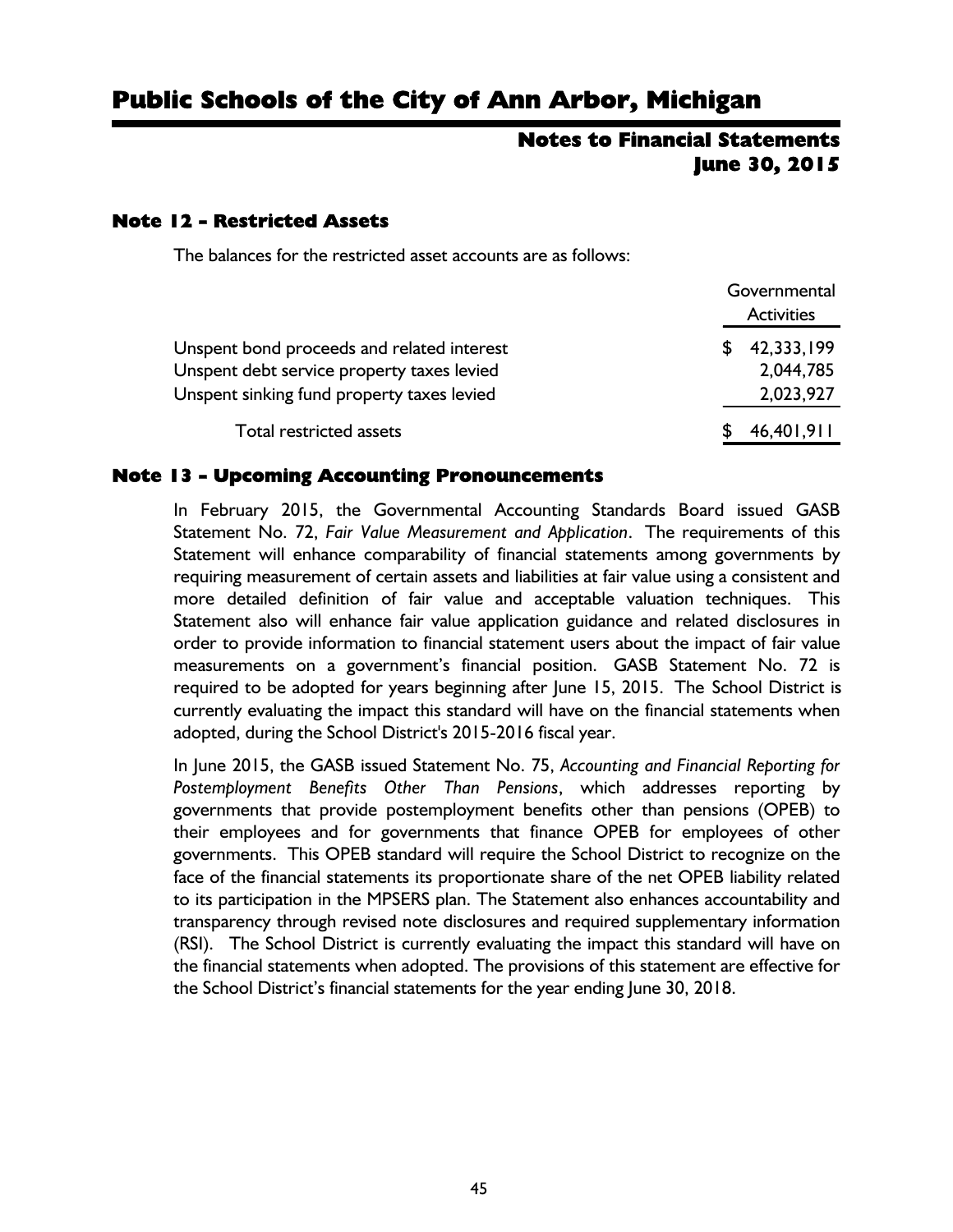# Required Supplemental Information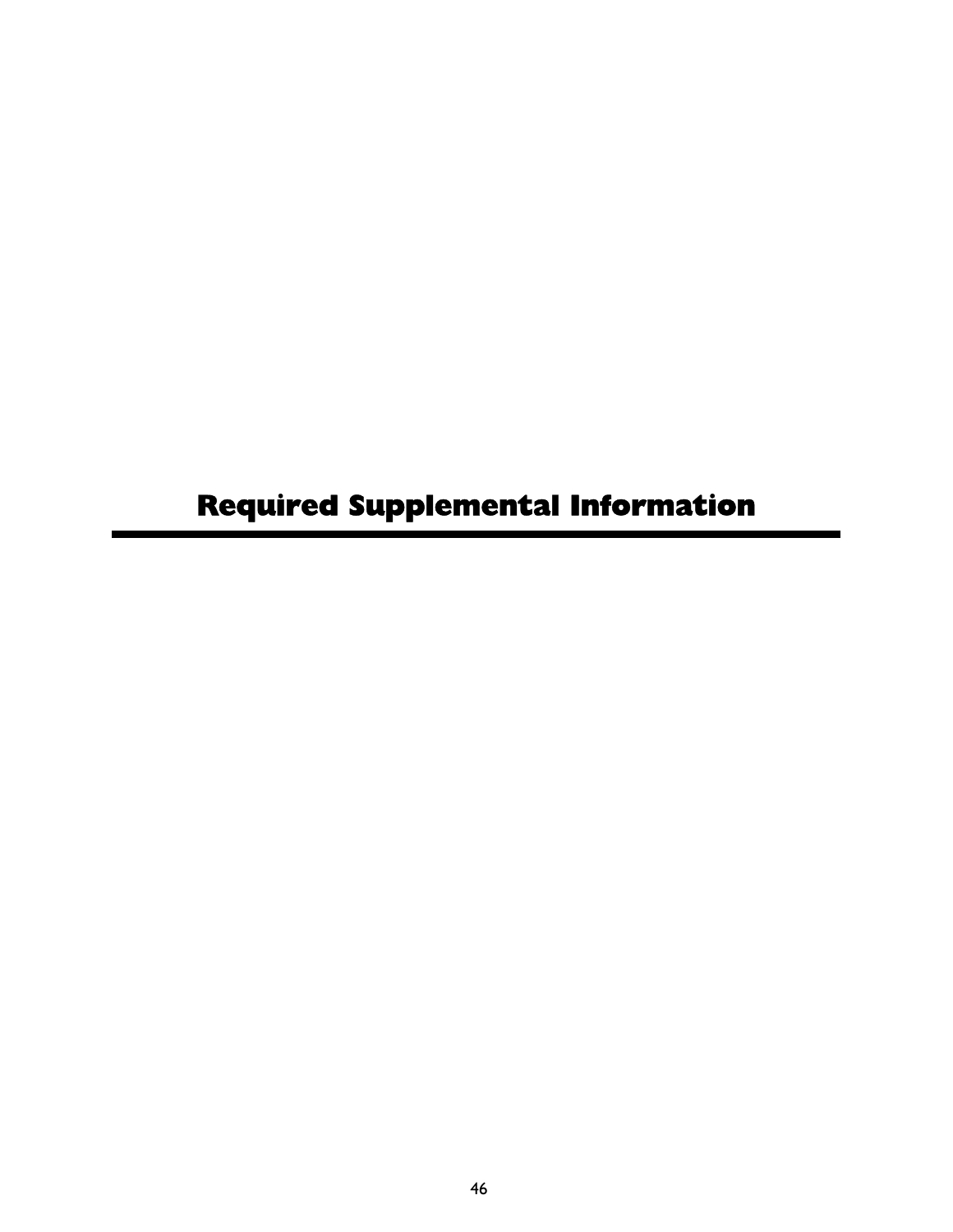### Required Supplemental Information Budgetary Comparison Schedule - General Fund Year Ended June 30, 2015

|                                            | Original<br><b>Budget</b> | Final<br><b>Budget</b> | Actual           | Variance<br>Over (Under) |
|--------------------------------------------|---------------------------|------------------------|------------------|--------------------------|
| <b>Revenue</b>                             |                           |                        |                  |                          |
| Local sources                              | \$<br>82,480,457          | \$<br>80,923,721       | \$<br>80,844,203 | \$<br>(79, 518)          |
| State sources                              | 92,531,238                | 97,537,321             | 100,563,240      | 3,025,919                |
| Federal sources                            | 5,590,305                 | 7,924,845              | 5,671,528        | (2, 253, 317)            |
| Interdistrict sources                      | 17,320,000                | 21,990,000             | 23, 223, 175     | 1,233,175                |
| Total revenue                              | 197,922,000               | 208,375,887            | 210,302,146      | 1,926,259                |
| <b>Expenditures - Current</b>              |                           |                        |                  |                          |
| Instruction                                | 117,614,519               | 120, 192, 261          | 122,690,052      | 2,497,791                |
| Support services:                          |                           |                        |                  |                          |
| Pupil                                      | 22,669,608                | 24,279,854             | 22,754,345       | (1,525,509)              |
| Instructional staff                        | 12, 111, 238              | 11,316,164             | 9,735,444        | (1,580,720)              |
| General administration                     | 2,015,779                 | 2,021,149              | 2,043,345        | 22,196                   |
| School administration                      | 11,756,751                | 12,900,109             | 12,553,873       | (346, 236)               |
| <b>Business</b>                            | 2,086,820                 | 2,185,661              | 2,406,583        | 220,922                  |
| Operations and maintenance                 | 14,128,459                | 16,730,607             | 16,193,581       | (537, 026)               |
| Pupil transportation services              | 5,542,226                 | 5,893,206              | 6,117,484        | 224,278                  |
| Central                                    | 4,052,043                 | 4,443,202              | 4,204,140        | (239,062)                |
| Total support services                     | 74,362,924                | 79,769,952             | 76,008,795       | (3,761,157)              |
| <b>Athletics</b>                           | 4,540,991                 | 3,425,969              | 3,332,585        | (93, 384)                |
| Community services                         | 295,683                   | 528,829                | 394,072          | (134, 757)               |
| Total expenditures                         | 196,814,117               | 203,917,011            | 202,425,504      | (1, 491, 507)            |
| <b>Excess of Revenue Over Expenditures</b> | 1,107,883                 | 4,458,876              | 7,876,642        | 3,417,766                |
| <b>Other Financing Sources (Uses)</b>      |                           |                        |                  |                          |
| Transfers in                               |                           |                        | 69,363           | 69,363                   |
| Transfers out                              | (101, 930)                | (6, 461)               | (1,930)          | 4,531                    |
| Total other financing (uses)<br>sources    | (101, 930)                | (6, 461)               | 67,433           | 73,894                   |
| <b>Net Change in Fund Balance</b>          | 1,005,953                 | 4,452,415              | 7,944,075        | 3,491,660                |
| Fund Balance - Beginning of year           | 8,818,884                 | 8,818,884              | 8,818,884        |                          |
| Fund Balance - End of year                 | \$<br>9,824,837           | \$<br>13,271,299       | \$<br>16,762,959 | \$<br>3,491,660          |

Since the School District approves the budget at the function level, capital outlay is included within the function categories.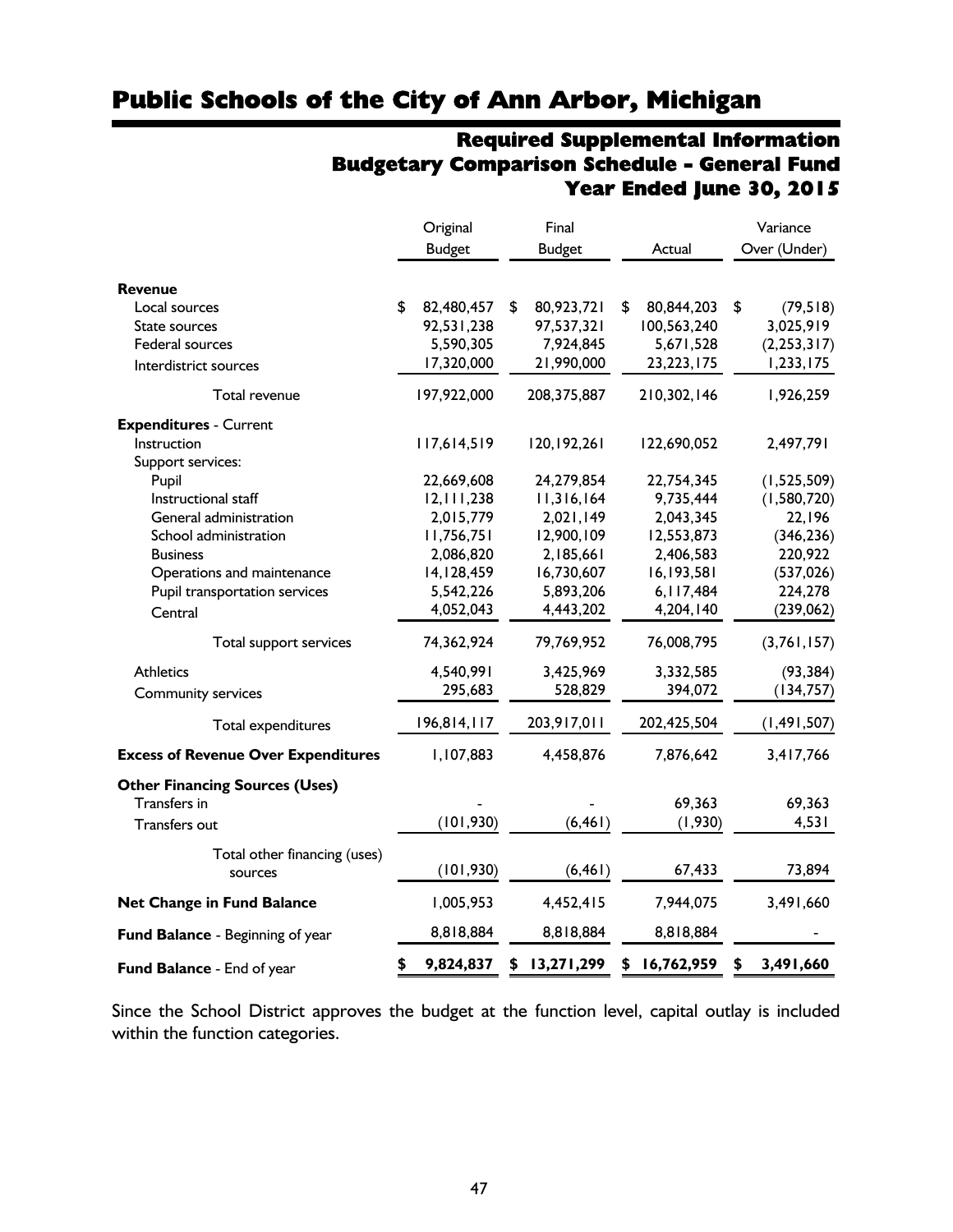Required Supplemental Information Schedule of Public Schools of the City of Ann Arbor, Michigan's Proportionate Share of the Net Pension Liability Michigan Public School Employees' Retirement System Determined as of the Plan Year Ended September 30

|                                                                                                                               | 2014        |
|-------------------------------------------------------------------------------------------------------------------------------|-------------|
| School District's proportion of the net pension liability (asset)                                                             | 1.27%       |
| School District's proportionate share of the net pension liability                                                            | 278.734.374 |
| School District's covered employee payroll                                                                                    | 102.370.153 |
| School District's proportionate share of the net pension liability (asset)<br>as a percentage of its covered employee payroll | 272.28 %    |
| Plan fiduciary net position as a % of the total pension liability                                                             | 66.20 %     |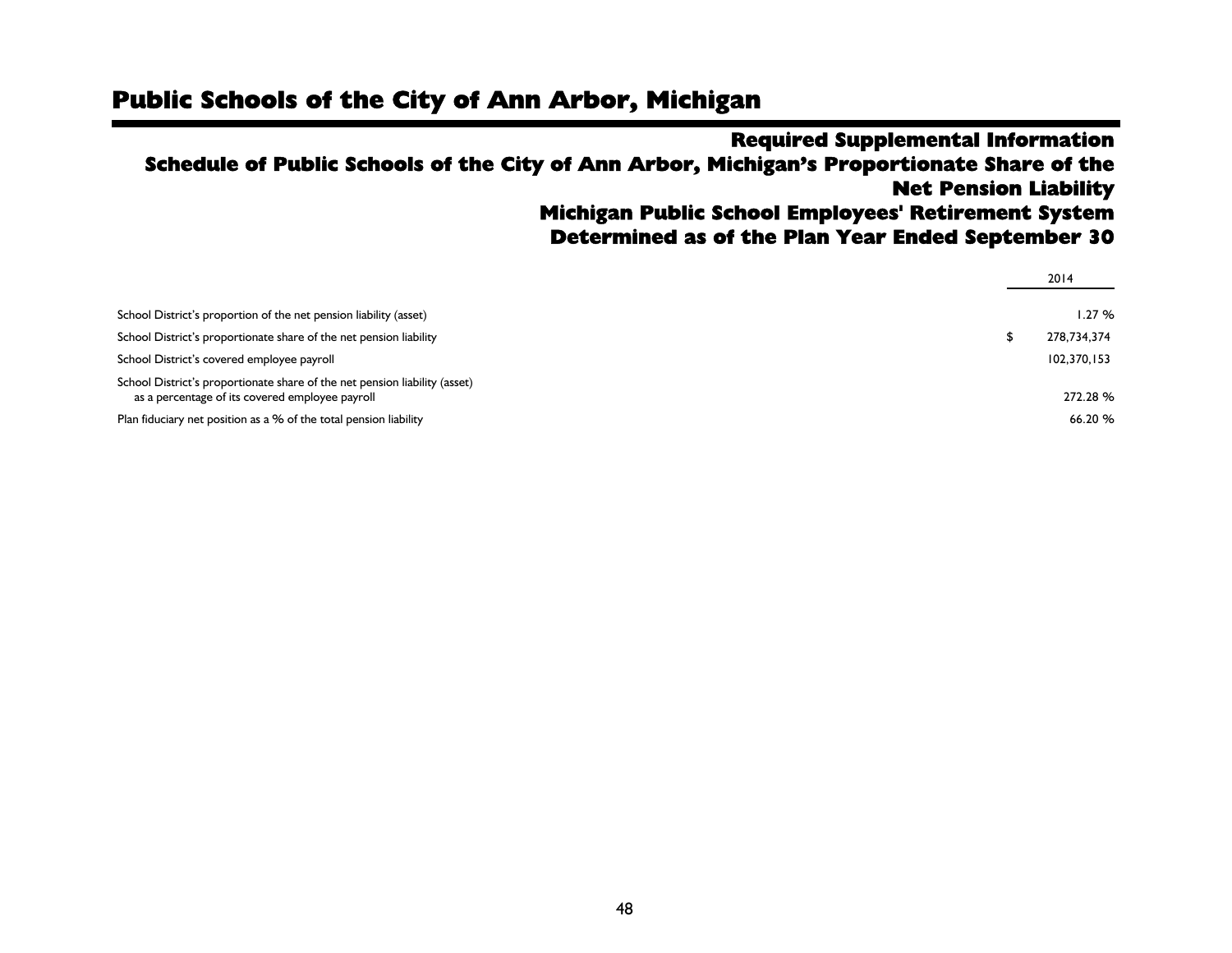### Required Supplemental Information Schedule of Public Schools of the City of Ann Arbor, Michigan's Contributions Michigan Public School Employees' Retirement System Determined as of the Year Ended June 30

|                                                                       | 2015        |
|-----------------------------------------------------------------------|-------------|
| Statutorily required contribution                                     | 21,769,845  |
| Contributions in relation to the statutorily required<br>contribution | 21,769,845  |
| Contribution deficiency (excess)                                      |             |
| School District's covered employee payroll                            | 101.096.608 |
| Contributions as a percentage of covered employee<br>payroll          | 21.53 %     |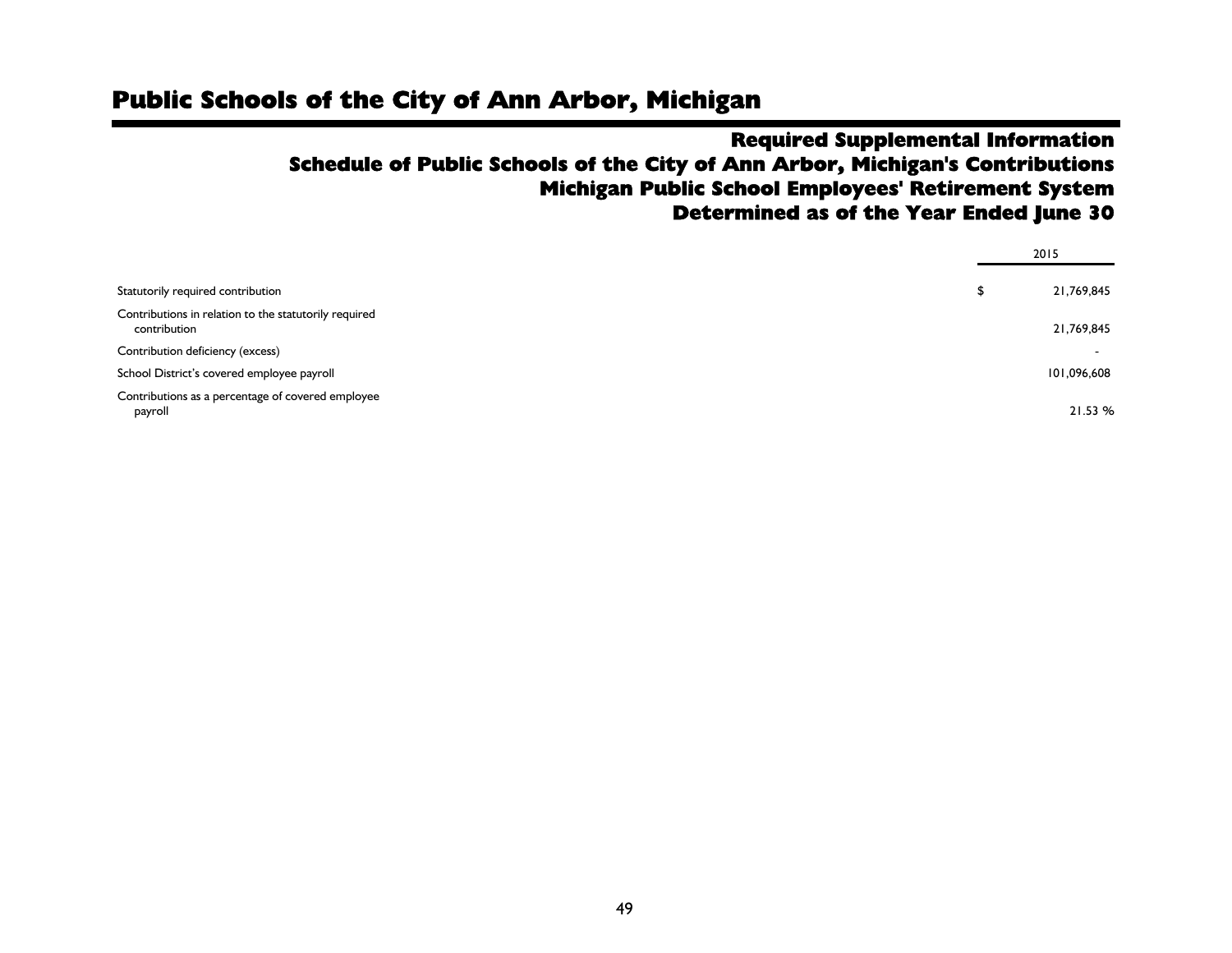### Note to Pension Required Supplemental Information Schedules Year Ended June 30, 2015

**Benefit Changes** - There were no changes of benefit terms in 2015.

**Changes in Assumptions** - There were no changes of benefit assumptions in 2015.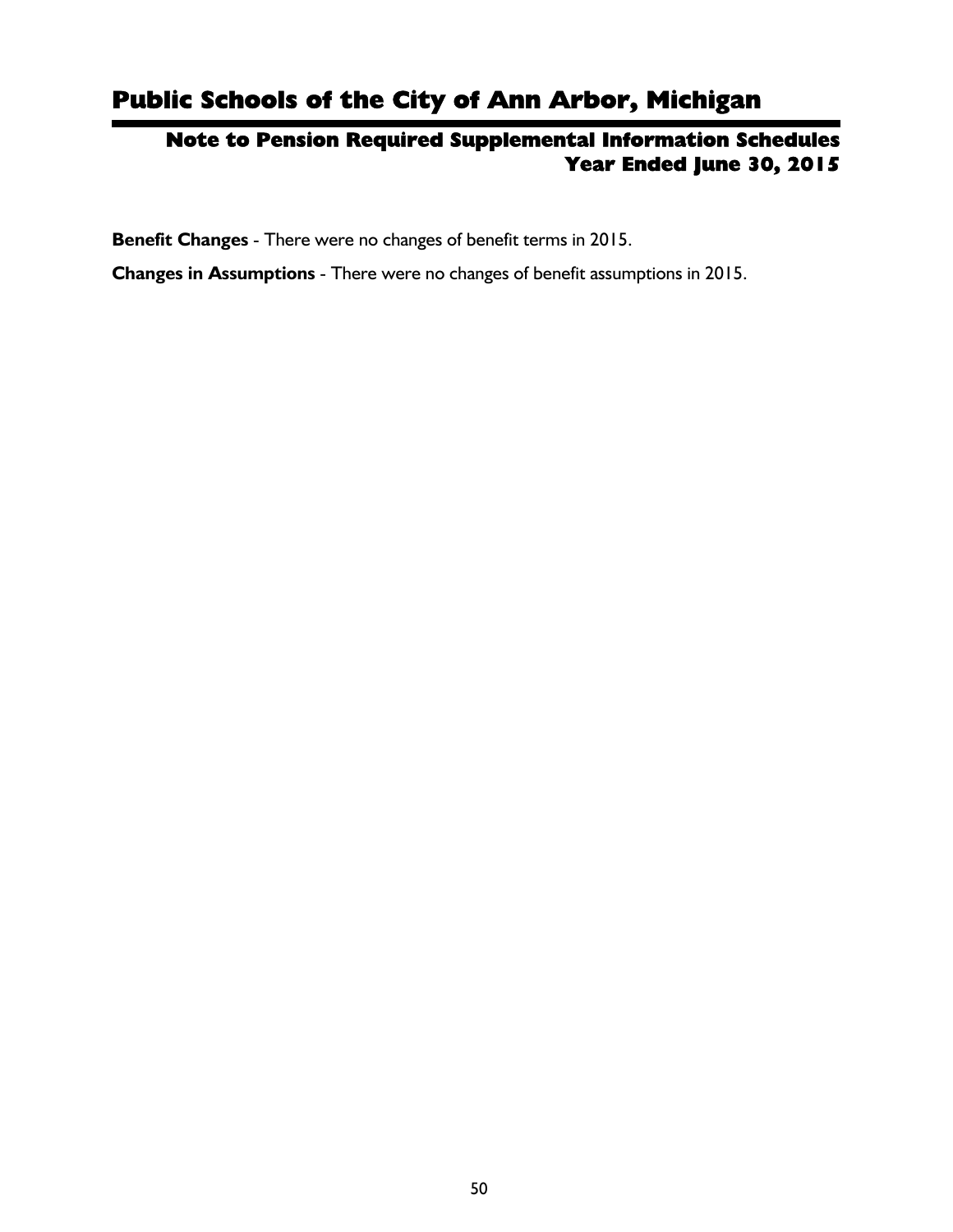# Other Supplemental Information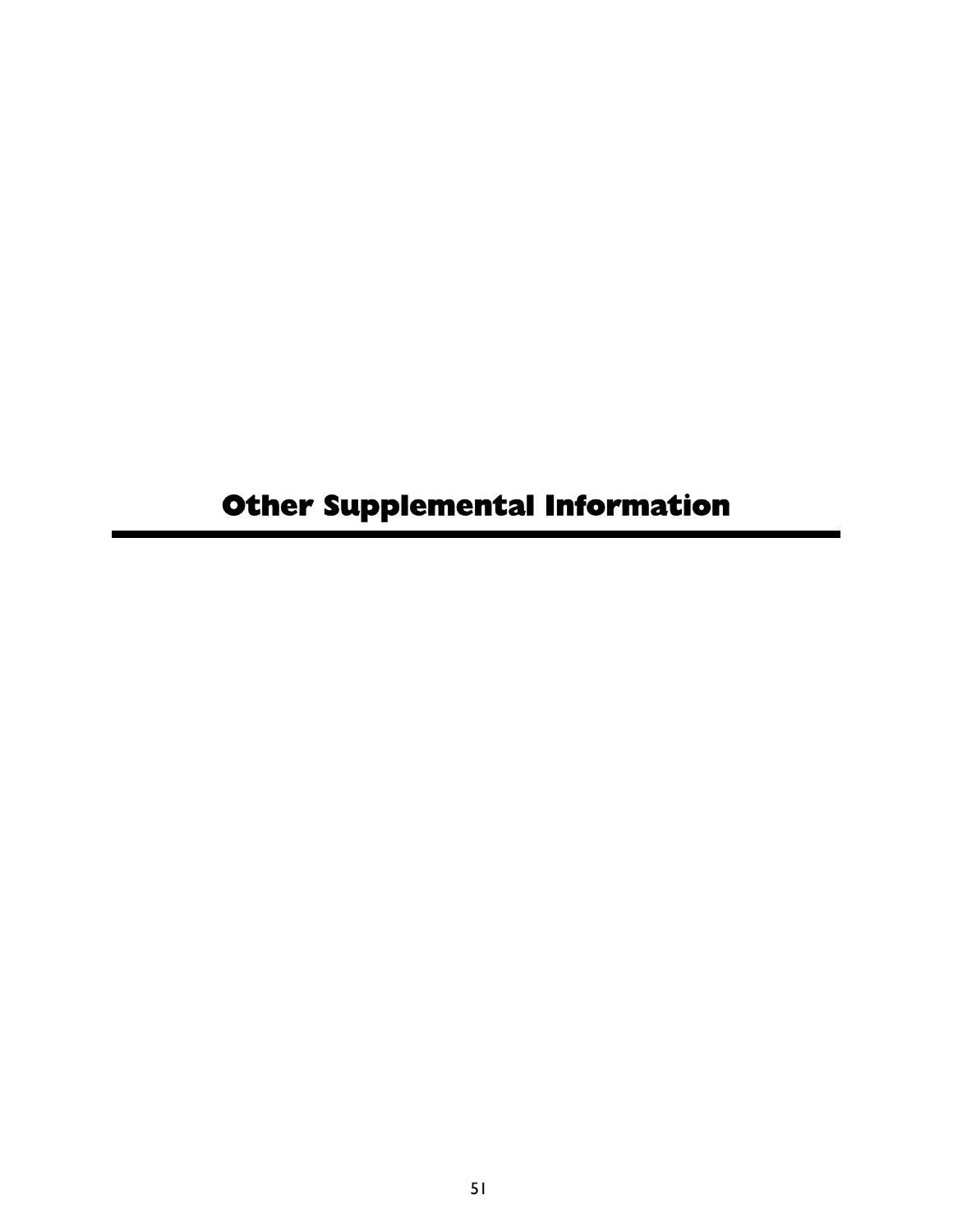|                                                                                                                                                                                                                           | Food<br>Services                                   | Recreation                         | Child Care                               | Debt Service<br>Fund                                 |
|---------------------------------------------------------------------------------------------------------------------------------------------------------------------------------------------------------------------------|----------------------------------------------------|------------------------------------|------------------------------------------|------------------------------------------------------|
| <b>Assets</b>                                                                                                                                                                                                             |                                                    |                                    |                                          |                                                      |
| Cash on hand and in interest-bearing accounts<br>Investments<br>Accounts receivable:<br>Accounts receivable<br>Due from other governmental units<br>Due from other funds<br>Inventories<br>Prepaid costs and other assets | 707,729<br>\$<br>104,953<br>28.973<br>÷.<br>37,530 | \$2,694,768<br>276,274<br>53,315   | 623,830<br>\$<br>12,390                  | \$                                                   |
| <b>Restricted assets</b>                                                                                                                                                                                                  | $\qquad \qquad \blacksquare$                       | $\overline{\phantom{a}}$           |                                          | 2,044,785                                            |
| <b>Total assets</b>                                                                                                                                                                                                       | 879,185<br>S                                       | \$3,024,357                        | 636,220<br>\$                            | \$2,044,785                                          |
| <b>Liabilities and Fund Balances</b>                                                                                                                                                                                      |                                                    |                                    |                                          |                                                      |
| <b>Liabilities</b>                                                                                                                                                                                                        |                                                    |                                    |                                          |                                                      |
| Accounts payable and accrued expenses<br>Due to other funds<br>Unearned revenue                                                                                                                                           | 143.492<br>\$<br>8,872<br>50,449                   | \$<br>153,744<br>22,240<br>276,457 | \$<br>6,213<br>335,051<br>$\blacksquare$ | 111.623<br>\$<br>521.741<br>$\overline{\phantom{0}}$ |
| <b>Total liabilities</b>                                                                                                                                                                                                  | 202,813                                            | 452,441                            | 341,264                                  | 633,364                                              |
| <b>Fund Balances</b><br>Nonspendable:                                                                                                                                                                                     |                                                    |                                    |                                          |                                                      |
| Inventory                                                                                                                                                                                                                 | 37,530                                             |                                    |                                          |                                                      |
| Prepaid assets<br>Restricted:                                                                                                                                                                                             |                                                    | 53,315                             |                                          |                                                      |
| Capital projects<br>Debt service                                                                                                                                                                                          |                                                    |                                    |                                          | 1,411,421                                            |
| Food service<br>Committed:                                                                                                                                                                                                | 638,842                                            |                                    |                                          |                                                      |
| Capital projects                                                                                                                                                                                                          |                                                    |                                    |                                          |                                                      |
| Child care                                                                                                                                                                                                                |                                                    |                                    | 294,956                                  |                                                      |
| Recreation                                                                                                                                                                                                                |                                                    | 2,518,601                          |                                          |                                                      |
| <b>Total fund balances</b>                                                                                                                                                                                                | 676,372                                            | 2,571,916                          | 294,956                                  | 1,411,421                                            |
| Total liabilities and fund balances                                                                                                                                                                                       | 879,185<br>\$                                      | \$3,024,357                        | 636,220<br>\$                            | \$2,044,785                                          |

Special Revenue Funds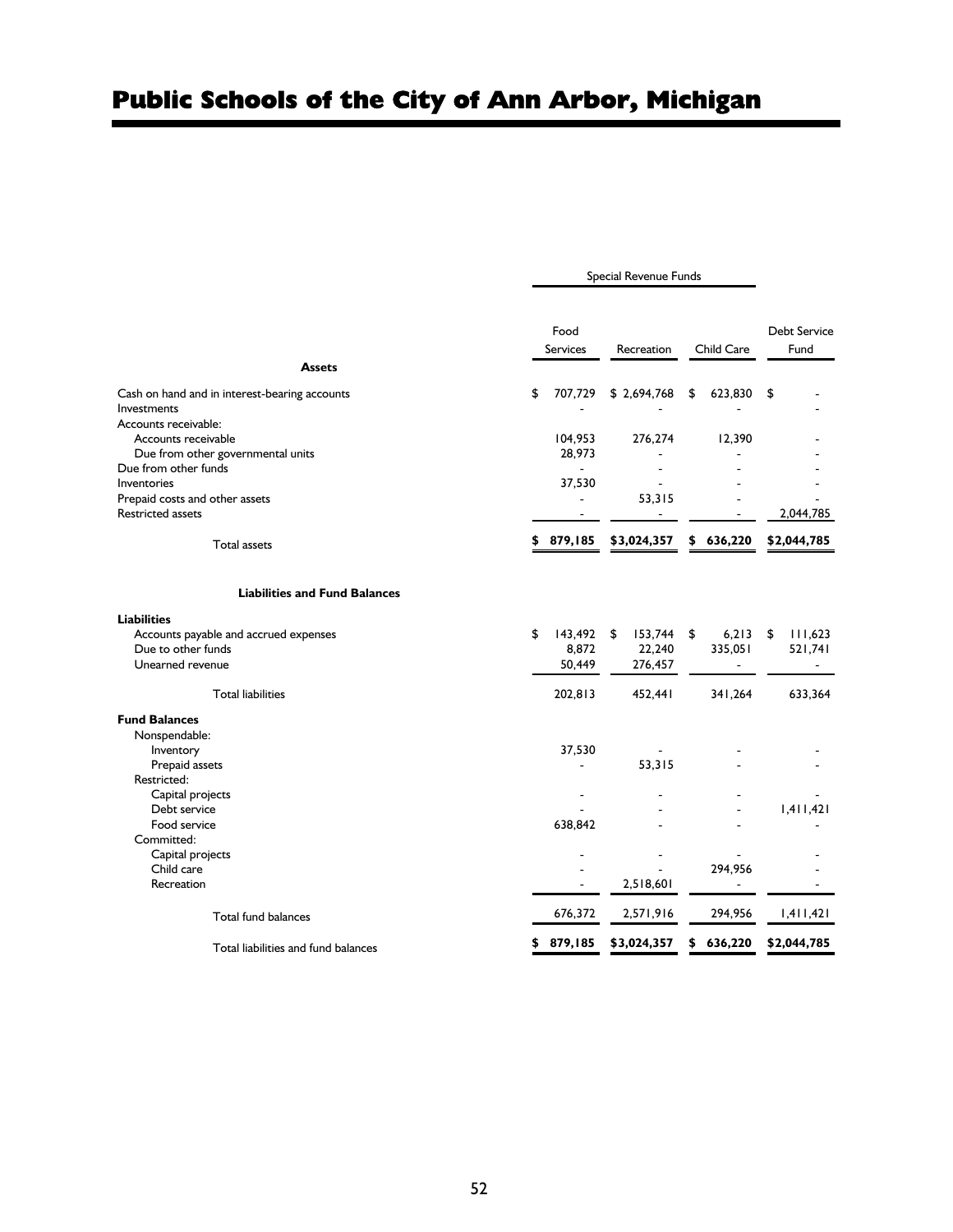### Other Supplemental Information Combining Balance Sheet Nonmajor Governmental Funds June 30, 2015

|                                        | Capital Projects Fund |    |                                          |    |                                   |    |                                          |    |                      |                      |             |                                                   |                     |
|----------------------------------------|-----------------------|----|------------------------------------------|----|-----------------------------------|----|------------------------------------------|----|----------------------|----------------------|-------------|---------------------------------------------------|---------------------|
| Millage and<br>Capital<br><b>Needs</b> |                       |    | 2006 Bond<br>Building and<br><b>Site</b> |    | 2008 Bond<br>Building and<br>Site |    | 2012 Bond<br><b>Building and</b><br>Site |    | 2005 Sinking<br>Fund | 2010 Sinking<br>Fund |             | Total<br>Nonmajor<br>Governmental<br><b>Funds</b> |                     |
| \$                                     | 435.381<br>2,050      | \$ |                                          | \$ |                                   | \$ |                                          | \$ |                      | \$                   |             | \$                                                | 4,461,708<br>2.050  |
|                                        | 33,719                |    |                                          |    |                                   |    |                                          |    |                      |                      |             |                                                   | 427.336<br>28,973   |
|                                        | 71,719                |    |                                          |    |                                   |    |                                          |    |                      |                      | 595,844     |                                                   | 667,563<br>37.530   |
|                                        |                       |    | 1,040,819                                |    | 323,538                           |    | 3,403,356                                |    | 49,028               |                      | 1,974,899   |                                                   | 53.315<br>8,836,425 |
| s                                      | 542,869               |    | \$1,040.819                              | s  | 323.538                           |    | \$3,403,356                              | S  | 49,028               |                      | \$2,570,743 |                                                   | \$14,514,900        |

| \$<br>81,899  | \$<br>689,383 | \$<br>323,538 | \$<br>45,150 | \$<br>49,028 | \$1,942,154 | \$<br>3,546,224 |
|---------------|---------------|---------------|--------------|--------------|-------------|-----------------|
|               |               |               | 64,857       |              |             | 952,761         |
|               |               |               | 11,820       |              |             | 338,726         |
| 81,899        | 689,383       | 323,538       | 121,827      | 49,028       | 1,942,154   | 4,837,711       |
|               |               |               |              |              |             | 37,530          |
|               |               |               |              |              |             | 53,315          |
|               |               |               |              |              |             |                 |
|               | 351,436       |               | 3,281,529    |              | 628,589     | 4,261,554       |
|               |               |               |              |              |             | 1,411,421       |
|               |               |               |              |              |             | 638,842         |
| 460,970       |               |               |              |              |             | 460,970         |
|               |               |               |              |              |             | 294,956         |
|               |               |               |              |              |             | 2,518,601       |
| 460,970       | 351,436       |               | 3,281,529    |              | 628,589     | 9,677,189       |
| \$<br>542,869 | \$1,040,819   | \$<br>323,538 | \$3,403,356  | \$<br>49,028 | \$2,570,743 | \$14,514,900    |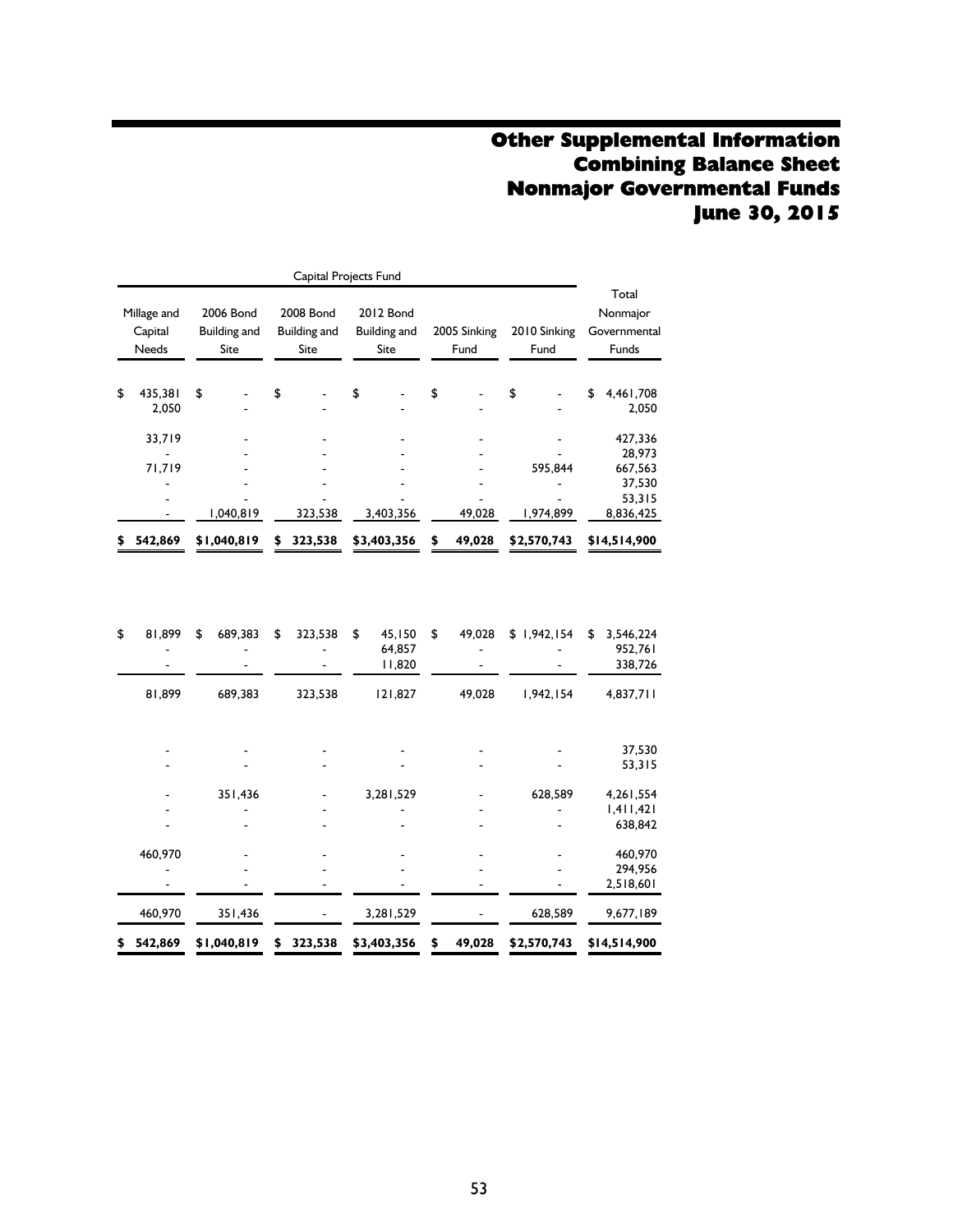|                                                    |                         | Special Revenue Funds |               |                              |  |  |  |  |
|----------------------------------------------------|-------------------------|-----------------------|---------------|------------------------------|--|--|--|--|
|                                                    | Food<br><b>Services</b> | Recreation            | Child Care    | <b>Debt Service</b><br>Funds |  |  |  |  |
| <b>Revenue</b>                                     |                         |                       |               |                              |  |  |  |  |
| Local sources                                      | \$1,610,490             | \$3,554,020           | \$1,819,472   | \$19,345,771                 |  |  |  |  |
| State sources                                      | 213,160                 |                       |               |                              |  |  |  |  |
| Federal sources                                    | 2,244,032               |                       |               |                              |  |  |  |  |
| Total revenue                                      | 4,067,682               | 3,554,020             | 1,819,472     | 19,345,771                   |  |  |  |  |
| <b>Expenditures</b>                                |                         |                       |               |                              |  |  |  |  |
| Current:                                           | 28,808                  |                       |               |                              |  |  |  |  |
| Support services<br>Food services                  | 3,434,270               |                       |               |                              |  |  |  |  |
| Recreation and child care                          |                         | 3,458,476             | 1,617,418     |                              |  |  |  |  |
| Debt service:                                      |                         |                       |               |                              |  |  |  |  |
| Principal                                          |                         |                       |               | 11,019,994                   |  |  |  |  |
| Interest                                           |                         |                       |               | 7,031,445                    |  |  |  |  |
| Other                                              |                         |                       |               | 280,026                      |  |  |  |  |
| Capital outlay                                     |                         | 9,579                 | 337           |                              |  |  |  |  |
| Total expenditures                                 | 3,463,078               | 3,468,055             | 1,617,755     | 18,331,465                   |  |  |  |  |
| <b>Excess of Revenue Over (Under) Expenditures</b> | 604,604                 | 85,965                | 201,717       | 1,014,306                    |  |  |  |  |
| <b>Other Financing Sources (Uses)</b>              |                         |                       |               |                              |  |  |  |  |
| Payment to escrow agent                            |                         |                       |               | 36,836,047)                  |  |  |  |  |
| Transfers in                                       |                         | 1.930                 |               |                              |  |  |  |  |
| <b>Transfers out</b>                               |                         | (69, 363)             |               |                              |  |  |  |  |
| Face value of debt issued                          |                         |                       |               | 36,180,989                   |  |  |  |  |
| Total other financing uses                         |                         | (67, 433)             |               | (655, 058)                   |  |  |  |  |
| <b>Net Change in Fund Balances</b>                 | 604,604                 | 18,532                | 201,717       | 359,248                      |  |  |  |  |
| Fund Balances - Beginning of year                  | 71,768                  | 2,553,384             | 93,239        | 1,052,173                    |  |  |  |  |
| Fund Balances - End of year                        | 676,372<br>\$           | \$2,571,916           | 294,956<br>\$ | \$1,411,421                  |  |  |  |  |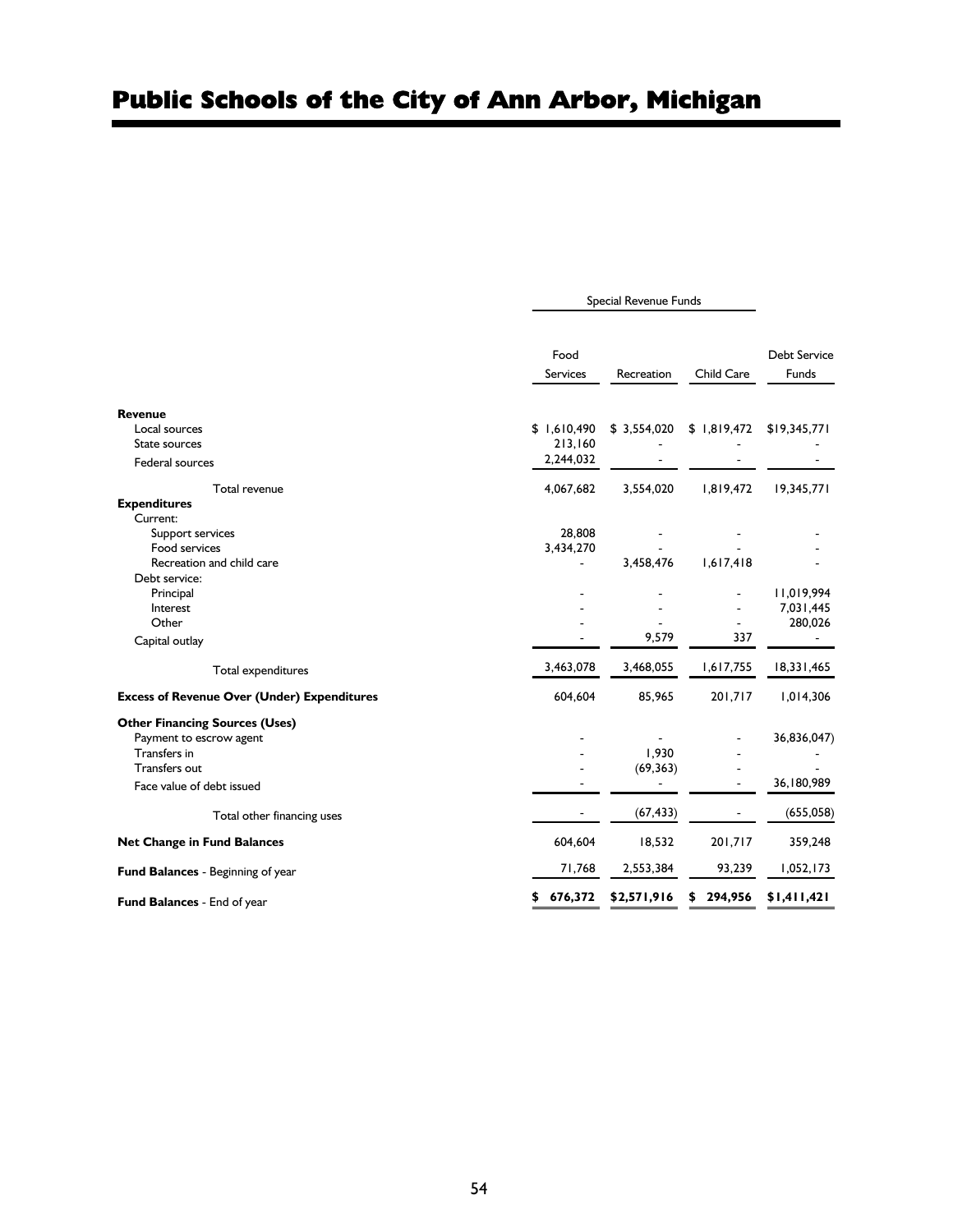### Other Supplemental Information Combining Statement of Revenue, Expenditures, and Changes in Fund Balances Nonmajor Governmental Funds Year Ended June 30, 2015

|                                 | Capital Projects Fund |    |                                          |    |                                          |    |                                          |    |                      |                        |  |                          |                                                    |  |
|---------------------------------|-----------------------|----|------------------------------------------|----|------------------------------------------|----|------------------------------------------|----|----------------------|------------------------|--|--------------------------|----------------------------------------------------|--|
| Millage and<br>Capital<br>Needs |                       |    | 2006 Bond<br><b>Building and</b><br>Site |    | 2008 Bond<br><b>Building and</b><br>Site |    | 2012 Bond<br><b>Building and</b><br>Site |    | 2005 Sinking<br>Fund | 2010 Sinking<br>Fund   |  | Total                    | Total<br>Nonmajor<br>Governmental<br>Funds         |  |
| \$                              | 437,479               | \$ | 146                                      | \$ | 312                                      | \$ | 3,181                                    | \$ | 20                   | \$7,648,186            |  | \$8,089,324              | \$34,419,077<br>213,160<br>2,244,032               |  |
|                                 | 437,479               |    | 146                                      |    | 312                                      |    | 3,181                                    |    | 20                   | 7,648,186              |  | 8,089,324                | 36,876,269                                         |  |
|                                 | 227,519               |    |                                          |    |                                          |    | 6,174                                    |    |                      |                        |  | 233,693                  | 262,501<br>3,434,270<br>5,075,894                  |  |
|                                 |                       |    |                                          |    |                                          |    |                                          |    |                      |                        |  |                          | 11,019,994<br>7,031,445<br>280,026                 |  |
|                                 | 127,945<br>355,464    |    | 778,352<br>778,352                       |    | 323,537<br>323,537                       |    | 9,192,362<br>9,198,536                   |    | 75,566<br>75,566     | 9,736,542<br>9,736,542 |  | 20,234,304<br>20,467,997 | 20,244,220<br>47,348,350                           |  |
|                                 | 82,015                |    | (778, 206)                               |    | (323, 225)                               |    | (9, 195, 355)                            |    | (75, 546)            | (2,088,356)            |  | 12,378,673)              | (10, 472, 081)                                     |  |
|                                 |                       |    |                                          |    |                                          |    |                                          |    |                      |                        |  |                          | (36, 836, 047)<br>1,930<br>(69, 363)<br>36,180,989 |  |
|                                 |                       |    |                                          |    |                                          |    |                                          |    |                      |                        |  |                          | (722, 491)                                         |  |
|                                 | 82,015                |    | (778, 206)                               |    | (323, 225)                               |    | (9, 195, 355)                            |    | (75, 546)            | (2,088,356)            |  | 12,378,673)              | (11, 194, 572)                                     |  |
|                                 | 378,955               |    | 1,129,642                                |    | 323,225                                  |    | 12,476,884                               |    | 75,546               | 2,716,945              |  | 17,101,197               | 20,871,761                                         |  |
|                                 | 460,970               |    | 351,436                                  | \$ |                                          |    | \$3,281,529                              | \$ |                      | 628,589<br>\$          |  | \$4,722,524              | \$9,677,189                                        |  |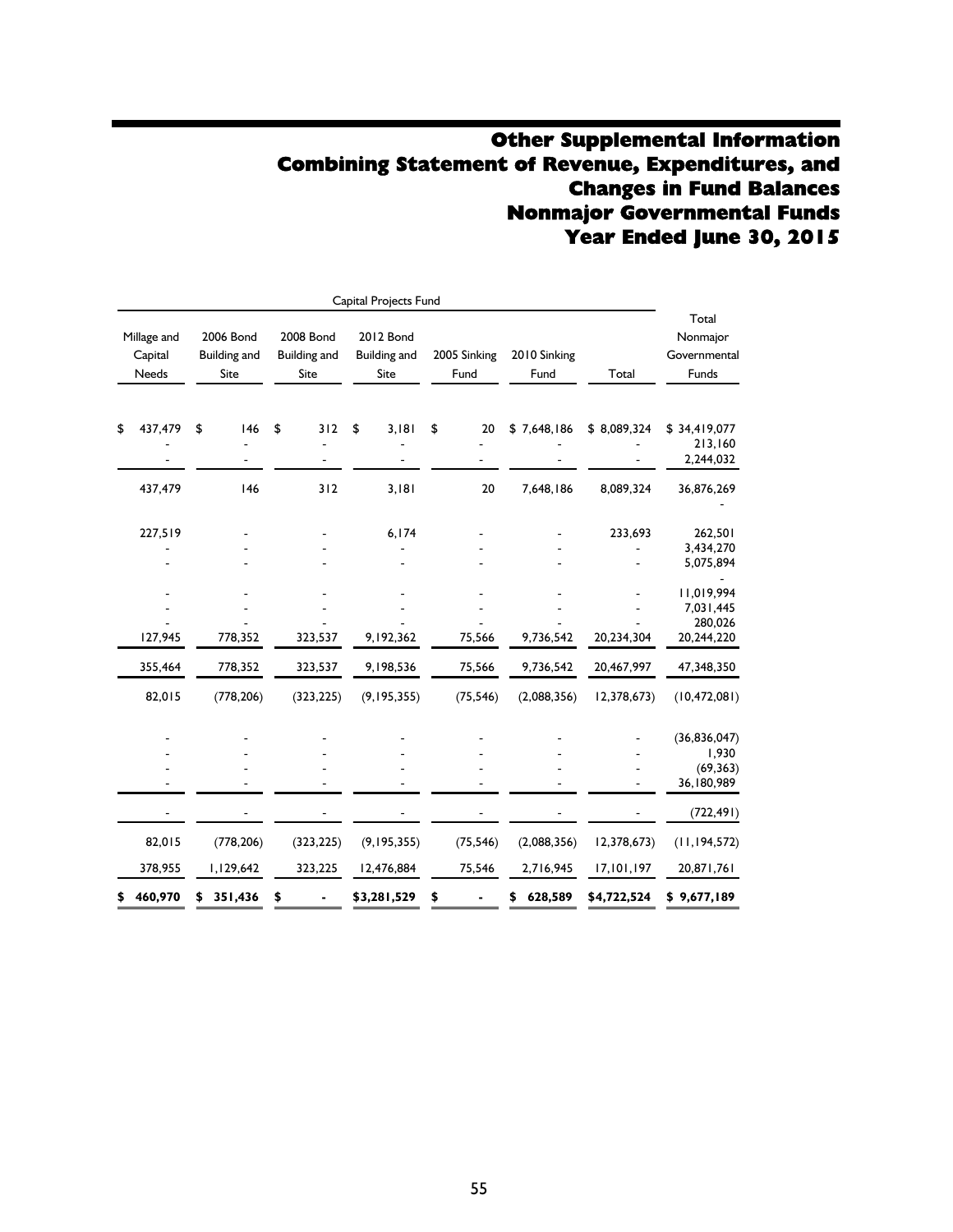|                                         |           | 2006 Bond Debt Payment |          |         |    | 2008 Bond Debt Payment |          |           | (2012R) 2004 Bond Debt Payment |            |          |            |  |
|-----------------------------------------|-----------|------------------------|----------|---------|----|------------------------|----------|-----------|--------------------------------|------------|----------|------------|--|
| <b>Fiscal Year Ending</b><br>$ $ une 30 | Principal |                        | Interest |         |    | Principal              | Interest |           |                                | Principal  | Interest |            |  |
| 2015                                    | \$        | 2,200,000              | \$       | 110,000 | \$ | 775,000                | \$       | 581,063   | \$                             | 4,625,000  | \$       | 4,273,850  |  |
| 2016                                    |           |                        |          |         |    | 800,000                |          | 550,063   |                                | 4,830,000  |          | 4,088,850  |  |
| 2017                                    |           |                        |          |         |    | 850,000                |          | 516.063   |                                | 5.055.000  |          | 3,847,350  |  |
| 2018                                    |           |                        |          |         |    | 875,000                |          | 484,188   |                                | 5,275,000  |          | 3,645,150  |  |
| 2019                                    |           |                        |          |         |    | 950,000                |          | 447,000   |                                | 5,520,000  |          | 3,381,400  |  |
| 2020                                    |           |                        |          |         |    | 975,000                |          | 409,000   |                                | 5,785,000  |          | 3,116,350  |  |
| 2021                                    |           |                        |          |         |    | 1,000,000              |          | 370,000   |                                | 6,065,000  |          | 2,827,100  |  |
| 2022                                    |           |                        |          |         |    | 1.000.000              |          | 320,000   |                                | 6.305.000  |          | 2,584,500  |  |
| 2023                                    |           |                        |          |         |    | 1,000,000              |          | 270,000   |                                | 6,655,000  |          | 2,269,250  |  |
| 2024                                    |           |                        |          |         |    | 1,000,000              |          | 225,000   |                                | 7,000,000  |          | 1,936,500  |  |
| 2025                                    |           |                        |          |         |    | 1,000,000              |          | 180,000   |                                | 7,370,000  |          | 1,586,500  |  |
| 2026                                    |           |                        |          |         |    | 1,000,000              |          | 135,000   |                                | 7,715,000  |          | 1,218,000  |  |
| 2027                                    |           |                        |          |         |    | 1,000,000              |          | 90,000    |                                | 8,080,000  |          | 832,250    |  |
| 2028                                    |           |                        |          |         |    | 1,000,000              |          | 45,000    |                                | 8,565,000  |          | 428,250    |  |
| Total                                   | S         | 2,200,000              | \$       | 110,000 |    | 13,225,000             |          | 4,622,377 | S                              | 88,845,000 |          | 36,035,300 |  |
| Principal payments due                  |           | May I                  |          |         |    | May I                  |          |           |                                | May I      |          |            |  |
| Interest rate                           |           | 4.0%-5.0%              |          |         |    | 3.0%-5.0%              |          |           |                                | 4.0%-5.0%  |          |            |  |
| Original issue                          |           | 60,540,000             | \$       |         | S  | 17,730,000             | \$       |           | \$                             | 93,230,000 | \$       |            |  |